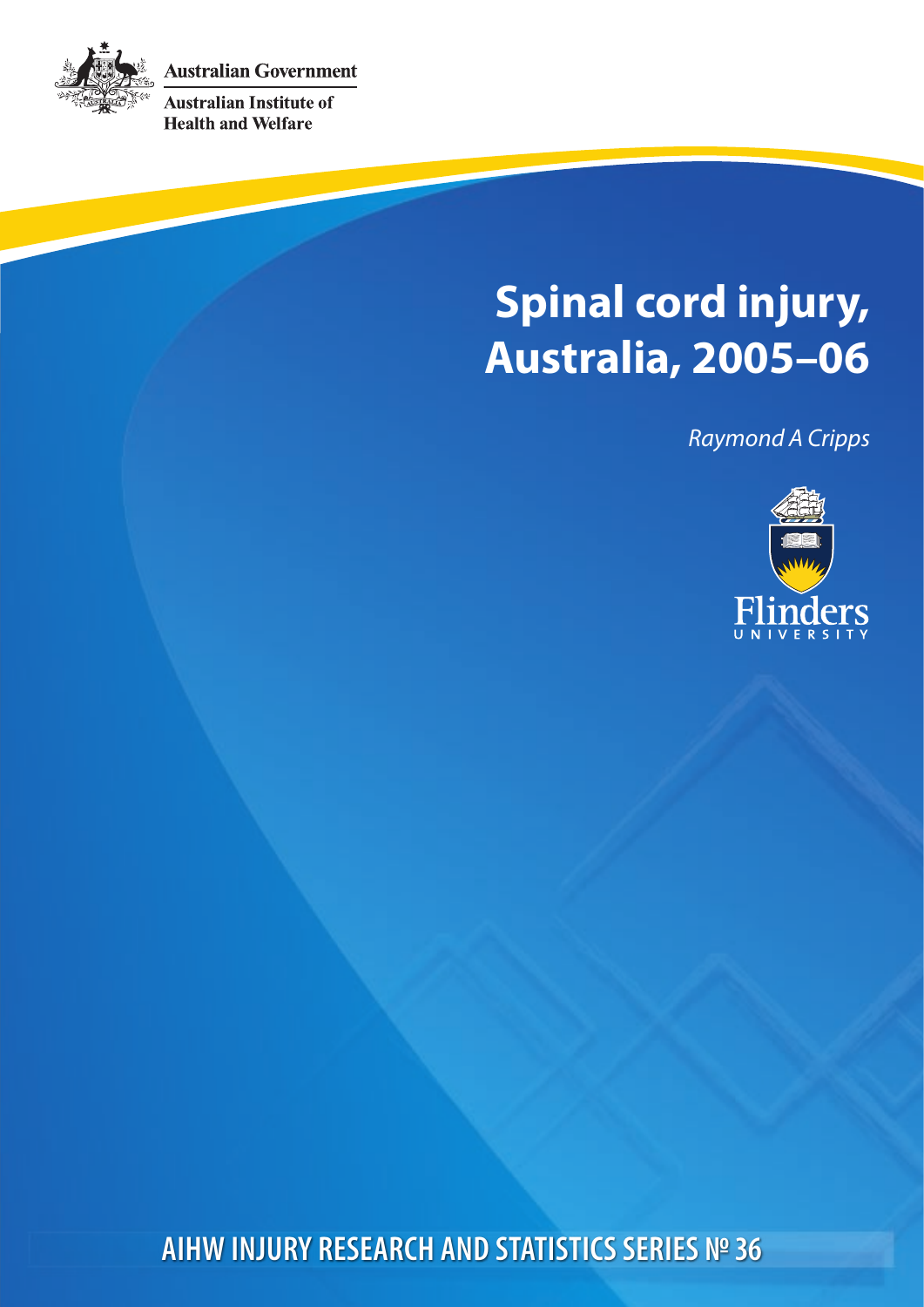**Spinal cord injury, Australia, 2005–06**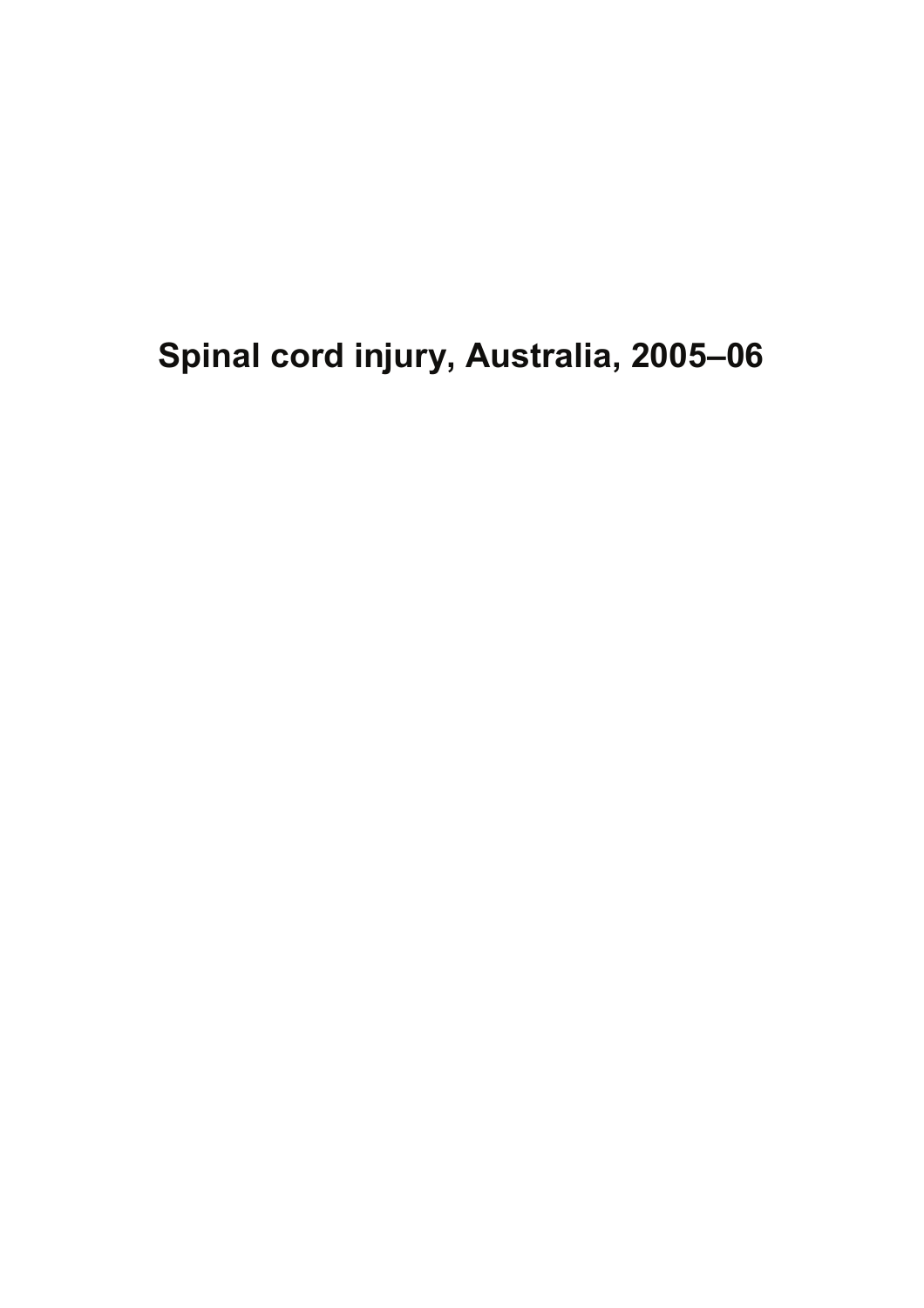The Australian Institute of Health and Welfare is Australia's national health and welfare statistics and information agency. The Institute's mission is *better information and statistics for better health and wellbeing*.

Please note that as with all statistical reports there is the potential for minor revisions of data in *Spinal cord injury, Australia, 2005–06* over its life. Please refer to the online version at <www.nisu.flinders.edu.au>.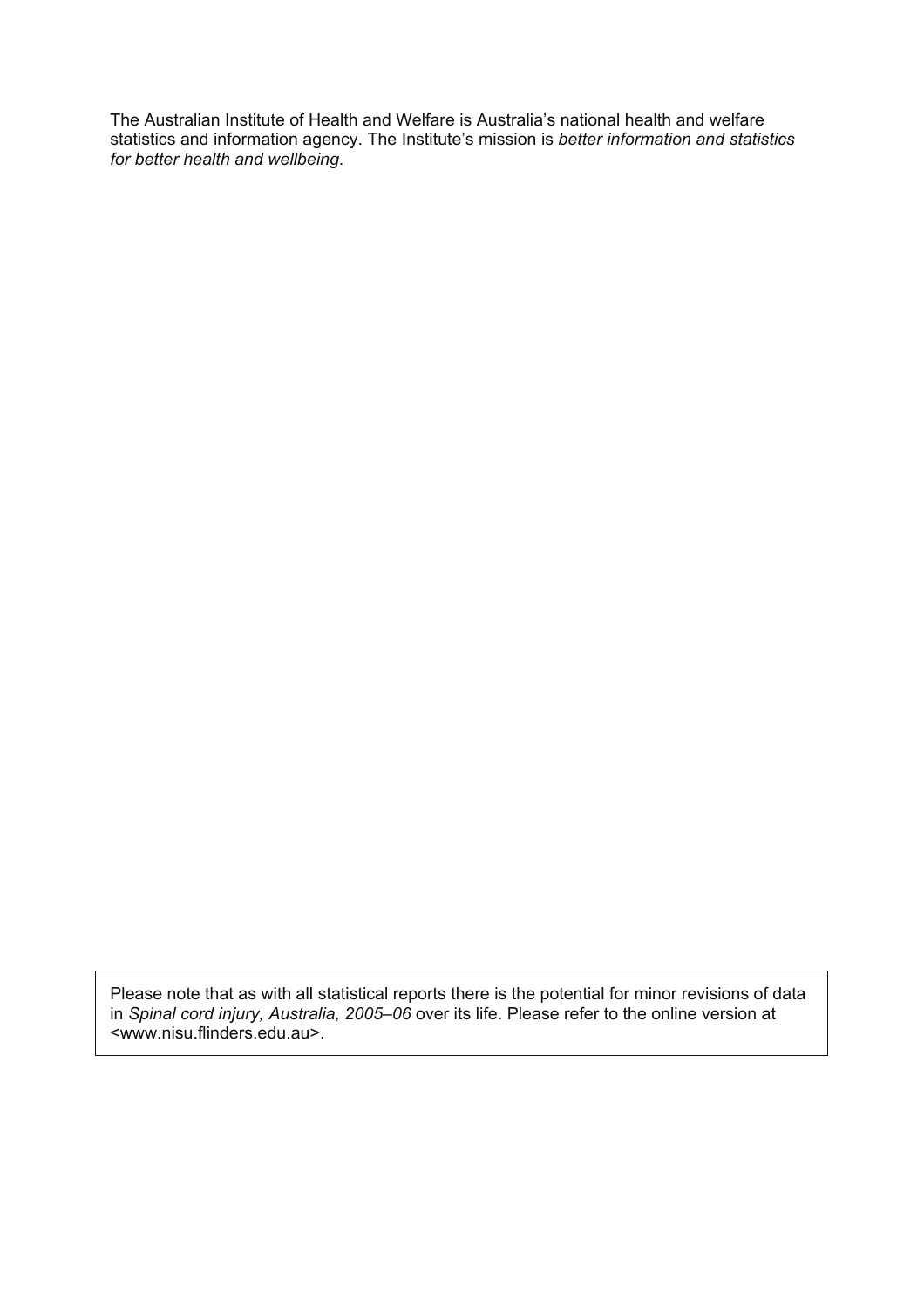Injury Research and Statistics Series Number 36

# **Spinal cord injury, Australia, 2005–06**

**Raymond A. Cripps** 

**November 2007** 

Australian Institute of Health and Welfare Canberra

AIHW cat. no. INJCAT 102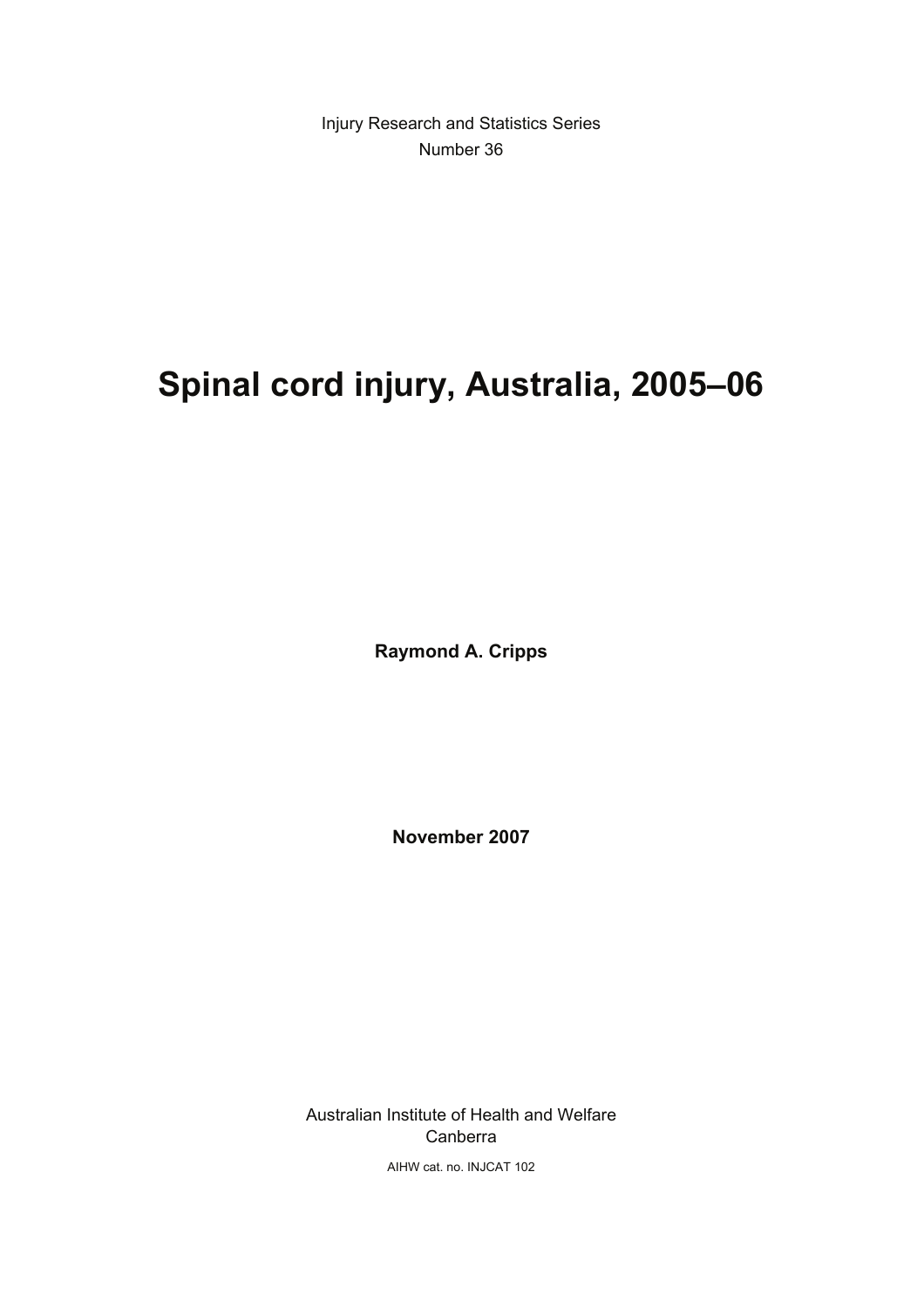© Australian Institute of Health and Welfare 2007

This work is copyright. Apart from any use as permitted under the *Copyright Act 1968*, no part may be reproduced without prior written permission from the Australian Institute of Health and Welfare. Requests and enquiries concerning reproduction and rights should be directed to the Head, Business Promotion and Media, Australian Institute of Health and Welfare, GPO Box 570, Canberra ACT 2601.

This publication is part of the Australian Institute of Health and Welfare's Injury Research and Statistics Series. A complete list of the Institute's publications is available from the Institute's web site (http://www.aihw.gov.au). Electronic copies of publications in this series can be downloaded from the Research Centre for Injury Studies web site (http://www.nisu.flinders.edu.au)

ISSN 1444-3791 ISBN 978 1 74024 733 7

#### **Suggested citation**

Australian Institute of Health and Welfare: Cripps RA 2007. Spinal cord injury, Australia, 2005–06. Injury Research and Statistics Series Number 36. AIHW cat. no. INJCAT 102. Adelaide: AIHW.

♦ Reissued with corrections: February 2008

#### **Australian Institute of Health and Welfare**

Board Chair Hon. Peter Collins, AM, QC

**Director** Penny Allbon

Any enquiries about or comments on this publication should be directed to:

Raymond Cripps Research Centre for Injury Studies Flinders University of South Australia GPO Box 2100, Adelaide 5001, South Australia

Phone: (08) 8201 7627 email: Raymond.Cripps@flinders.edu.au

Published by Australian Institute of Health and Welfare Printed by Snap Printing Proofreading and Layout by Stacey Avefua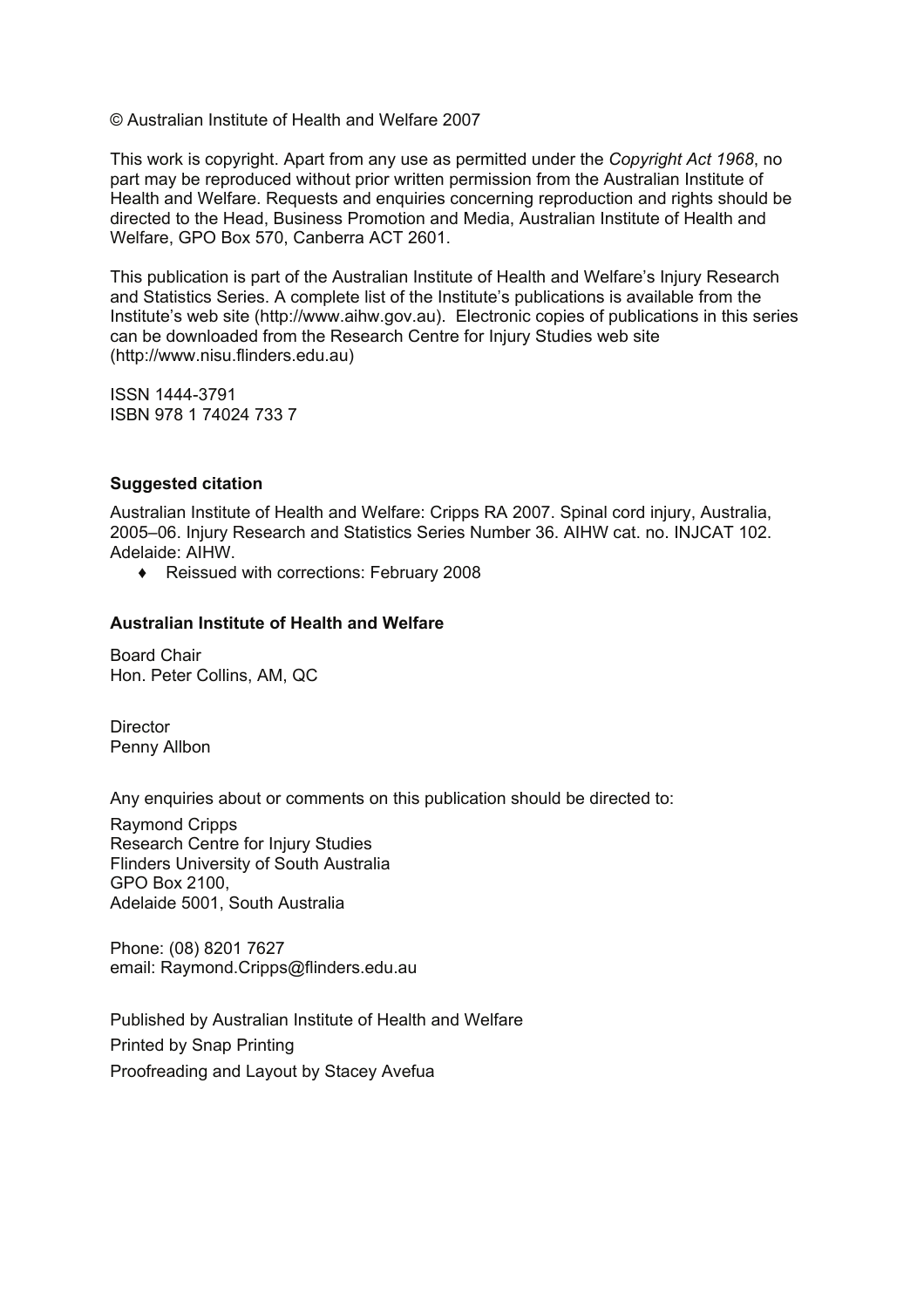# **Contents**

| 1                       |            |                                                               |  |
|-------------------------|------------|---------------------------------------------------------------|--|
| $\overline{2}$          |            |                                                               |  |
| 3                       |            |                                                               |  |
|                         |            |                                                               |  |
|                         | 3.1<br>3.2 |                                                               |  |
|                         | 3.3        |                                                               |  |
|                         | 3.4        |                                                               |  |
|                         |            |                                                               |  |
| $\overline{\mathbf{4}}$ |            |                                                               |  |
|                         | 4.1        |                                                               |  |
|                         | 4.2        |                                                               |  |
|                         | 4.3        |                                                               |  |
| 5                       |            |                                                               |  |
|                         | 5.1        |                                                               |  |
|                         | 5.1.1      |                                                               |  |
|                         | 5.1.2      |                                                               |  |
|                         | 5.1.3      |                                                               |  |
|                         | 5.1.4      |                                                               |  |
|                         | 5.1.5      |                                                               |  |
|                         | 5.1.6      |                                                               |  |
|                         | 5.1.7      |                                                               |  |
|                         | 5.2        |                                                               |  |
| 6                       |            |                                                               |  |
|                         | 6.1        |                                                               |  |
|                         | 6.2        |                                                               |  |
|                         | 6.2.1      |                                                               |  |
|                         | 6.2.2      | Work-related traumatic SCI for age group 45 years and above30 |  |
|                         | 6.2.3      |                                                               |  |
| 7                       |            |                                                               |  |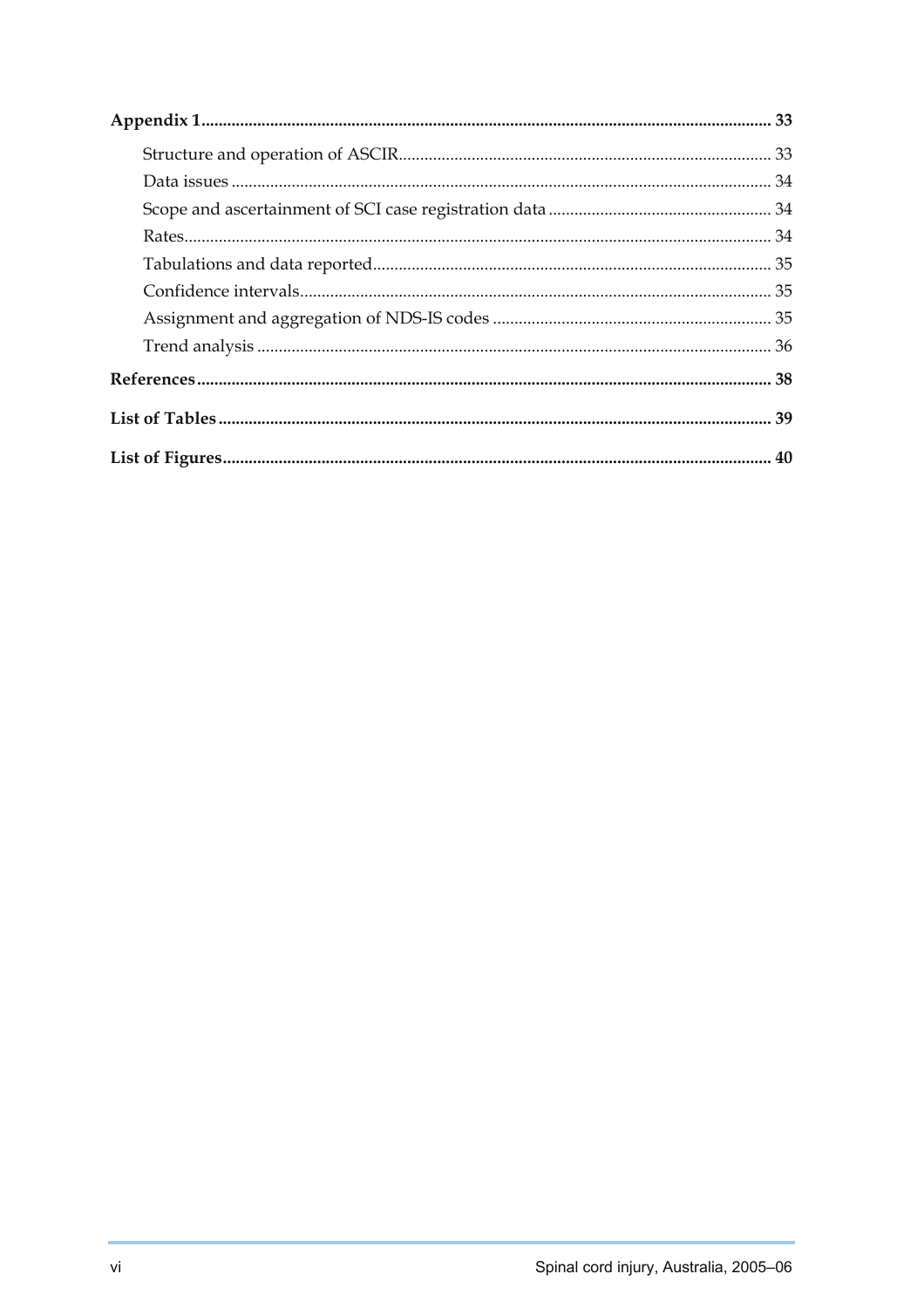# <span id="page-7-0"></span>**Acknowledgments**

We gratefully acknowledge the support of the Directors and staff of the spinal units in the operation of the ASCIR and we would like to thank the patients in those units for agreeing to be included in the Australian Spinal Cord Injury Register (ASCIR).

We would also like to thank the spinal unit Directors on the ASCIR Board of Governance for reviewing the manuscript of this SCI statistical report.

The administrative support of Jill Carlson is also greatly appreciated and has contributed much to the successful operation of the ASCIR.

Clare Bradley is the co-author of Chapter 6.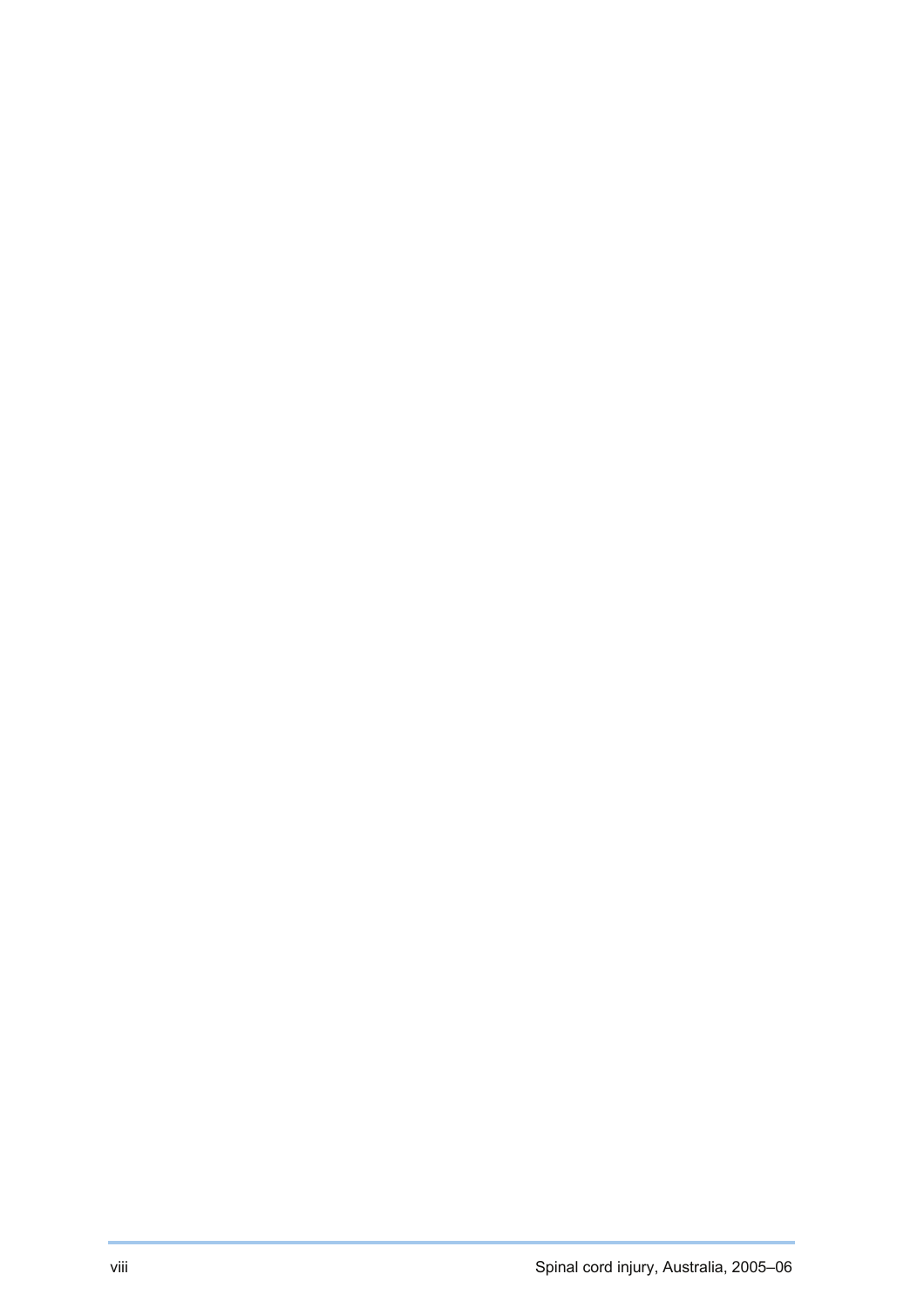## <span id="page-9-0"></span>**Executive summary**

The report *Spinal Cord Injury, Australia, 2005–06*, presents national statistics on spinal cord injury using data from the 2005–06 reporting period and updates the previous 2006 report.

The number and rate of new cases of persisting Spinal Cord Injury (SCI) due to traumatic causes in the Australian population have changed very little since the 2006 report. Overall, a total of 374 newly incident cases of SCI were reported in 2005–06. Two hundred and eighty-four cases were due to trauma and another 90 new cases of SCI were due to disease, not trauma. The age-adjusted rate of persisting SCI from traumatic causes was estimated to be 15.7 new cases per million population aged 15 years and older, slightly higher, but not significantly different from 2004–05 reporting period (15.4).

State and territory age-adjusted three-year annual average incident rates remained similar to rates in the 2006 report, with Western Australian rates significantly higher than the national incident rate and Victorian rates significantly lower.

The highest case count and age-specific rate occurred in the age group 15–24 years. Male rates of persisting SCI from traumatic causes were higher than female rates at all ages except among the age group 65 years and above.

Transport-related injuries (46%) and falls (33%) accounted for over three-quarters of the 284 cases of traumatic spinal cord injury (SCI) during 2005–06.

In the transport-related group, 37% of the SCI cases were caused by traffic accidents (106 cases) and 63 of these cases were vehicle occupants and 43 were unprotected road users, predominately motorcyclists (60%).

The number of motorcyclist cases in 2005–06 (26) was less in number than in the previous year (36) and were aged 15–44 years and 13% of all SCI cases in this age group.

Falls led to 95 cases of persisting spinal cord injury in 2005–06, higher than the number in the previous year (82). About two-thirds of these were falls from a height of 1 metre or higher (n=60), largely involving males aged 15–64 years, and commonly occurring during paid (n=16) or unpaid (n=16) work. Falls on the same level or from less than 1 metre led to spinal cord injury in 35 cases, 46% of these involving people aged 65 years or older.

Water-related accidents although accounting for only 9% of the SCI cases reported during 2005–06, 80% of the cases involved injury to the cervical spinal segments and tetraplegia. Most of these cases were under the age of 35 years.

Spinal cord injury is uncommon, but personal and health system costs per case are high. An indication of this is that the median duration of initial care following persisting spinal cord injury in 2005–06 was 211 days (almost 7 months), and 226 days for cases resulting in complete tetraplegia. Most cases of persisting spinal cord injury occur at young ages (25% of new cases registered in 2005–06 were at ages 15–24 years) and, provided initial injury is survived, life expectancy is generally long.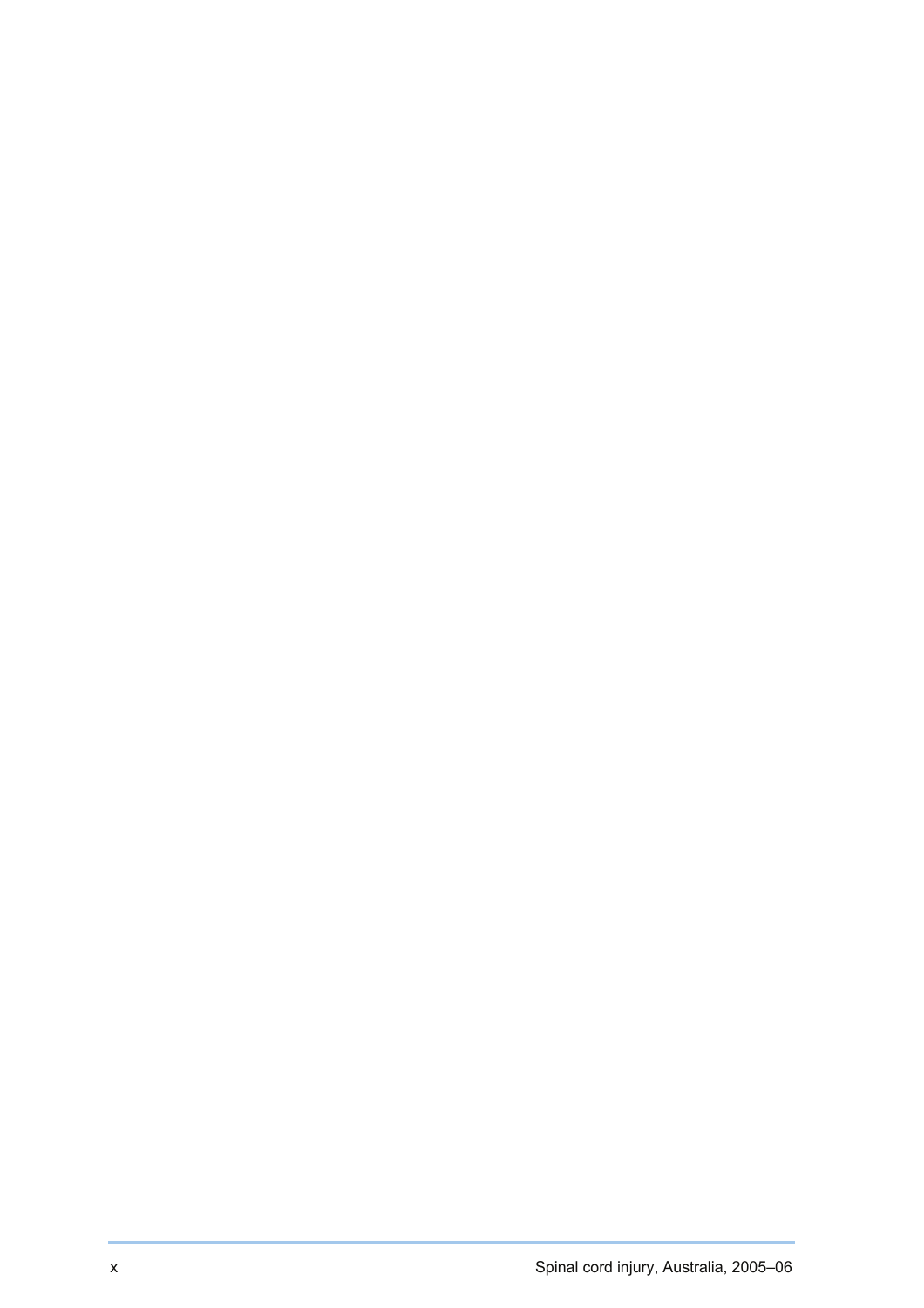# <span id="page-11-0"></span>**1 Introduction**

Spinal cord injury (SCI) is sudden and unexpected, and it can be devastating and costly in human and social terms. Medical advances, especially in initial resuscitation and longterm care, have improved survival rates and increased longevity (Tyroch et al. 1997).

From the 1940s through to the 1960s, the level of acute care and rehabilitation of persons with SCI was poor, with few tetraplegic cases or high level paraplegics surviving (Stover 1995). Changes in acute care and rehabilitation, particularly in the development of a team approach to patient case management in the 1970s, brought about a significant reduction in premature mortality, especially from respiratory and renal diseases (Geisler et al. 1983); (Nakajima 1989); (DeVivo et al. 1993).

Each year in Australia, about 300–400[\\*](#page-11-1) new cases of SCI from traumatic and non-traumatic causes are added to an estimated prevalent SCI population of about 9,000. Based on 2005 cost estimates (Walsh et al. 2005), the ongoing costs associated with the long-term care of the prevalent population of about 9,000 are estimated to be nearly A\$500 million per year. These cost estimates allow for attendant care and equipment only and do not include medical or ancillary treatment. It should also be noted that this estimate of A\$500 million may change quite markedly from year to year depending on the number of ventilator-dependent or high-level tetraplegia (C1–C3) cases that occur. Estimated attendant care and equipment costs for each ventilator-dependent and each non-ventilator dependent tetraplegic patient are about A\$284,000 and A\$197,000 per year, respectively (Walsh et al. 2005).

To facilitate national and international comparisons, the US Centers for Disease Control (CDC) case definition of SCI was adopted in Australia for registration of cases of SCI. The CDC's case definition of SCI is as follows:

… a case of spinal cord injury is defined as the occurrence of an acute, traumatic lesion of neural elements in the spinal canal (spinal cord and cauda equina) resulting in temporary or permanent sensory deficit, motor deficit, or bladder/bowel dysfunction. (Thurman et al. 1995).

This report presents:

 $\overline{a}$ 

(a) statistical information on new cases of SCI in Australia to Australian residents who were injured and admitted to any of the six spinal units and reported to the National Injury Surveillance Unit (NISU) during the period 1 July 2005 to 30 June 2006 (this period is abbreviated as '2005–06' in this report)

(b) clinical information on patients injured and admitted during 2005–06 who were Australian residents and acquired a persisting neurological deficit from injury to their spinal cord during 2005–06

(c) information on external causes of SCI to Australian residents and overseas visitors who were injured and admitted during 2005–06, and

(d) trends in work-related SCI in Australian residents during the period 1995–96 to 2005–06.

<span id="page-11-1"></span><sup>\*</sup> This number underestimates the total number of incident cases of SCI as it only represents those people admitted to spinal units. Cases not admitted to these units include cases in which death occurs soon after injury, and cases in which the presence of other conditions necessitate treatment elsewhere.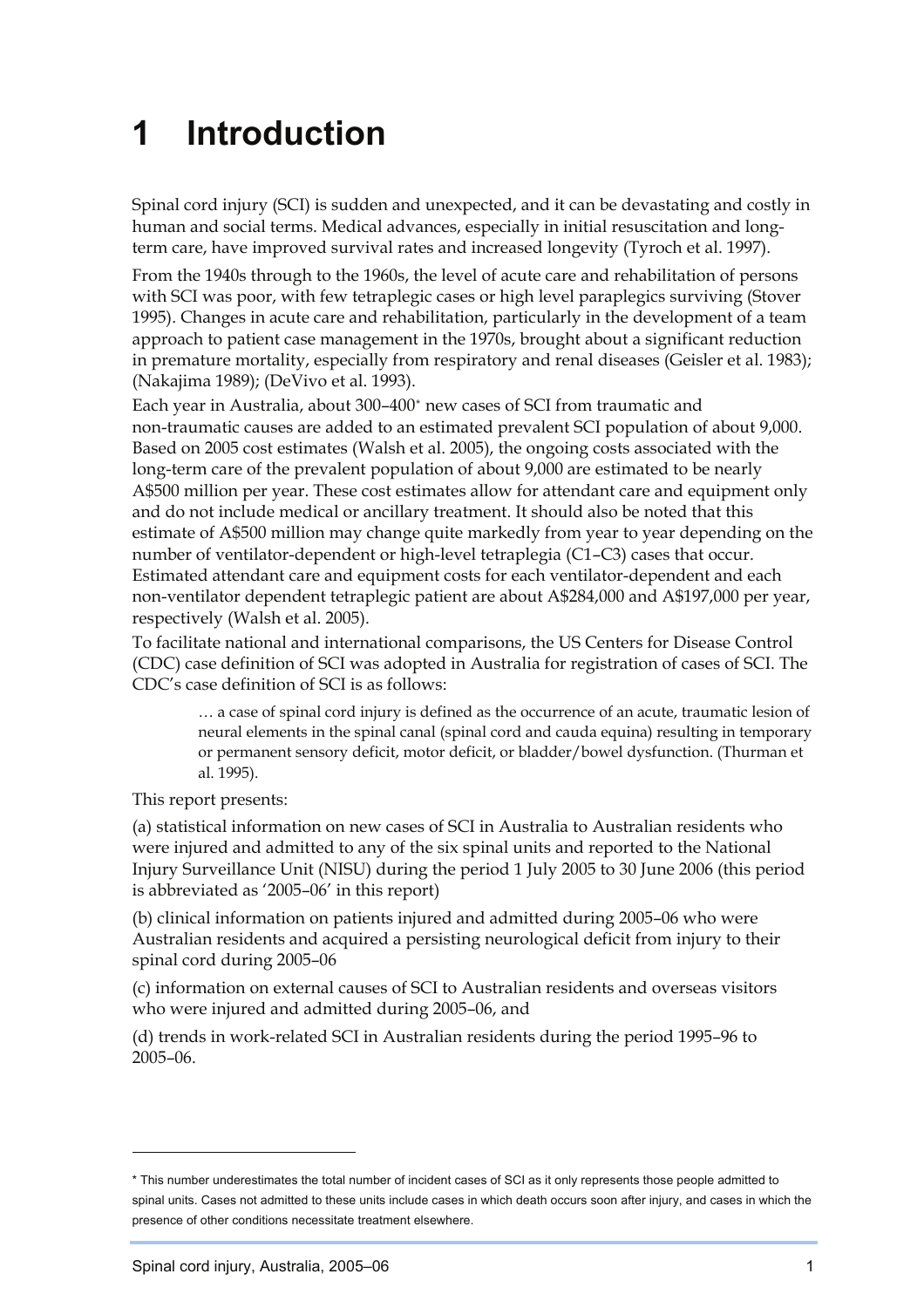The following section (Section 2) of the report is an overview of case registration and reporting by spinal units, with a particular focus on the characteristics of the patients admitted during 2005–06. Section 3 reports on the incidence of persisting SCI from traumatic causes in Australian residents, including trends, the incidence of SCI by state and territory of usual residence, and a description of socio-demographic characteristics of the injured Australian residents. Section 4 provides a clinical description of SCI cases of Australian residents injured and treated in 2005–06 who had a persisting neurological deficit 90 days after injury or at discharge from rehabilitation. Section 5 provides information on external causes of injury and factors associated with the SCI event for all traumatic cases (Australian residents and overseas visitors), and the last section presents an analysis of trends in SCI from work-related causes during the period 1995–96 to 2005–06.

This report is the 11th statistical report based on case registration data holdings of the Australian Spinal Cord Injury Register (ASCIR). Early reports, based on data from the period 1995–96 to 1998–99, were published in the *Australian Injury Prevention Bulletin*, and more recent publications, based on ASCIR data from the period 1999–2000 to 2003–04, have been reported in the AIHW's *Injury Research and Statistics Series*. The previous report in this series was based on ASCIR data from the 2004–05 period (Cripps 2006a). These reports can be downloaded from the AIHW web site located at: [<www.AIHW.gov.au>](http://www.aihw.gov.au/) or <[www.nisu.flinders.edu.au](http://www.nisu.flinders.edu.au/)>. Terms used in the report are defined in the Glossary (p.32).

The ASCIR, a cooperative arrangement of the six Australian spinal units and the AIHW National Injury Surveillance Unit in the Flinders University Research Centre for Injury Studies (RCIS), has enhanced its collaborative relationship with spinal units by the establishment of an ASCIR Operation and Management Board in late 2003.

In 2005–06, the ASCIR was in its 12th year of operation. Almost 11,500 cases of persisting SCI have been registered.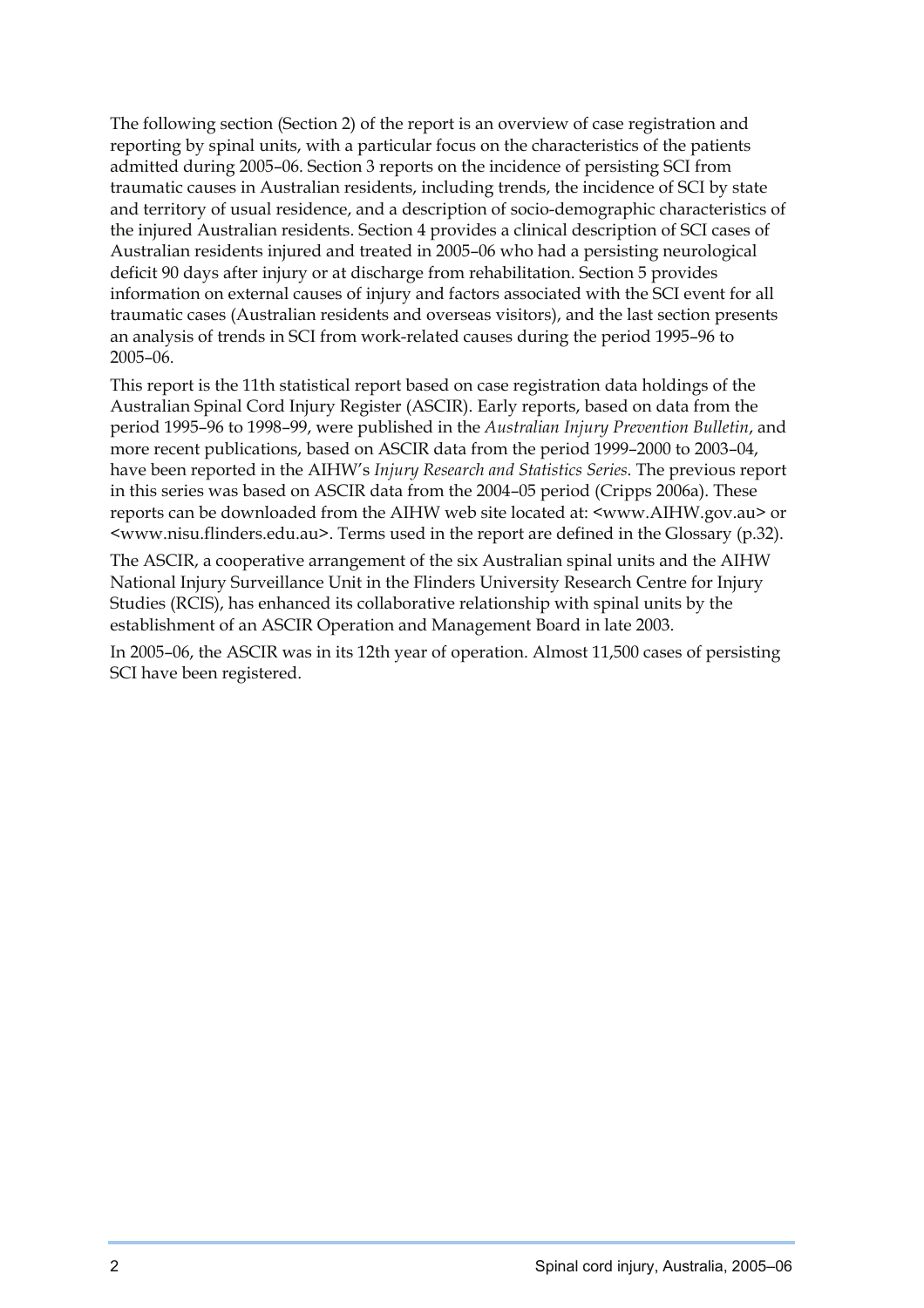### <span id="page-13-0"></span>**2 Overview of SCI case registrations in 2005–06**

Six spinal units (SUs), located in five states and specialising in acute management and rehabilitation of SCI patients nationally, reported 374 newly incident cases of SCI during 2005–06. These spinal units each treat SCI patients Australia-wide.

Patients from states and territories which have no spinal units (Tasmania, the Northern Territory and the Australian Capital Territory) are normally sent to the nearest available spinal unit in another state for treatment.

Treatment of newly incident SCI cases comprises only part of the workload of SUs. These SUs also provide outpatient and outreach care as well as inpatient care for those readmitted for various reasons, sometimes long after the date of injury.

Complete enumeration of newly incident cases was confirmed by the Director or nominated staff at each SU and a quality assurance audit of ASCIR data was completed before data analysis. Operation and management of ASCIR and data issues are summarised in Appendix 1.

The focus of this report is persisting SCI resulting from trauma. In the year 2005–06, 284 of the 374 new SCI cases (76%) reported by the SUs incurred their SCI from traumatic causes (Table 2.1). Section 3 of the report deals with newly incident cases of persisting SCI from trauma in the Australian population (n=257) and excludes patients under the age of 15 years (0 cases).

Section 4 deals with the clinical characteristics of all the newly incident cases of persisting SCI from trauma in the Australian population (n=257). Section 5 deals with the external causes of all traumatic cases of SCI during 2005–06 which were notified to the ASCIR  $(n=284)$ .

Twenty-four per cent of the cases of SCI registered in 2005–06 were from non-traumatic causes. In these cases, SCI was secondary to medical conditions such as ischaemia (10%), cancer (16%), spinal abscesses (6%) and spinal canal stenosis (6%). Other causes of SCI were related to disc disease, myelopathy, pain, and medical interventions. The average age of the patients in these non-traumatic cases was 59 years (S.D.=15), compared with 41 years (S.D.=19) for traumatic cases.

Other cases were those patients admitted with suspected SCI or transient cord concussion but who had no lasting neurological deficit (12 cases), patients who were reported to have died on ward, all 6 of which were due to trauma, and others who were non-residents of Australia who had their SCI in Australia (10 cases). This non-resident group is omitted from Australia incidence rate calculations, since the denominator is the population of usual residents of Australia. Australian residents who acquire SCI while elsewhere are within the scope of the register. Such cases are normally registered only if they are admitted to a spinal unit in Australia.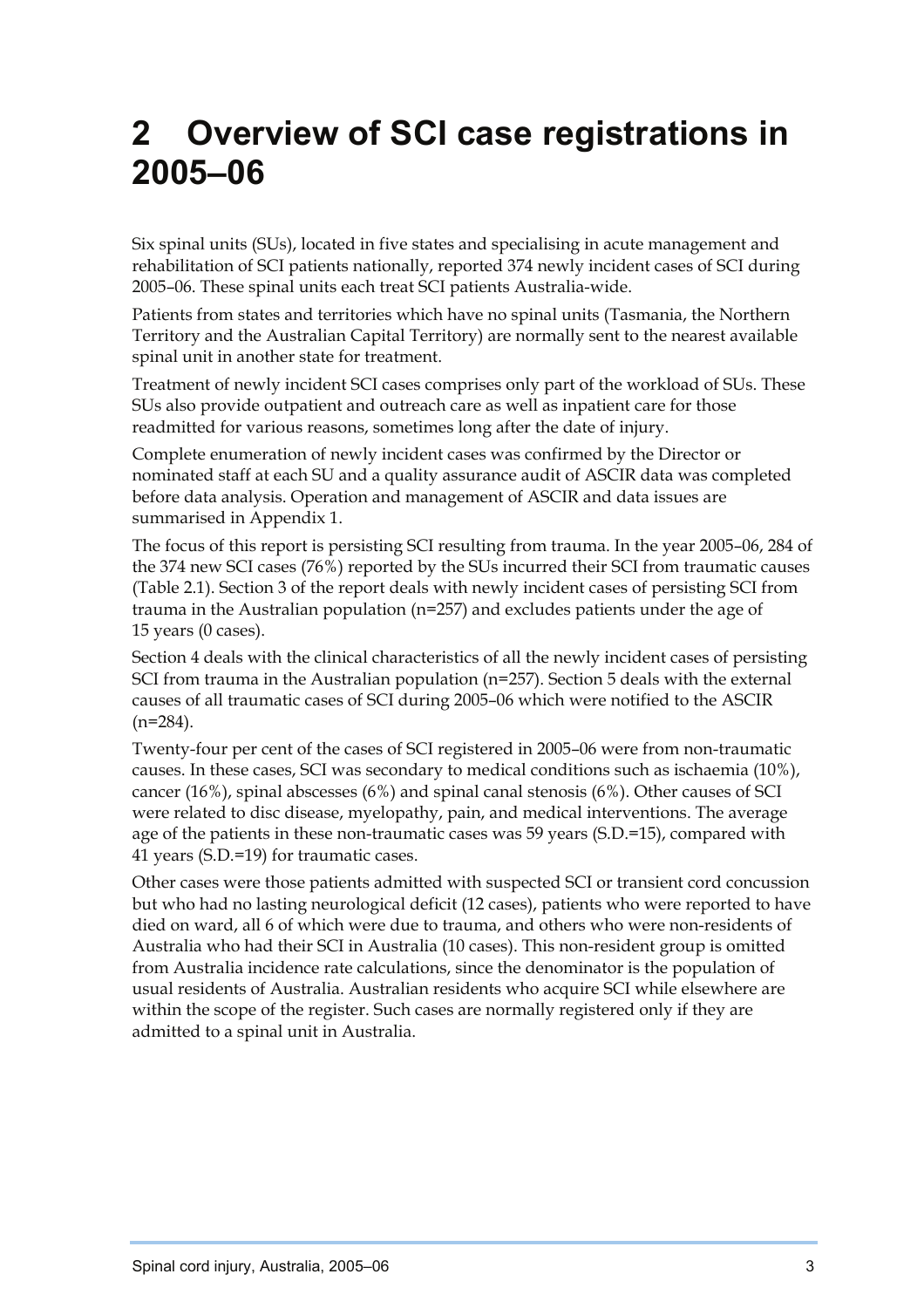| Newly incident SCI case characteristics                   | Counts | Per cent     |
|-----------------------------------------------------------|--------|--------------|
| <b>Traumatic causes:</b><br><b>Australian residents</b>   |        |              |
| Survived 90 days or to discharge, neurological deficit*   | 257    | 68.7         |
| Survived 90 days or to discharge, no neurological deficit | 11     | 2.9          |
| Died on ward**                                            | 6      | 1.6          |
| <b>Non residents</b>                                      |        |              |
| Survived to discharge, neurological deficit               | 10     | 2.7          |
| Total traumatic causes***                                 | 284    | 75.9         |
| <b>Non-traumatic causes:</b>                              |        |              |
| <b>Australian residents</b>                               |        |              |
| Survived 90 days or to discharge, neurological deficit    | 89     | 23.8         |
| Survived 90 days or to discharge, no neurological deficit | 1      | 0.3          |
| Died on ward**                                            | 0      | $\Omega$     |
| Non resident                                              |        |              |
| Survived to discharge, neurological deficit               | 0      | $\mathbf{0}$ |
| <b>Total non-traumatic causes</b>                         | 90     | 24.1         |
| <b>Total newly incident SCI cases</b>                     | 374    | 100          |

#### <span id="page-14-0"></span>**Table 2.1: Case registrations reported to ASCIR by spinal units; Australia 2005–06 (counts and column percentages)**

\* These cases are the focus of Sections 3 and 4. Includes 15 cases transferred from spinal units less than 90 days after injury and later verified by spinal unit to meet definition of *persisting SCI*.

\*\* Of the 6 patients who died, all had an SCI from traumatic causes and 3 of these trauma cases were aged 65 years and above (mean age of 79 years).

\*\*\* These cases are the focus of Section 5.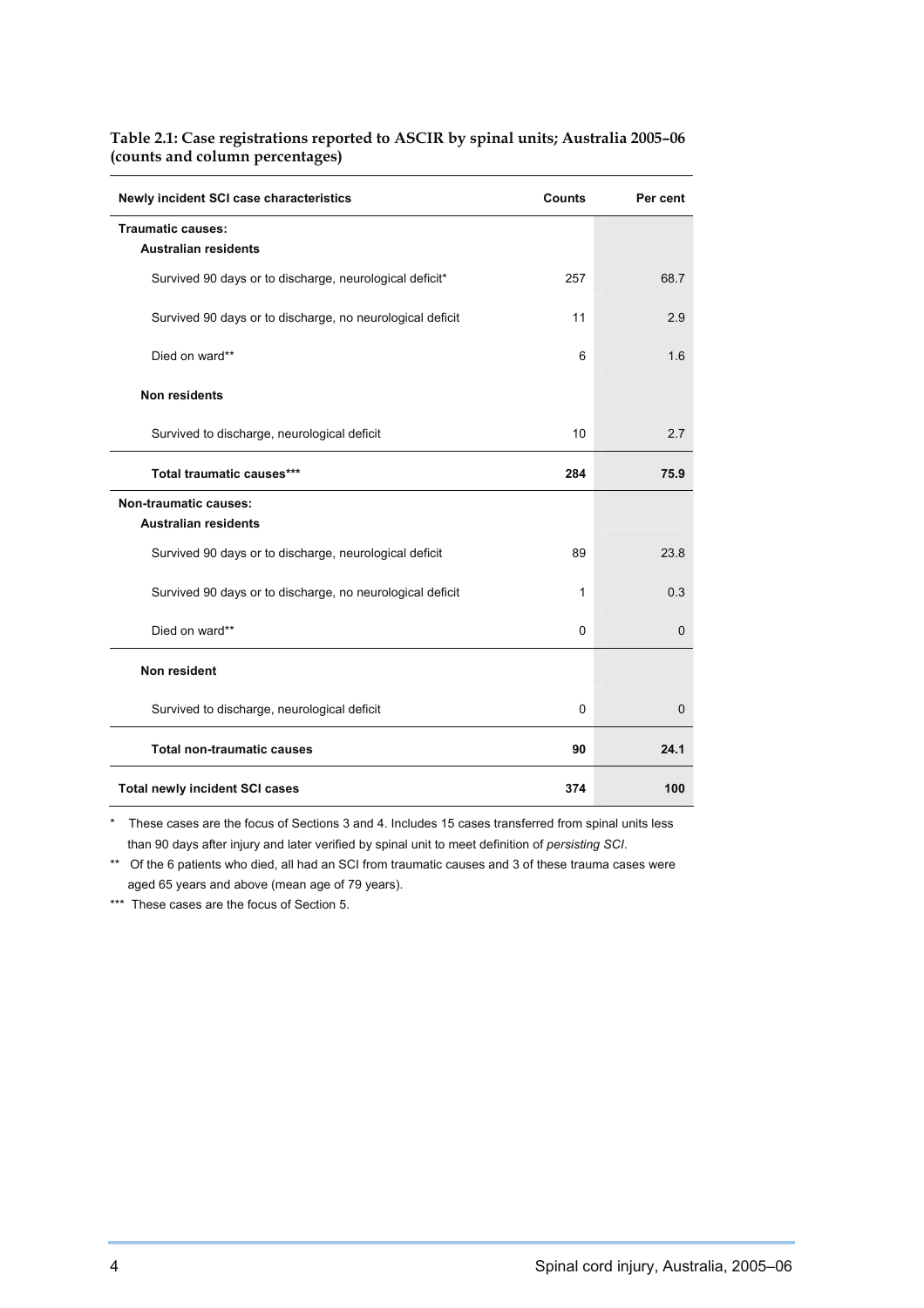# <span id="page-15-0"></span>**3 Incidence of persisting SCI in 2005–06**

This section of the report describes the incidence of persisting SCI from traumatic causes in Australian residents during 2005–06, and trends in rates for the period commencing 1995–96. The section also includes the incidence of SCI by state and territory of usual residence and socio-demographic characteristics of these persisting SCI cases.

Given the rarity at present of complete neurological recovery from SCI after 3 months, those patients discharged during financial year 2005–06 with a neurological deficit or having a deficit for at least 90 days after injury (257 cases) can be regarded as *persisting* cases of SCI. At the time of writing this report, 15 of the 257 cases had not been discharged from rehabilitation and remained on ward. All had persisting neurological deficits and are included in this section.

Clinical features of these cases are discussed in Section 4 of this report. These cases are an important group to monitor because they contribute to the prevalent SCI population whose health and welfare require ongoing care and (commonly) financial support. The size of the persisting SCI group reflects the combined effects of the rate of incidence of SCI, patients' response to retrieval and treatment, and the rate of survival to discharge. Two hundred and fifty-seven Australian residents who sustained SCI from traumatic causes during 2005–06 satisfy the case definition of persisting SCI.

### **3.1 Persisting SCI in 2005–06 and earlier years**

The age-adjusted incidence rate of persisting SCI from traumatic causes in 2005–06 in the Australian population aged 15 years and older was estimated to be 15.7 new cases per million population aged 15 years and older (Figure 3.1). The rate was slightly higher than the rate in 2004–05 (15.4 new cases per million population), but not significantly different (95% CI=13.8–17.6). The values shown are rates for persons aged 15 years and older, standardised by the direct method to the Australian population in 2001.

No cases of patients aged under 15 years were registered in 2005–06. In previous reports, paediatric cases (patients under the age of 15 years) were excluded from the incidence rate calculations because of the poor coverage of this group in the Register. Children with SCI are usually treated in paediatric hospitals rather than SUs.

Further analysis of trends in persisting SCI is presented in Chapter 6 and in the appendix.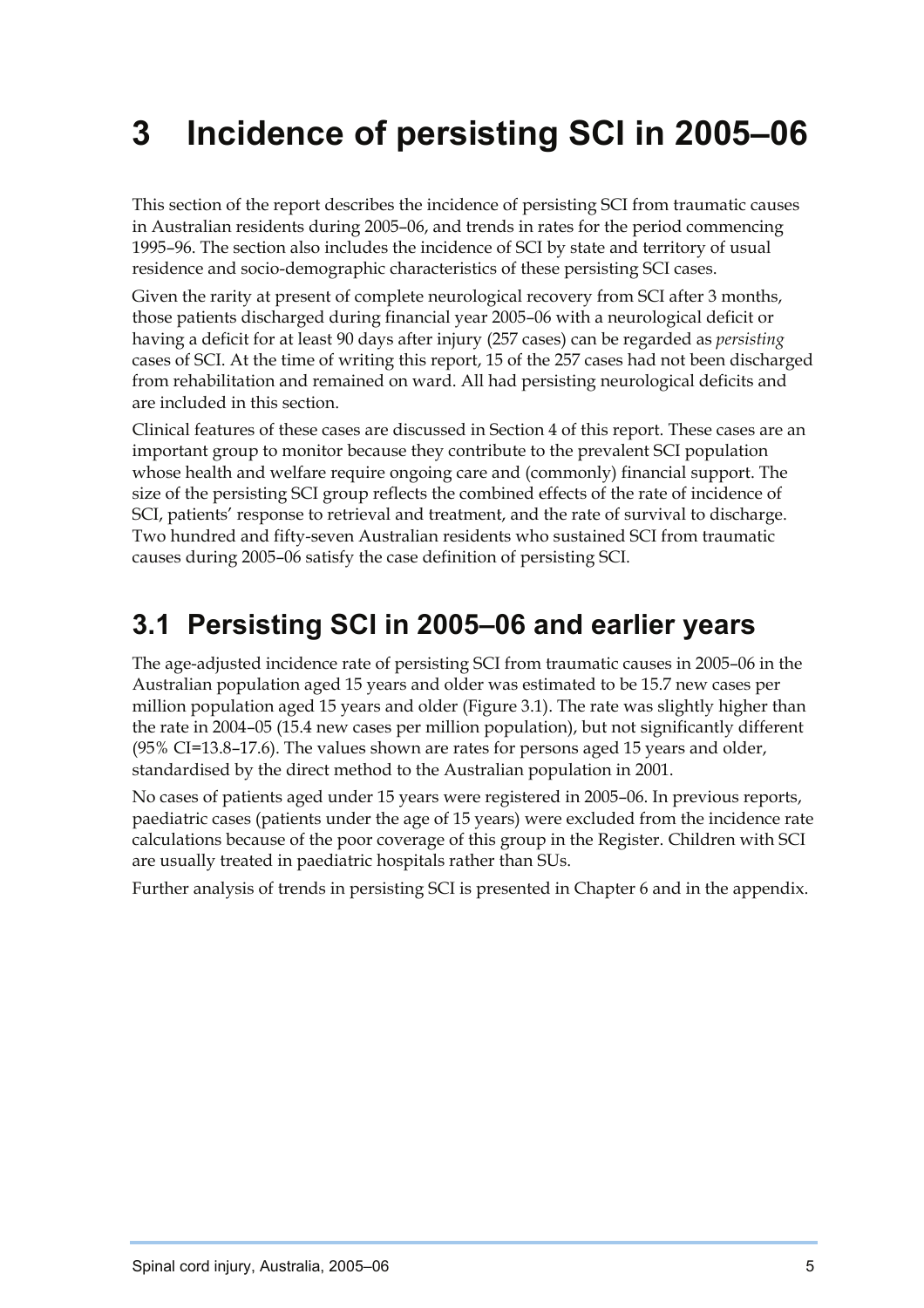<span id="page-16-0"></span>

### **3.2 State or territory of usual residence**

The age-adjusted rate of incidence of persisting SCI from traumatic causes by state and territory of usual residence is presented in Figure 3.2. Because of the small number of cases in some jurisdictions, incidence rates for jurisdictions are annual average rates based on cases in the three years 2003–04 to 2005–06. (This differs from calculations in reports before 2003–04.)

Three-year case counts for Tasmania (19 cases) and the Northern Territory (10 cases) were low, which is reflected in the wide confidence intervals for these two jurisdictions. No cases were reported from the Australian Capital Territory.

The incidence rates range from a high of 22.9 persisting SCI cases per million of population in Northern Territory to a low of 11.7 SCI cases per million of population in Victoria.

Residents of Western Australia had a three-year annual average incident rate of persisting SCI that was significantly higher than the national incident rate (22.5 cases per million population versus 15.5 cases per million population). Only residents of Victoria had threeyear annual average incident rates of persisting SCI significantly lower than the national incident rate (11.7 cases per million population versus 15.4 cases per million population).

While the rate for NT did not differ significantly from the national rate, it is noteworthy that the point estimate for the period shown here is high, as it has been in previous periods.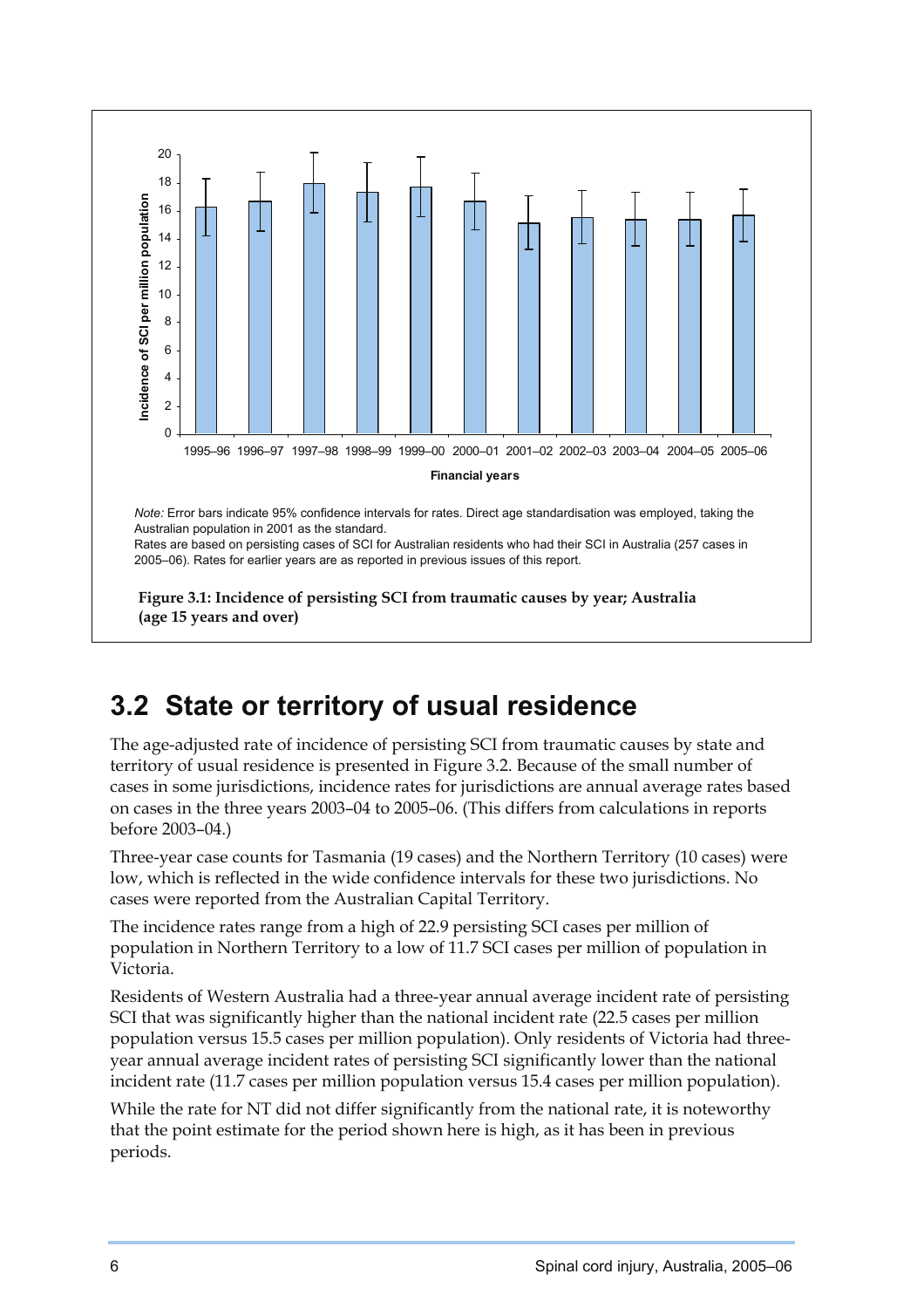<span id="page-17-0"></span>

### **3.3 Age and sex distribution**

The age distribution of cases and rates of persisting SCI from traumatic causes is presented in Figure 3.3. The highest case count and age-specific rate occurred in the age group 15–24 years (Figure 3.3). The 15–24 year age group accounted for 25% (n=64) of the cases of persisting SCI from traumatic causes. Point estimates of age-specific rate declined with increasing age until age group 45–54 years, then increased to age group 65–74 years and declined thereafter.

The 95% confidence intervals on the rates, based on the Poisson distribution, indicated that in 2005–06, age-specific rates for age groups 15–24 and 25–34 years were significantly higher than rates in the 45–54 year age group. The pattern of age-specific rates were more variable than those reported in 2004–05, but the pattern was more similar to those reported in 2003–04.

Of the cases of persisting SCI from traumatic causes, 82% were male and 18% were female. All-ages male and female rates were respectively 26.1 and 5.4 persisting SCI cases per million population, with a M:F ratio of 4.8.

Rates for males were higher than rates for females at all ages though 95% confidence intervals overlap for age groups 45–54 and 75 years and above (Figure 3.4). The difference was greatest for young adults and least in middle age. The male to female rate ratio ranged from a low of 3.1:1 in the age group 15–24 years, to a high of 7.4:1 in the age group 55–64 years. Case counts for people aged 75 years and above were low, and accounted for about 5% of the new cases of persisting SCI from traumatic causes. A frequency count of persisting SCI cases during the operation of the ASCIR by age at onset, indicates the highest number of persisting SCI cases occurred at age 21 years, followed by a decline in number of cases with increasing age.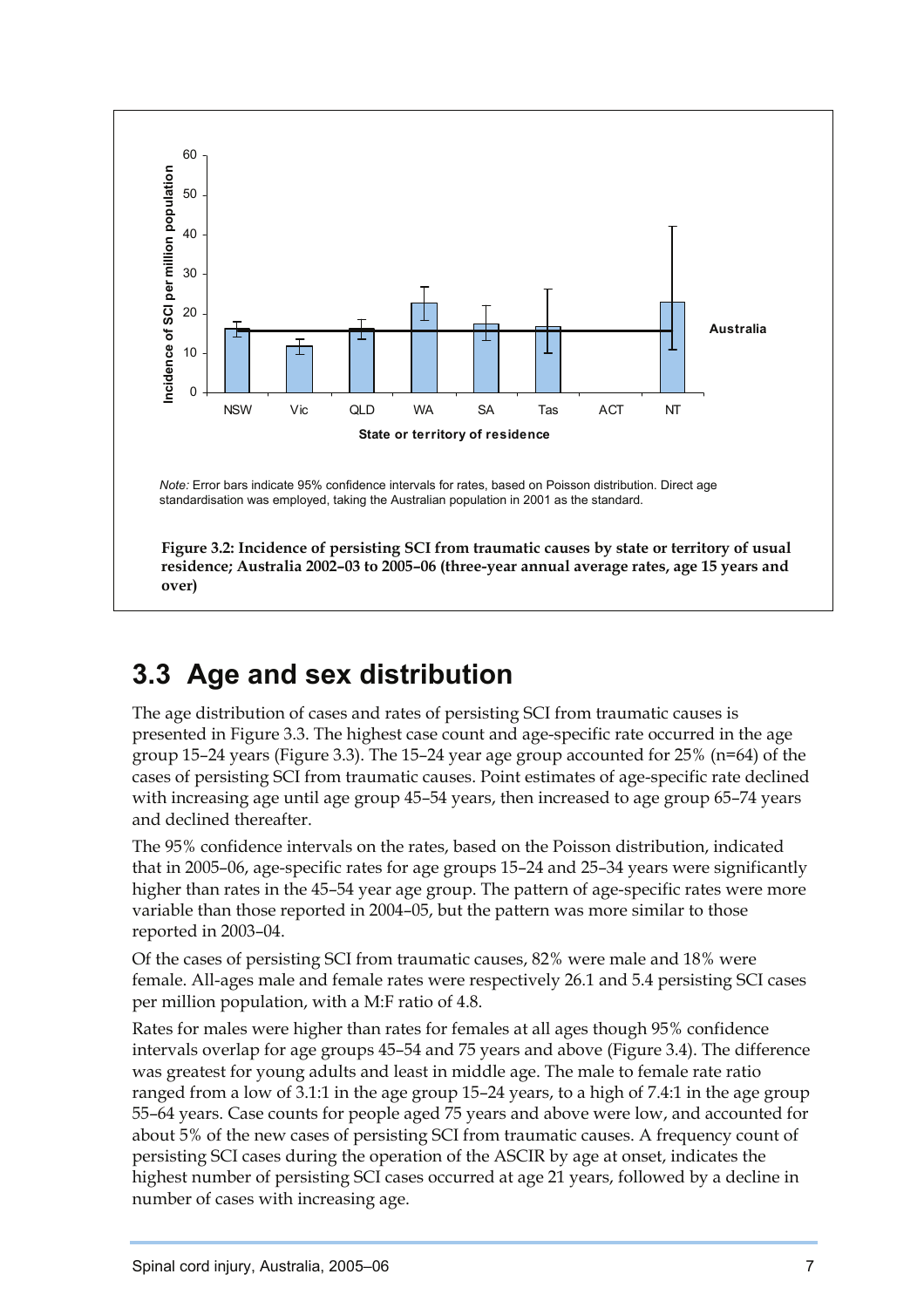<span id="page-18-0"></span>

 **Figure 3.3: Incidence of persisting SCI from traumatic causes by age group, Australia 2005–06 (counts and age-specific rates)**

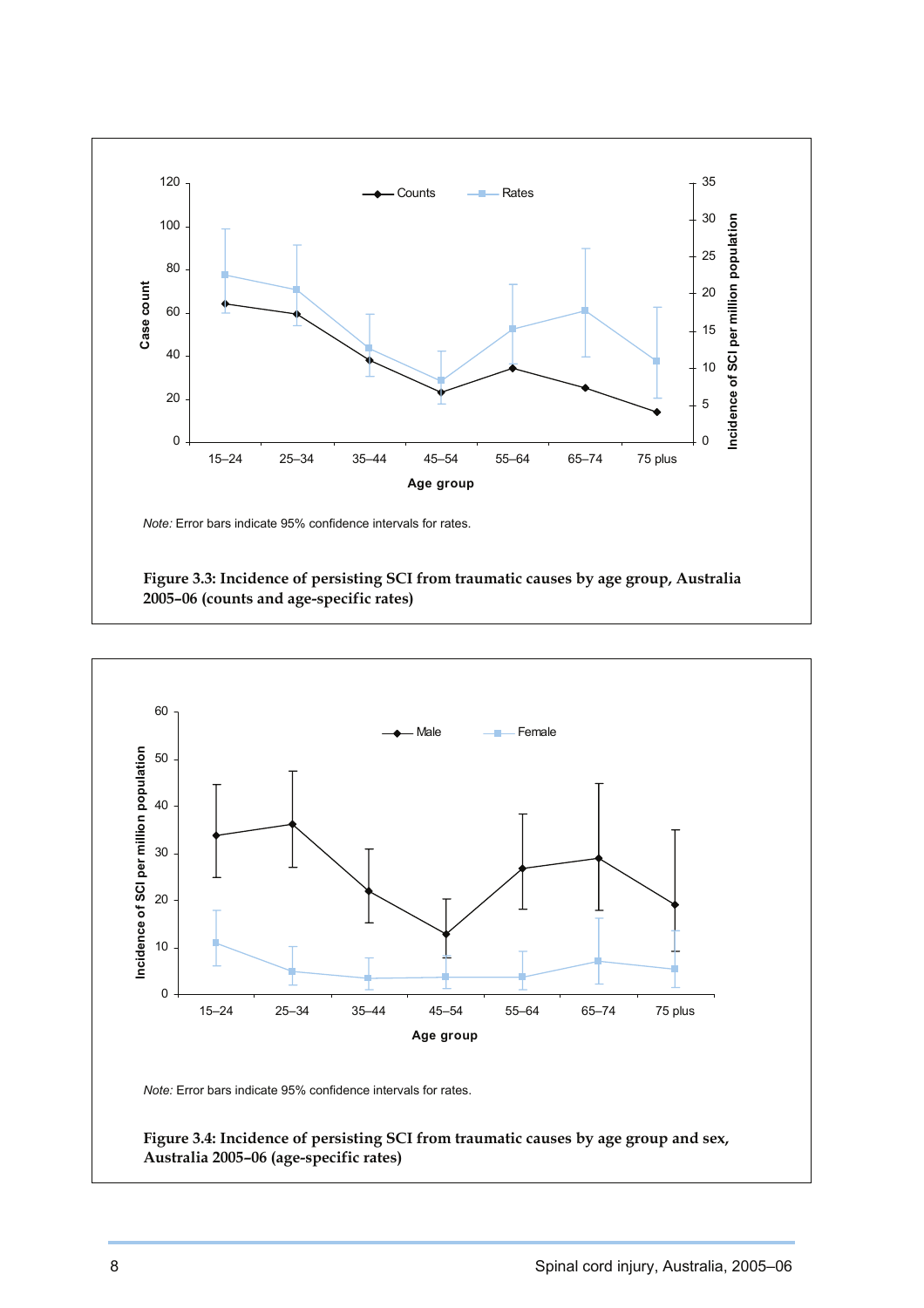### <span id="page-19-0"></span>**3.4 Socioeconomic characteristics**

Living successfully with SCI after rehabilitation is dependent on a number of factors. Psycho-social factors such as internal locus of control, family support, education, employment, and developed social skills all contribute to personal role performance and environmental integration in spite of disablement (Stiens et al. 1997); (Warren et al. 1996); (Athanasou et al. 1996).

Marital status, employment status and educational level attained (education status) at the time of onset of persisting SCI are three socioeconomic factors recorded in the ASCIR which may affect the outcome after rehabilitation and are presented as age-specific populations in Tables 3.1–3.3.

Forty per cent of the patients were married or in a de-facto relationship, proportionally similar to the marital status reported in 2004–05 for this group, but less than the proportion reported (45%) for the Australian population in 2005 (ABS 2005) (Table 3.1). Over one-half (53%) of the 'never married' group were young adults aged 15–24 years. In terms of post-rehabilitation care, a patient's spouse may be the main provider of care, which over the long term may affect the health and well-being of the spouse or the relationship (Weitzenkamp et al. 1997). For unmarried patients, care may be provided by the patient's parents or other relatives. For the 15% of patients who were widowed, divorced or separated, care may be provided also by family or friends (depending on age or level of care needed) or in health care facilities and nursing homes.

Sixty-five per cent of those who acquired persisting SCI were employed when their SCI occurred (Table 3.2), similar to the employed crude proportion (62%) of Australians aged 15 years and older (ABS 2007). In addition, age-specific proportions of SCI cases who were employed at time of injury were similar to employed proportions of Australians at ages 15–24 years (64% versus 66%) and at ages 25–64 years (78% versus 74%). At ages 65 years and above, the employed proportion of people acquiring SCI was higher than the employed proportion for the entire population of Australians at ages 65 and older (16% versus 8%).

Sixty-one per cent of the people who acquired persisting SCI were working in service industries compared to 75% of the total employed Australian population in 2005. In highest skilled occupations (ASCO Skill Level 1), there were a slightly higher proportion of managers, administrators and professionals in the SCI group than in the Australian working population (34% versus 27%). There were also proportionally more low skilled occupations (ASCO Skill Level 5, elementary clerical, sales and service workers and labourers and related workers) employed in the SCI group (33% versus 19%) (ABS 2005). These comparisons are based on proportions of employed persons aged 15 years and above and are not age-adjusted.

Overall, 13% had a tertiary or post-graduate education and the same proportion attained the highest available secondary school level (Table 3.3).

The vocational potential of people with persisting SCI in Australia is quite good, with about 40% of people with SCI returning to work (Athanasou et al. 1996). Returning to paid work is not only determined by physical abilities and rehabilitation, but also by economic circumstances and the willingness of employers to hire workers with disabilities (Post et al. 1998).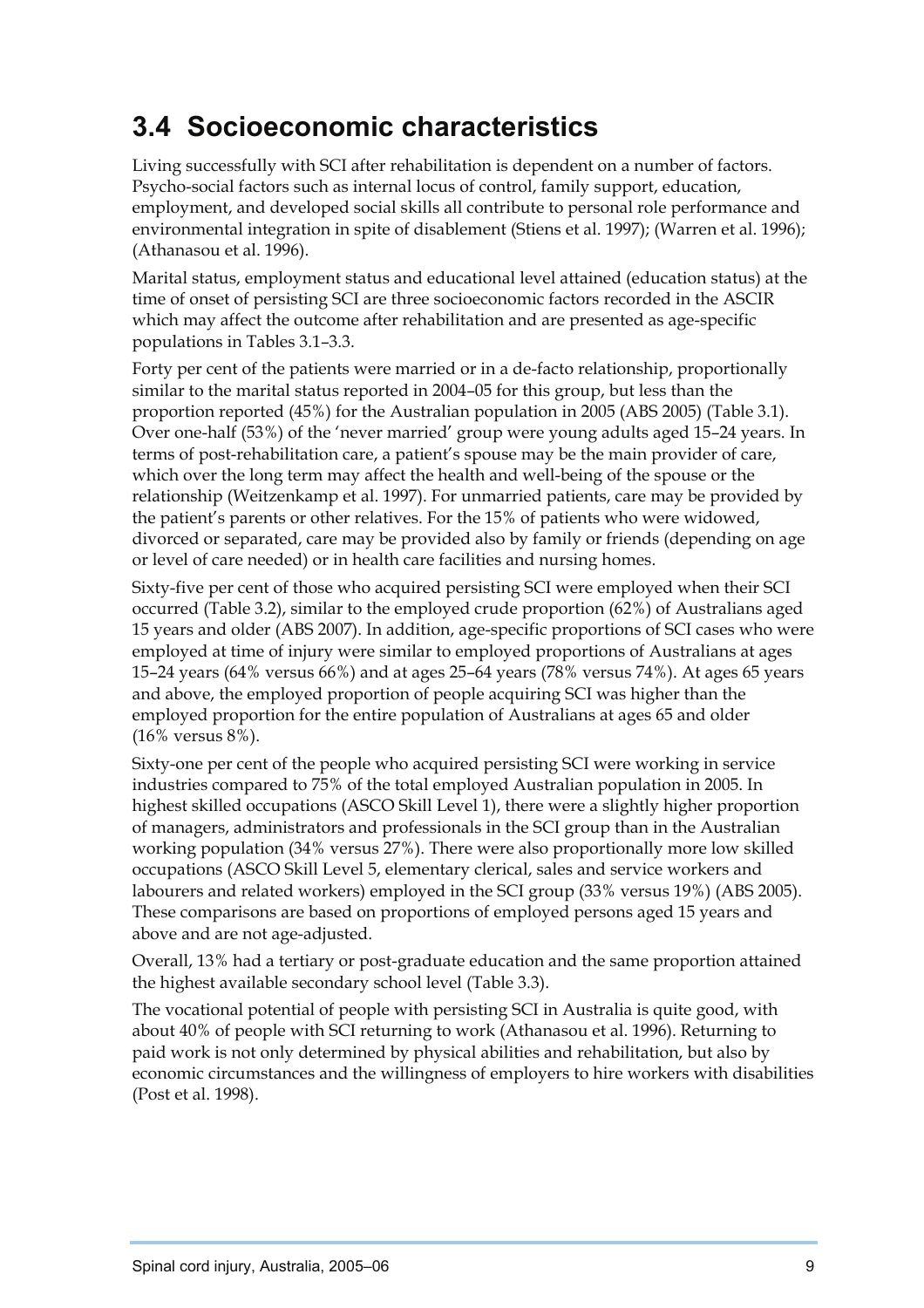|                             | Age of the person with SCI at the time of admission |          |       |           |       |              |          |                |  |
|-----------------------------|-----------------------------------------------------|----------|-------|-----------|-------|--------------|----------|----------------|--|
|                             | $15 - 24$                                           |          |       | $25 - 64$ |       | 65 and older | All ages |                |  |
| <b>Marital status</b>       | Count                                               | Per cent | Count | Per cent  | Count | Per cent     | Count    | Per cent       |  |
| Never married               | 58                                                  | 91       | 50    | 32        | $**$  | $**$         | $**$     | $**$           |  |
| Widowed                     | $***$                                               | $**$     | 5     | 3         | 10    | 26           | 15       | 6              |  |
| Divorced                    | $***$                                               | $**$     | 8     | 5         | $**$  | $**$         | 10       | $\overline{4}$ |  |
| Separated                   | $***$                                               | $**$     | 10    | 6         | $***$ | $**$         | 13       | 5              |  |
| Married (includes de facto) | 6                                                   | 9        | 76    | 49        | 21    | 54           | 103      | 40             |  |
| Not stated                  | $***$                                               | $**$     | 5     | 3         | $**$  | $**$         | $**$     | $**$           |  |
| Group total                 | 64                                                  | 100      | 154   | 100       | 39    | 100          | 257      | 100            |  |

<span id="page-20-0"></span>**Table 3.1: Marital status at onset of persisting SCI by age group: patients reported to ASCIR by spinal units; Australia 2005–06 (counts and column percentages)** 

\*\* Cell counts of 3 or fewer, and related percentages, are not shown in tabulation.

#### **Table 3.2: Employment status at onset of persisting SCI by age group: patients reported to ASCIR by spinal units; Australia 2005–06 (counts and column percentages)**

|                                                         | Age of the person with SCI at the time of admission |              |           |          |              |          |           |          |  |
|---------------------------------------------------------|-----------------------------------------------------|--------------|-----------|----------|--------------|----------|-----------|----------|--|
|                                                         |                                                     | $15 - 24$    | $25 - 64$ |          | 65 and older |          | All ages* |          |  |
| <b>Employment status</b>                                | Count                                               | Per cent     | Count     | Per cent | Count        | Per cent | Count     | Per cent |  |
| Employed                                                | 41                                                  | 64           | 117       | 78       | 6            | 16       | 164       | 65       |  |
| Pensioner                                               | 0                                                   | $\mathbf{0}$ | 9         | 6        | 30           | 79       | 39        | 15       |  |
| Unemployed/Not available for<br>employment-school/other | 23                                                  | 36           | 24        | 16       | $***$        | $**$     | 49        | 19       |  |
| Group total                                             | 64                                                  | 100          | 150       | 100      | $***$        | 100      | 252       | 100      |  |

\* Employment status for 5 cases was not reported.

\*\* Cell counts of 3 or fewer, and related percentages, are not shown in tabulation.

#### **Table 3.3: Educational level attained at onset of persisting SCI by age group: patients reported to ASCIR by spinal units; Australia 2005–06 (counts and column percentages)**

|                                             | Age of the person with SCI at the time of admission |                |       |           |       |              |       |                |  |
|---------------------------------------------|-----------------------------------------------------|----------------|-------|-----------|-------|--------------|-------|----------------|--|
|                                             |                                                     | $15 - 24$      |       | $25 - 64$ |       | 65 and older |       | All ages       |  |
| <b>Education status</b>                     | Count                                               | Per cent       | Count | Per cent  | Count | Per cent     | Count | Per cent       |  |
| Tertiary/post-graduate                      | 7                                                   | 11             | 19    | 13        | 5     | 14           | 31    | 13             |  |
| Trade qualification/apprentice              | 14                                                  | 23             | 31    | 22        | $***$ | $**$         | $***$ | $***$          |  |
| Diploma or certificate                      | 4                                                   | $\overline{7}$ | 9     | 6         | 4     | 11           | 17    | $\overline{7}$ |  |
| Highest available secondary<br>school level | 11                                                  | 18             | 16    | 11        | 5     | 14           | 32    | 13             |  |
| Left school aged 16 or over                 | 4                                                   | $\overline{7}$ | 22    | 15        | $***$ | $**$         | $***$ | $***$          |  |
| Left school aged 15 or less                 | 5                                                   | 8              | 28    | 19        | 7     | 19           | 40    | 17             |  |
| Still at school                             | 12 <sup>2</sup>                                     | 20             | $***$ | $**$      | $**$  | $**$         | 13    | 5              |  |
| Not available/not reported                  | 4                                                   | $\overline{7}$ | $***$ | $**$      | $***$ | $**$         | 33    | 14             |  |
| <b>Group Total</b>                          | 61                                                  | 100            | 144   | 100       | 36    | 100          | 241   | 100            |  |

\*\* Cell counts of 3 or fewer, and related percentages, are not shown in tabulation.

Education status for 16 cases was not reported.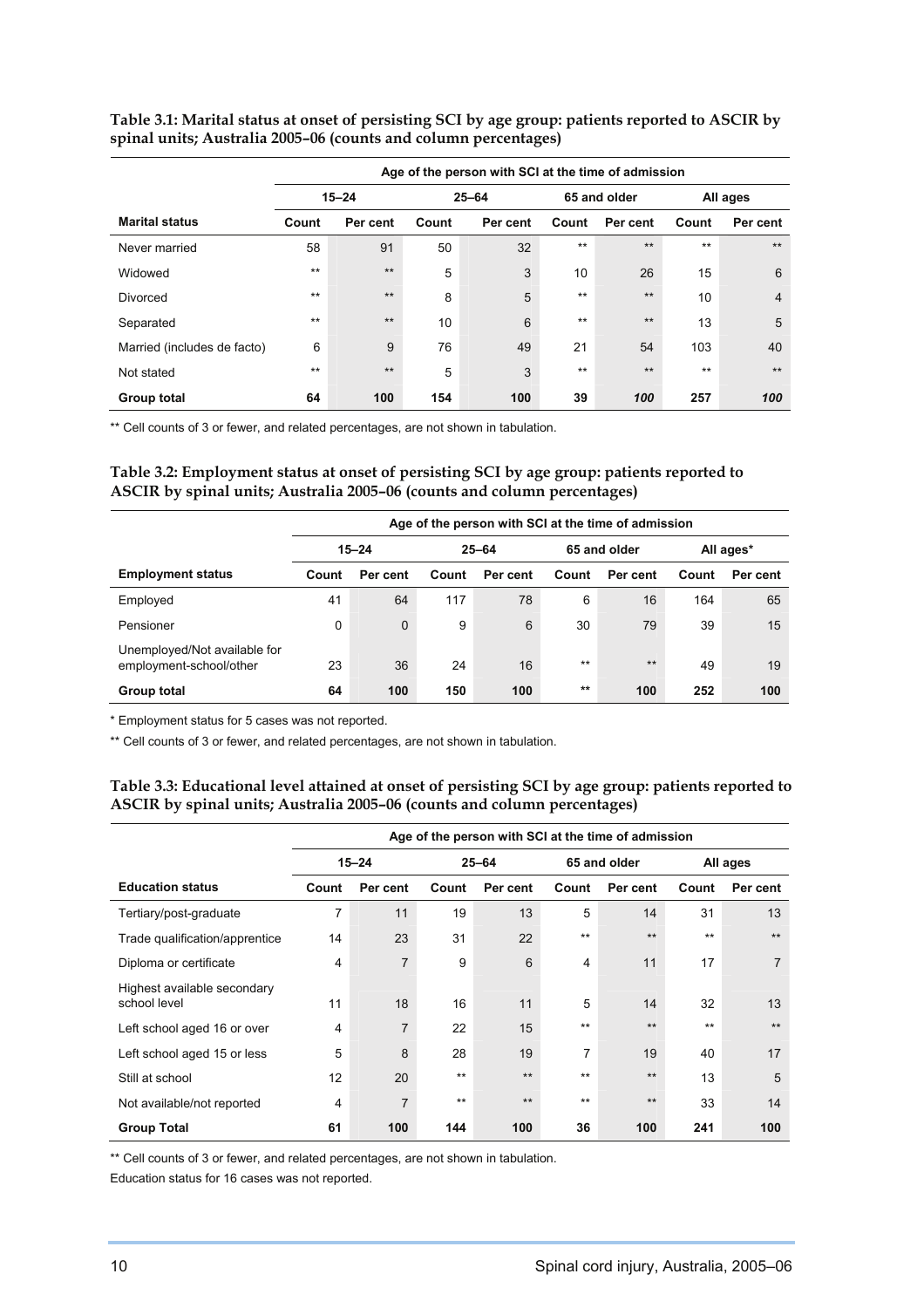# <span id="page-21-0"></span>**4 Clinical characteristics of persisting SCI cases**

The monitoring of clinical information on SCI enables the patients' outcomes in response to treatment to be studied, and indirectly provides an indication of the degree of support required by this population at discharge from hospital. Information on the neurological level of SCI, extent of injury to the cord, and the degree of impairment is routinely reported by SUs during the initial hospitalisation for the SCI, and at discharge from rehabilitation.

In this report, discussion of clinical features of SCI is based on *persisting* SCI cases, i.e. people who are Australian residents who sustained their incident SCI injury in 2005–06 from traumatic causes, had an ASIA score of A to D either 90 days post injury or at discharge from rehabilitation (end of episode of inpatient care), and incurred the injury in Australia or overseas. During 2005–06, 242 SCI cases admitted to SUs met this definition. Of these 242 cases, 15 cases were still on ward at the time of writing this report and 16 cases were discharged from the spinal unit where the incident admission occurred to another hospital. All 31 cases had been on ward or discharged from the spinal units at least 90 days after their injury date and are by definition *persisting* SCI cases.

An additional 15 cases with neurological deficits were transferred from spinal units to other hospitals less than 90 days after their injury date. For these cases, their neurological status is known (all had neurological deficits) when they transferred from spinal units to other hospitals. Spinal unit Directors and their staff were contacted to determine whether or not these cases would remain persisting cases at the end of their episode of inpatient care. The consensus was that all were likely to have some neurological deficit at the end of their episode of inpatient care and could be regarded as persisting SCI cases. These 15 cases, combined with the other 242 persisting SCI cases, comprise the 257 cases analysed in this section.

The 257 cases for whom information on neurological level and extent of injury are known to meet the register's definition of 'persisting SCI' will be the focus of the first two parts of this section of the report. The 211 cases among the 257 who are known to have been discharged from a spinal unit to their original home or other residential care will be used in estimating the duration of initial care (DIC) values presented in the last part of this section.

### **4.1 Neurological level of injury**

The neurological level of persisting SCI at discharge is presented in Figure 4.1.

More than half of the cases involved the cervical segments (52.5%, n=135). Injury to the cord at the cervical level results in reduction or loss of motor and/or sensory function in the arms as well as in the trunk, legs, and pelvic organs. This type of impairment is referred to as *tetraplegia*.

Fifty-four cases were reported as being at the C4 neurological level. This means that the motor and sensory functions served by the C4 segment of the spinal cord were the lowest (i.e. furthest from the head) that were found to be normal. Another 31 cases were at the C5 neurological level and 21 at the C6 level. Together, C4, C5 and C6 cases made up 79% of cases of persisting cervical SCI that occurred in 2005–06 and 41% of cases at all neurological levels.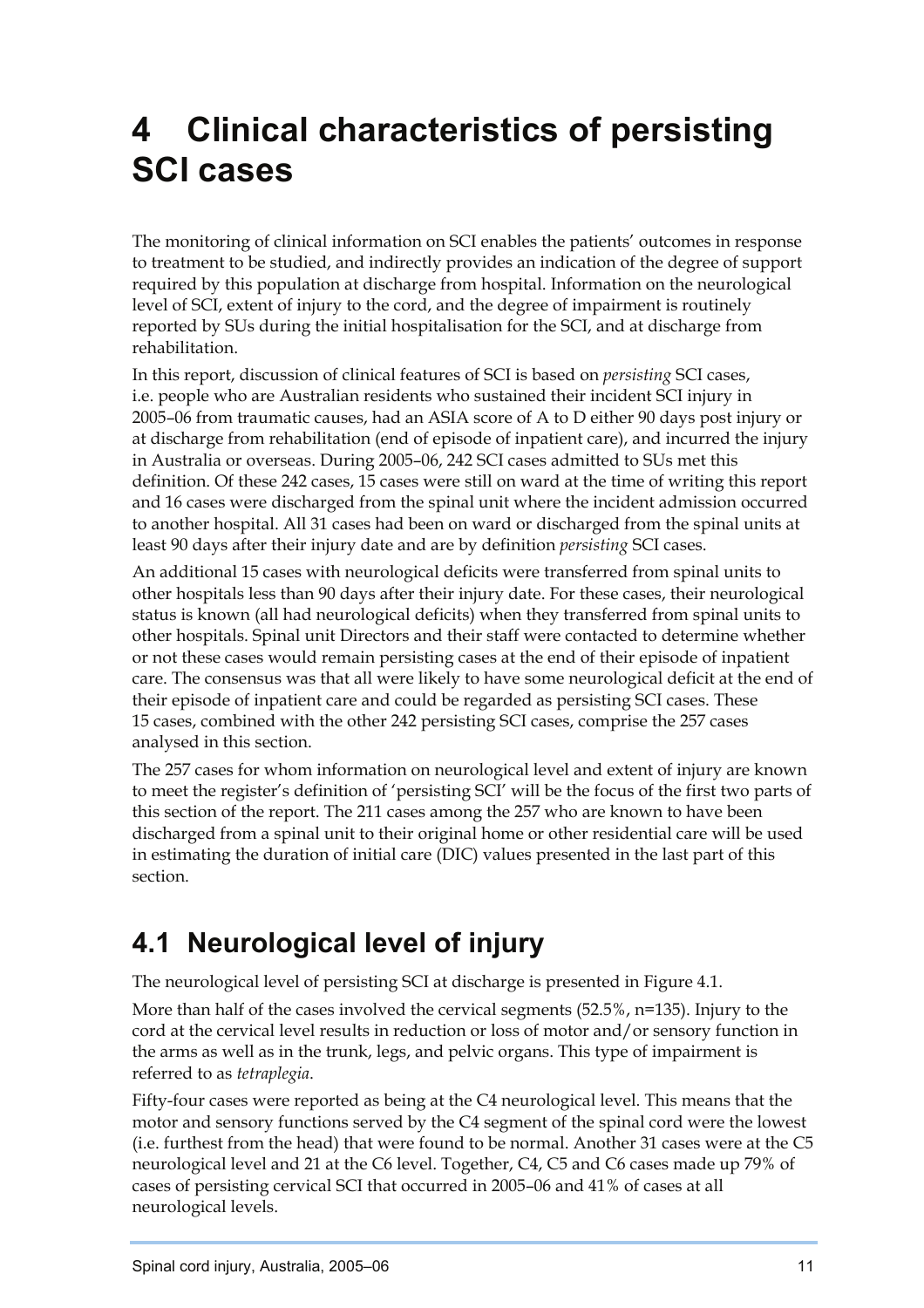<span id="page-22-0"></span>The remaining 122 cases (47.5%) had an injury at the thoracic or lumbar levels, most commonly involving the spinal segments at the thoraco-lumbar junction (T12 and L1, n=31, 12% of cases at all levels). The impairment resulting from injury at these levels is referred to as *paraplegia*. With paraplegia, upper limb function is spared but, depending on the level of injury, the trunk, pelvic organs and lower limbs may be functionally impaired. No injuries at sacral levels were reported in 2005–06.



### **4.2 Neurological category**

The overall severity of SCI is usually measured by a combination of the neurological level and extent of injury and is divided into 5 neurological categories (complete tetraplegia, incomplete tetraplegia, complete paraplegia, incomplete paraplegia, and complete recovery). Table 4.1 presents the counts and table percentages for the 4 neurological categories relevant to a discussion of persisting cases of SCI, as well as a finer breakdown of the paraplegia category.

Based on all cases reported (257 cases), the most common neurological category was incomplete tetraplegia (37%, n=94), followed by incomplete paraplegia (28%, n=73), complete paraplegia (19%, n=49) and complete tetraplegia (16%, n=41). Complete injury was most common in the thoracic spinal segments, due to the small diameter of the spinal canal in this region in relation to the size of the cord (White & Panjabi 1990). In 2004–05, the number of patients that suffered injury to the thoracic and lumbar spinal segments was quite different from the number reported in 2005–06. Patients with thoracic spinal injuries decreased from 93 cases in 2004–05 to 82 cases in 2005–06 and lumbar spinal injuries increased from 25 cases to 40 over the same period. This could be explained in part by the difference in reporting of neurological levels associated with the T12/L1 spinal segments and T10, L2 and L3. No sacral spinal segment injuries were reported in 2005–06, compared with 3 cases in 2004–05.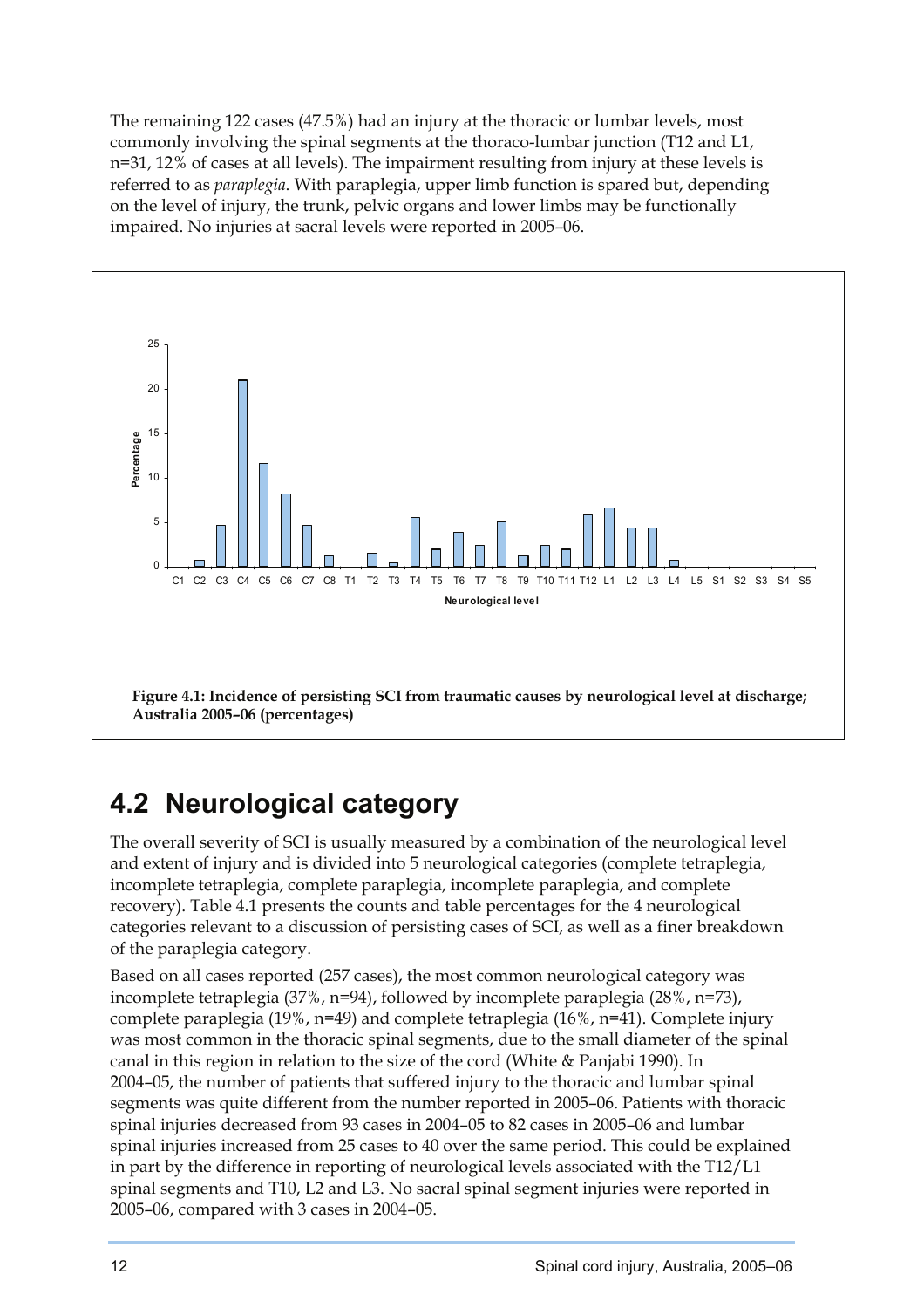|                  | Tetraplegia<br>Paraplegia |     |                 |                                                                                     |        |     |               |              |                |     |       |     |
|------------------|---------------------------|-----|-----------------|-------------------------------------------------------------------------------------|--------|-----|---------------|--------------|----------------|-----|-------|-----|
| <b>Extent of</b> | Cervical                  |     | <b>Thoracic</b> |                                                                                     | Lumbar |     | <b>Sacral</b> |              | All paraplegia |     | Total |     |
| injury           | Count                     |     |                 | Per cent Count Per cent Count Per cent Count Per cent Count Per cent Count Per cent |        |     |               |              |                |     |       |     |
| Complete         | 41                        | 30  | 45              | 55                                                                                  | 4      | 10  | 0             | $\mathbf{0}$ | 49             | 40  | 90    | 35  |
| Incomplete       | 94                        | 70  | 37              | 45                                                                                  | 36     | 90  | 0             | $\Omega$     | 73             | 60  | 167   | 65  |
| <b>Total</b>     | 135                       | 100 | 82              | 100                                                                                 | 40     | 100 | 0             | $\mathbf{0}$ | 122            | 100 | 257   | 100 |

<span id="page-23-0"></span>**Table 4.1: Incidence of persisting SCI from traumatic causes by neurological level (major grouping) and extent of injury; Australia 2005–06 (counts and table percentages)** 

### **4.3 Duration of initial care**

When this report was prepared (January 2007), 211 of the 257 cases of persisting SCI incident in 2005–06 had been discharged from SUs after completing rehabilitation. For this report, *duration of initial care* (DIC) is the period of time from the date of injury to the date of discharge from the SU to their previous home, or to a new home, nursing home or other accommodation. This period of care includes retrieval of the patient from the scene of the accident, stabilisation in a hospital or intensive care unit, acute care in an SU and other wards, and rehabilitation. Information on the duration of initial care in hospital from the date of injury to the date of discharge from the SU, by neurological category, is presented in Table 4.2. In this tabulation, the average duration of initial care (ADIC) has been replaced by the *median* duration of initial care (MDIC) to reduce the effect of outliers. In the discussion, ADIC values are provided to assist in comparing tabulations from previous reports. The duration of initial care for cases incident in 2005–06 also does not include all cases (31 cases transferred to other hospitals and 15 cases not discharged from spinal units) which may have an effect on the MDIC of persisting SCI cases incident in 2005–06.

The 31 cases transferred from spinal units to other hospitals had the following ASIA impairment scores when discharged from spinal units: *ASIA A* (12 cases); *ASIA B* (4 cases); *ASIA C* (4 cases) and *ASIA D* (11 cases). Sixty-five percent (n=20) of the 31 cases had injury to the cervical spinal segments, 12 had complete lesion of the cord and 6 had central cord syndrome.

The median duration of initial care (MDIC) for all cases of SCI incident in 2005–06 and discharged by January 2007 (211 cases[†](#page-23-1)) was 130 days (ADIC 140 days), ranging from a high of 226 days (ADIC 228 days) for cases of complete tetraplegia to 92 days (ADIC 100 days) for cases of incomplete paraplegia involving injury to lumbar spinal segments.

 $\overline{a}$ 

<span id="page-23-1"></span>**<sup>†</sup>** Of the non-discharged cases, 15 cases were still on ward in January 2007 and 31 cases had been discharged from initial acute care to another acute care hospital and post-rehabilitation discharge details were not known.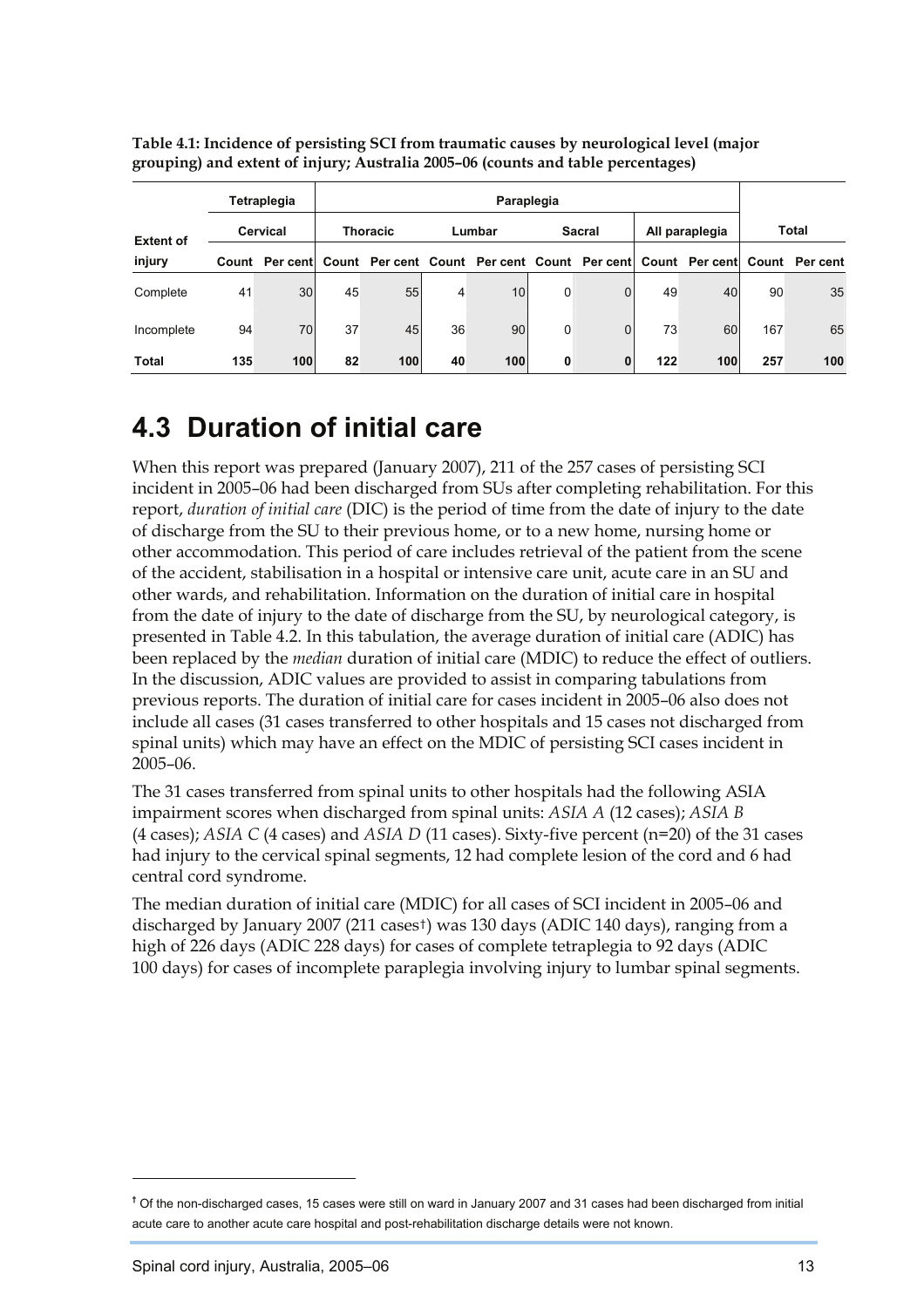<span id="page-24-0"></span>

| Table 4.2: Neurological status of injury to the spinal cord of cases of persisting SCI from |
|---------------------------------------------------------------------------------------------|
| traumatic causes for age groups discharged during 2005-06 in Australia (counts and median   |
| duration of initial care (MDIC))                                                            |

|                  |          | Tetraplegia | Paraplegia      |             |        |             |               |             |                |             |              |             |
|------------------|----------|-------------|-----------------|-------------|--------|-------------|---------------|-------------|----------------|-------------|--------------|-------------|
|                  | Cervical |             | <b>Thoracic</b> |             | Lumbar |             | <b>Sacral</b> |             | All paraplegia |             | <b>Total</b> |             |
| <b>Extent of</b> |          | <b>MDIC</b> |                 | <b>MDIC</b> |        | <b>MDIC</b> |               | <b>MDIC</b> |                | <b>MDIC</b> |              | <b>MDIC</b> |
| injury           | Count    | (days)      | Count           | (days)      | Count  | (days)      | Count         | (days)      | Count          | (days)      | Count        | (days)      |
| Complete         | 25       | 226         | 41              | 140         | 3      | 129         | 0             | 0           | 44             | 140         | 69           | 170         |
| Incomplete       | 77       | 126         | 31              | 125         | 34     | 92          | 0             | 0           | 65             | 111         | 142          | 116         |
| Total            | 102      | 152         | 72              | 135         | 37     | 99          | 0             | $\mathbf 0$ | 109            | 124         | 211          | 130         |

Overall, patients with tetraplegia had a MDIC 23% greater than those with paraplegia (152 days versus 124 days) For patients with paraplegia, the longest MDIC was reported for those with complete injury to the thoracic spinal segments. The MDIC for those with complete injury to the lumbar spinal segments was also high, but cases were fewer in number than cases with complete injury at the thoracic level (41 cases versus 3 cases).

Duration of initial care can vary according to the extent and neurological level of injury to the cord as well as other factors such as patient co-morbidities, other injuries sustained at the time of the accident and the health and age of the patient. In addition, the discharge process after completion of rehabilitation may be prolonged due to the lack of suitable accommodation or trained carer availability for some patients, further increasing the duration of care. The distribution of durations is illustrated in Table 4.3 and Figure 4.2.

For tetraplegic patients, the 5th and 95th percentiles of length of stay were 22 and 302 days compared to 32 and 208 days for paraplegic cases (Table 4.3). The longest MDIC occurred while treating patients with complete tetraplegia (226 days); however, the 5th and 95th percentiles for duration of initial inpatient treatment for this group were 72 days and 302 days, illustrating the effect of patient case mix, small numbers at spinal units, as well as other factors mentioned above, on MDIC. Utilisation of national MDIC data for benchmarking purposes at the state level should be made with caution.

**Table 4.3: Neurological category of injury to the spinal cord of cases of persisting SCI from traumatic causes for age groups discharged during 2005–06 in Australia (median duration of initial care (MDIC) and percentiles [5th and 95th])** 

|                                         |       |               | Tetraplegia              | Paraplegia                |       |        |                          |                           |
|-----------------------------------------|-------|---------------|--------------------------|---------------------------|-------|--------|--------------------------|---------------------------|
| <b>Extent of injury at</b><br>discharge | Count | <b>Median</b> | 5th<br><b>Percentile</b> | 95th<br><b>Percentile</b> | Count | Median | 5th<br><b>Percentile</b> | 95th<br><b>Percentile</b> |
| Complete                                | 25    | 226           | 72                       | 302                       | 44    | 140    | 84                       | 234                       |
| Incomplete                              | 77    | 126           | 16                       | 317                       | 65    | 111    | 26                       | 205                       |
| <b>Group Total</b>                      | 102   | 152           | 22                       | 302                       | 109   | 124    | 32                       | 208                       |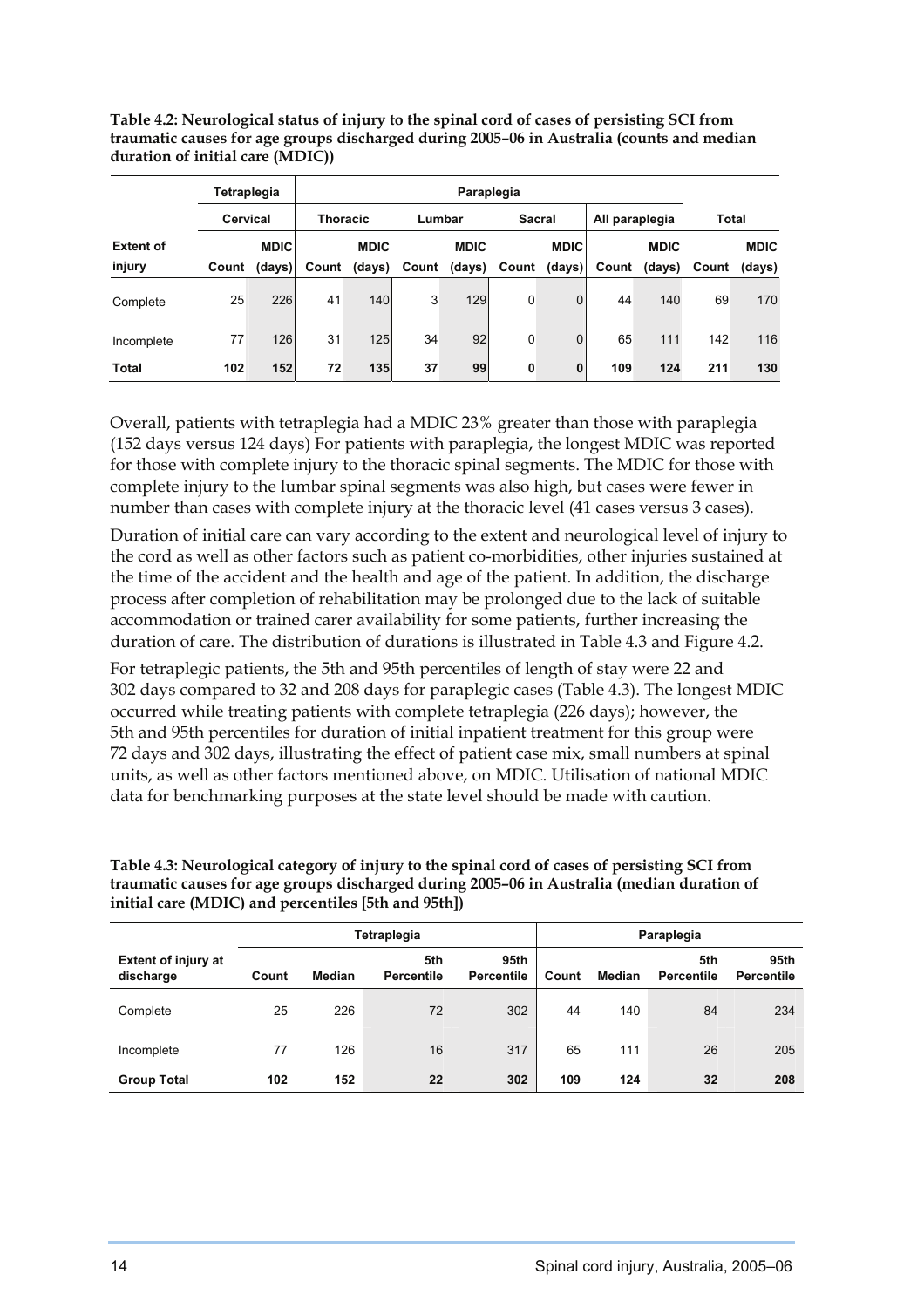<span id="page-25-0"></span>

All neurological categories with extent of injury *complete* show a positive skew in the distribution of values of duration of initial care, with the median having a lower value than the mean. The neurological categories *incomplete tetraplegia and complete paraplegia* have one value each greater than the 95th percentile and the neurological category *complete tetraplegia* has one value less than the 5th percentile.

An examination of cases which had prolonged length of stay (positive skew), indicated that traumatic brain injury and spinal cord injury were present which could account for the extended length of stay for these patients.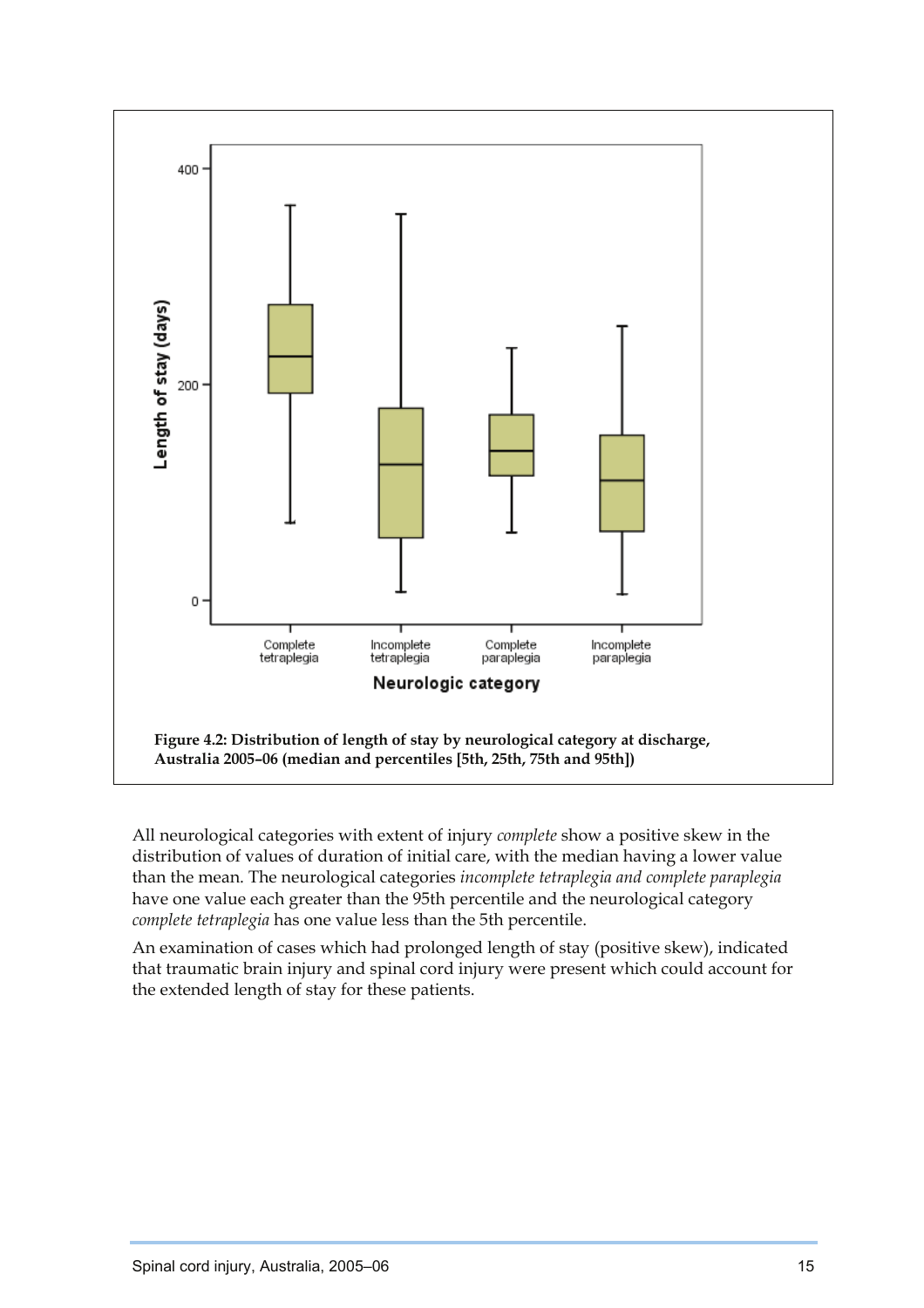## <span id="page-26-0"></span>**5 Factors associated with the SCI event**

In addition to collecting information on the incidence of SCI, including socio-demographic features of the patients involved, the ASCIR also collects information about the event which resulted in the injury, such as the mechanism of the injury, the role of human intent, the type of place where the injury occurred, and the type of activity involved at the time of injury. Such factors are often referred to as *External Causes of Injury*. This information, obtained from case registration forms of all incident SCI cases from traumatic causes (n=284) and coded according to the NISU's National Data Standards for Injury Surveillance (NDS-IS), helps to improve understanding of the underlying events that led to the injury. Although eleven of these cases resulted in no persisting neurological loss, the aetiology was related to transport, falls and work-related accidents—common causes of SCI. Information on underlying events is intended to assist in setting priorities for prevention and in the development and implementation of injury prevention interventions to reduce the incidence of SCI in Australia.

In this report, mechanisms of injury are described in Section 5.1 and activities being undertaken at the time of injury in Section 5.2. The latter section includes a cross-tabulation of mechanism by activity. Aggregation of cases coded to the NDS-IS into mechanism of injury categories used in Sections 5.1 and 5.2 is described in Appendix 1, Data issues, Table A1.1.

### **5.1 Mechanism of injury**

The mechanisms of injury for incident cases of SCI from traumatic causes are shown in Table 5.1. These cases, originally coded to NDS-IS, have been allocated to categories which reflect major mechanisms of injury that resulted in SCI. Mechanism of injury by age group is presented in Figures 5.1–5.3. Cases are described by mechanism of injury and neurological level of injury in Table 5.2. The mechanisms of injury shown in Table 5.1 are described in the following sections.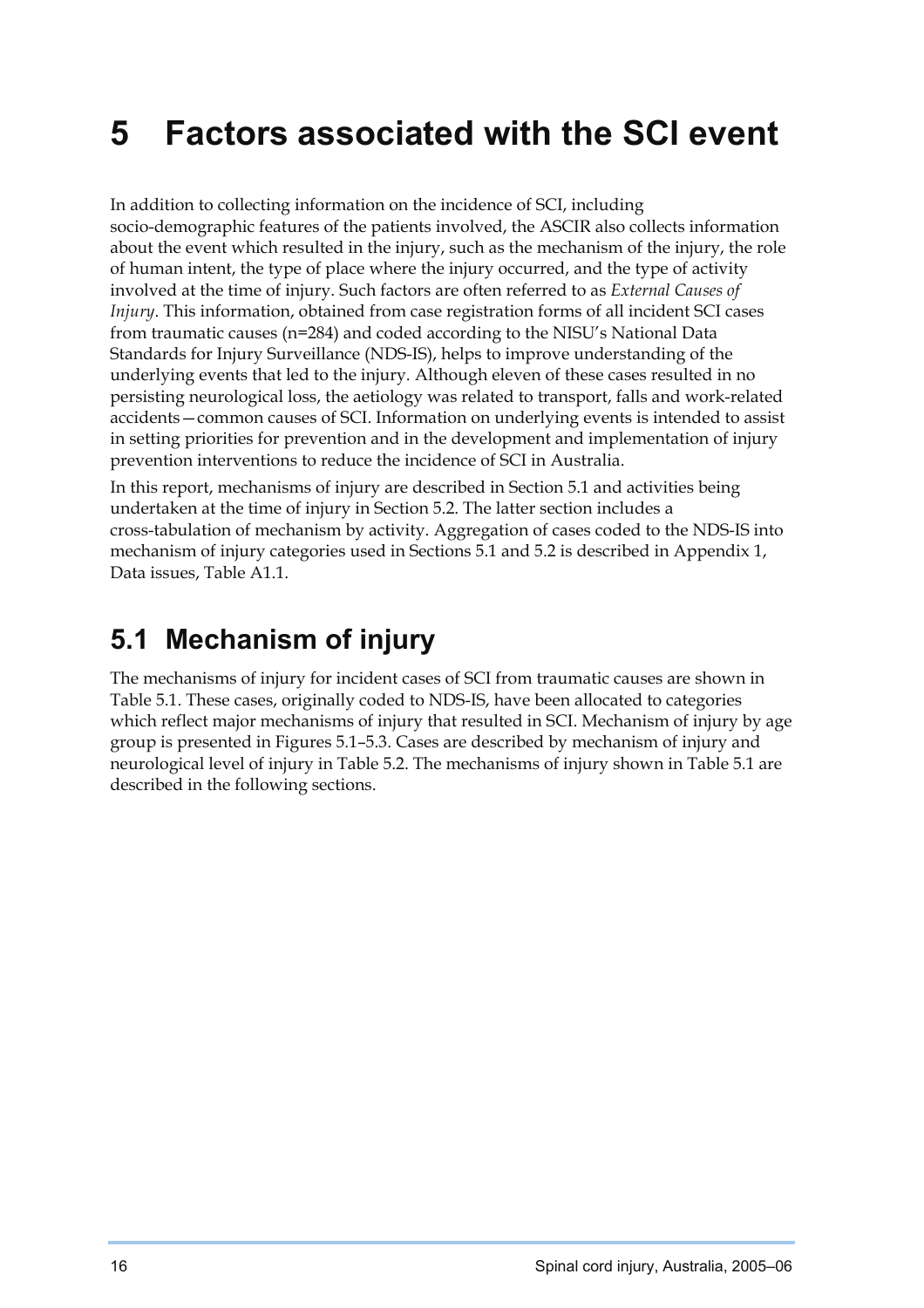<span id="page-27-0"></span>

| Table 5.1: Incidence of SCI from traumatic causes by mechanism of injury; Australia |  |
|-------------------------------------------------------------------------------------|--|
| 2005-06 (counts and column percentages)                                             |  |

| <b>Mechanism</b>                                                                                   | <b>Counts</b> | Per cent       |
|----------------------------------------------------------------------------------------------------|---------------|----------------|
| Traffic-Land transport: Motor vehicle occupants                                                    | 63            | 22             |
| Traffic-Land transport: Unprotected road users (motorcyclists, pedal<br>cyclists, pedestrians)     | 43            | 15             |
| Non-traffic-Land transport: Motor vehicle occupants                                                | 6             | 2              |
| Non-traffic-Land transport: Unprotected road users (motorcyclists,<br>pedal cyclists, pedestrians) | 20            | $\overline{7}$ |
| Low falls (on the same level, or from a height of less than 1 metre)                               | 35            | 12             |
| High falls (from a height of 1 metre or more)                                                      | 60            | 21             |
| Struck by or collision with a person or object                                                     | 22            | 8              |
| Water-related                                                                                      | 25            | 9              |
| Other                                                                                              | 10            | $\overline{4}$ |
| All mechanisms                                                                                     | 284           | 100            |

#### **5.1.1 Traffic–Land transport: Motor vehicle occupants**

The age distribution of SCI cases did not differ greatly between the land transport groups, nor between these groups and all traumatic SCI (Figure 5.1).

Additional information relevant to reducing SCI for motor vehicle occupants was obtained from the structured injury narrative. The most common type of event resulting in motor vehicle occupant SCI was vehicle rollover, accounting for 51% (n=32) of the cases. (Higher case numbers were reported in 2005–06, 8% more than the equivalent proportion [43%, n=29] reported in 2004–05.) High speed and loss of control appear to be major contributing factors in more than two-thirds of the accidents involving rollover. Ejection of occupant occurred in  $6\%$  (n=2) of the rollover cases resulting from lack of use or failure of seat belts, fewer cases than reported in 2004–05 (35%, n=11). Impact with a roadside hazard occurred before rollover in 16% (n=5) and a driver being intoxicated was also reported in 13% (n=4) of the rollover cases.

For non-rollover motor vehicle occupant cases (n=31), impact with another vehicle was reported in 29% (n=9) of the accidents, 45% (n=14) involved an impact with roadside hazards such as poles, trees or ditches, and ejection of occupants occurred in 6% (n=2) of the cases.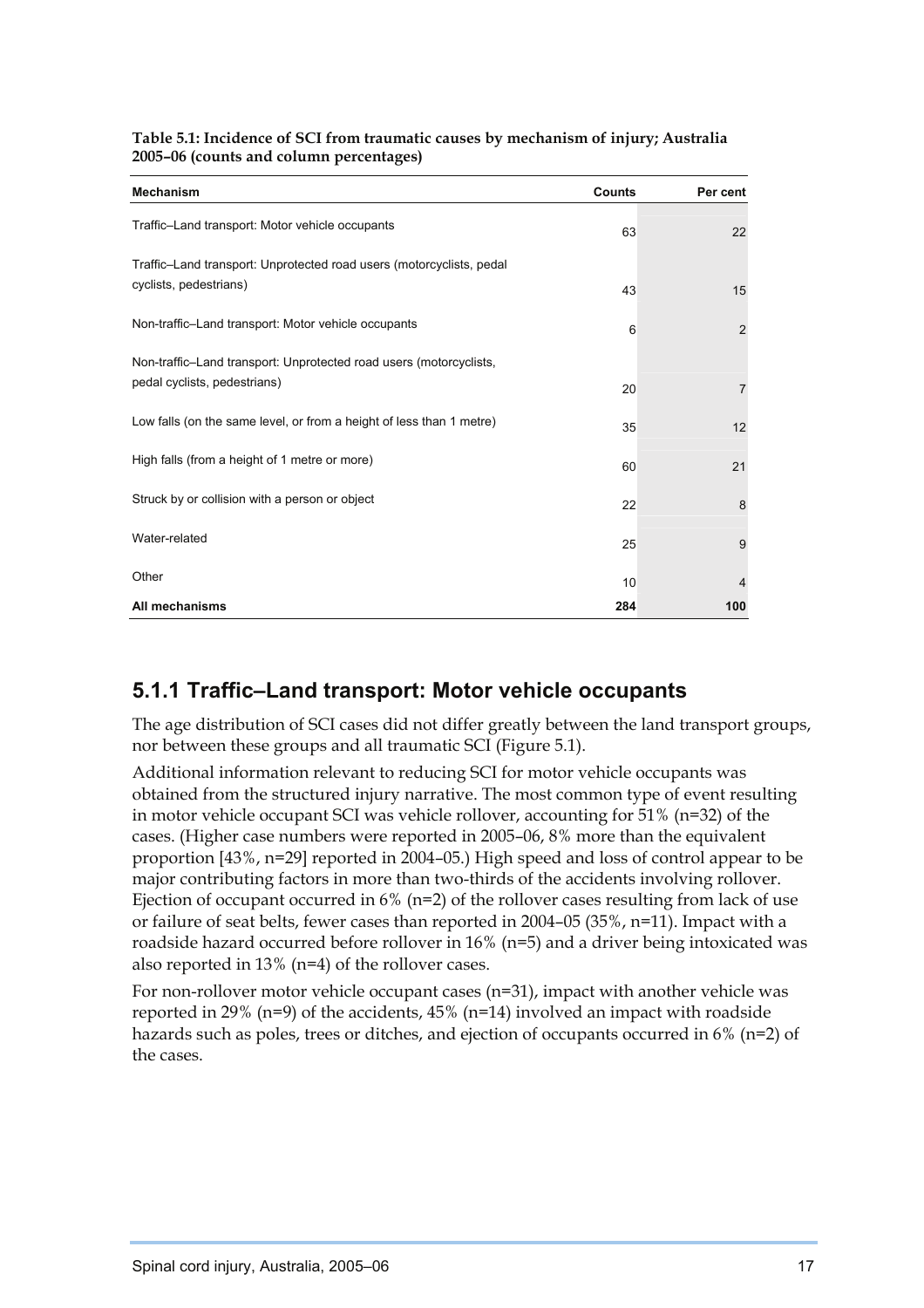<span id="page-28-0"></span>

In motor vehicle accidents, high energy transfer to occupants is common and can result in high severity injury to many body regions, including the spinal column. For example, 62% (n=39) of the cases in the *Traffic–Land transport: Motor vehicle occupants* group sustained injuries to the cervical spinal segments resulting in tetraplegia (Table 5.2) and over half of the tetraplegic cases (n=20) were the result of vehicle rollover. Head injuries, including loss of consciousness, were also reported in 25% (n=16) of motor vehicle accident cases. Additional injuries sustained in motor vehicle accidents included internal damage, particularly to the thoracic cavity (e.g. pneumo and haemo-thoraces, fractured ribs and sternal bones), injuries to the abdomen, and various fractures to upper and lower limbs.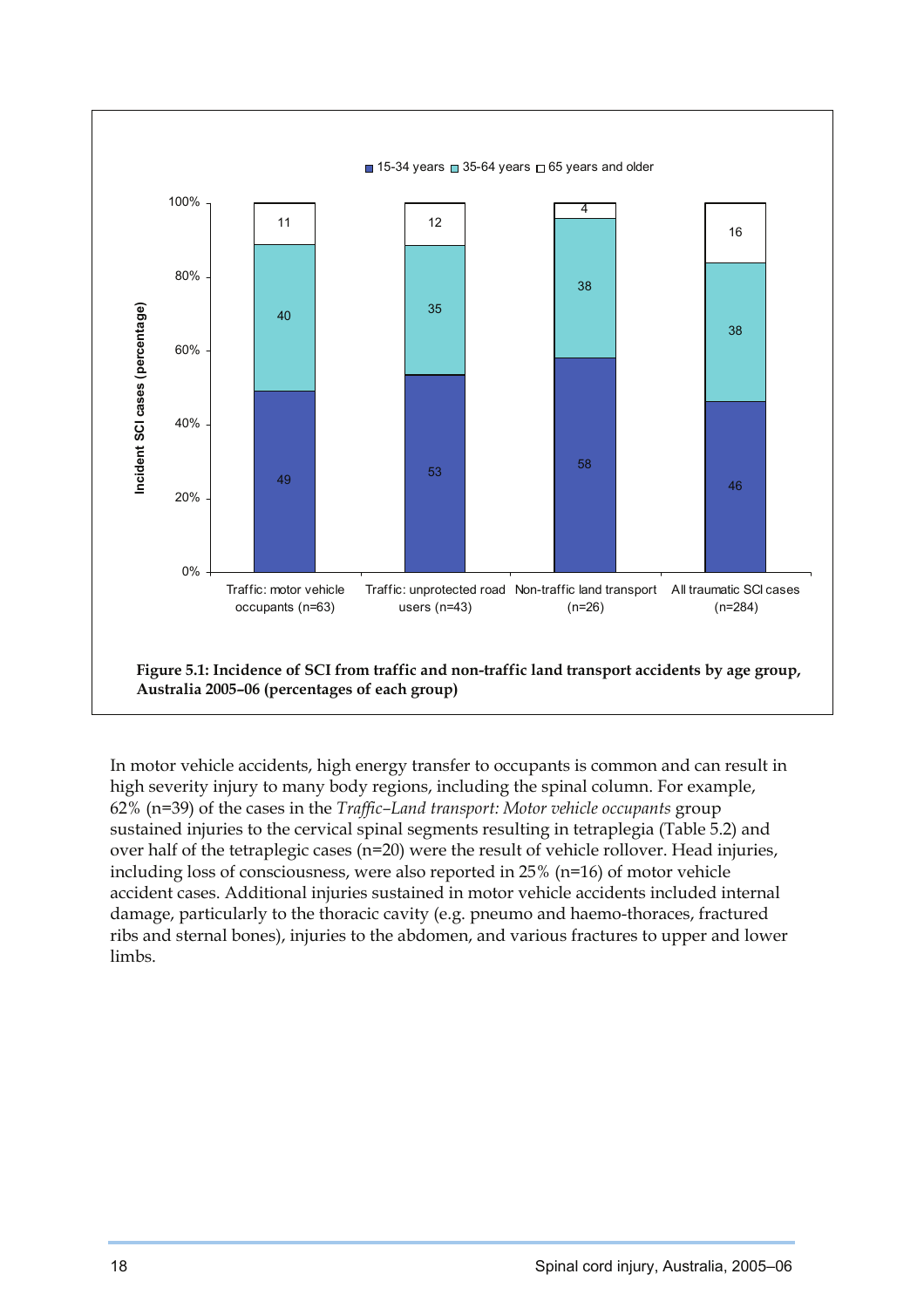|                                                                                                             | Tetraplegia<br><b>Cervical</b> |       | Paraplegia      |      |            |       |                 |       |                |      | <b>No</b>            |       |              |      |
|-------------------------------------------------------------------------------------------------------------|--------------------------------|-------|-----------------|------|------------|-------|-----------------|-------|----------------|------|----------------------|-------|--------------|------|
|                                                                                                             |                                |       | <b>Thoracic</b> |      | Lumbar     |       | <b>Sacral</b>   |       | All paraplegia |      | neurological<br>loss |       | <b>Total</b> |      |
|                                                                                                             |                                | Per   |                 | Per  |            | Per   |                 | Per   |                | Per  |                      | Per   |              | Per  |
| <b>Mechanism</b>                                                                                            | Count                          | cent  | Count           |      | cent Count |       | cent Count      | cent  | Count          | cent | Count                |       | cent Count   | cent |
| Traffic-Land transport:<br>Motor vehicle<br>occupants                                                       | 39                             | 62    | 14              | 22   | 9          | 14    |                 |       | 23             | 37   |                      |       | 63           | 100  |
| Traffic-Land transport:<br>Unprotected road users<br>(motorcyclists, pedal<br>cyclists, pedestrians)        | 12                             | 28    | 24              | 56   | 6          | 14    |                 |       | 31             | 72   |                      |       | 43           | 100  |
| Non-traffic-Land<br>transport: Motor vehicle<br>occupants                                                   | $+ +$                          |       |                 |      |            |       |                 |       |                |      |                      |       | 6            | 100  |
| Non-traffic-Land<br>transport: Unprotected<br>road users<br>(motorcyclists, pedal<br>cyclists, pedestrians) | $\overline{7}$                 | 35    | 8               | 40   |            |       |                 |       | 11             | 55   | **                   |       | 20           | 100  |
| Low falls (on the same<br>level, or from a height<br>of $\leq 1$ metre)                                     | 27                             | 77    | 4               | 11   | $\star$    |       |                 |       | 6              | 17   |                      |       | 35           | 100  |
| High falls (from a height<br>of 1 metre or more)                                                            | 24                             | 40    | 20              | 33   | 14         | 23    | $*$             | $***$ | 34             | 57   | $*$                  | $***$ | 60           | 100  |
| Struck by or collision<br>with a person or object                                                           | 12                             | 55    | 5               | 23   | $***$      | $***$ | $***$           |       | 8              | 36   | $***$                | $**$  | 22           | 100  |
| Water-related                                                                                               | 19                             | 76    | 4               | 16   | $***$      | $**$  | $^{\star\star}$ | $**$  | 5              | 20   | $***$                | $**$  | 25           | 100  |
| Other                                                                                                       | $***$                          | $+ +$ | **              | $**$ | $***$      |       |                 |       | $**$           | $**$ | **                   |       | 10           | 100  |
| All mechanisms                                                                                              | 147                            | 52    | 84              | 30   | 42         | 15    | 0               | 0     | 126            | 44   | 11                   |       | 284          | 100  |

<span id="page-29-0"></span>**Table 5.2: Incidence of persisting SCI from traumatic causes by mechanism of injury and neurological level of injury 90 days post admission or at discharge; Australia, 2005–06 (counts and row percentages)** 

\*\* Cell counts of 3 or fewer, and related percentages, are not shown in tabulation.

In cases involving rollover ( $n=32$ ), 63% ( $n=20$ ) of the occupants had injury to the cervical segments of the cord resulting in tetraplegia. Thirty per cent (n=6) of these cases resulted in complete tetraplegia. The remaining rollover cases (n=12) had injury to the thoracic and lumbar spinal segments resulting in paraplegia and a half of these cases had complete injury to the cord resulting in complete paraplegia.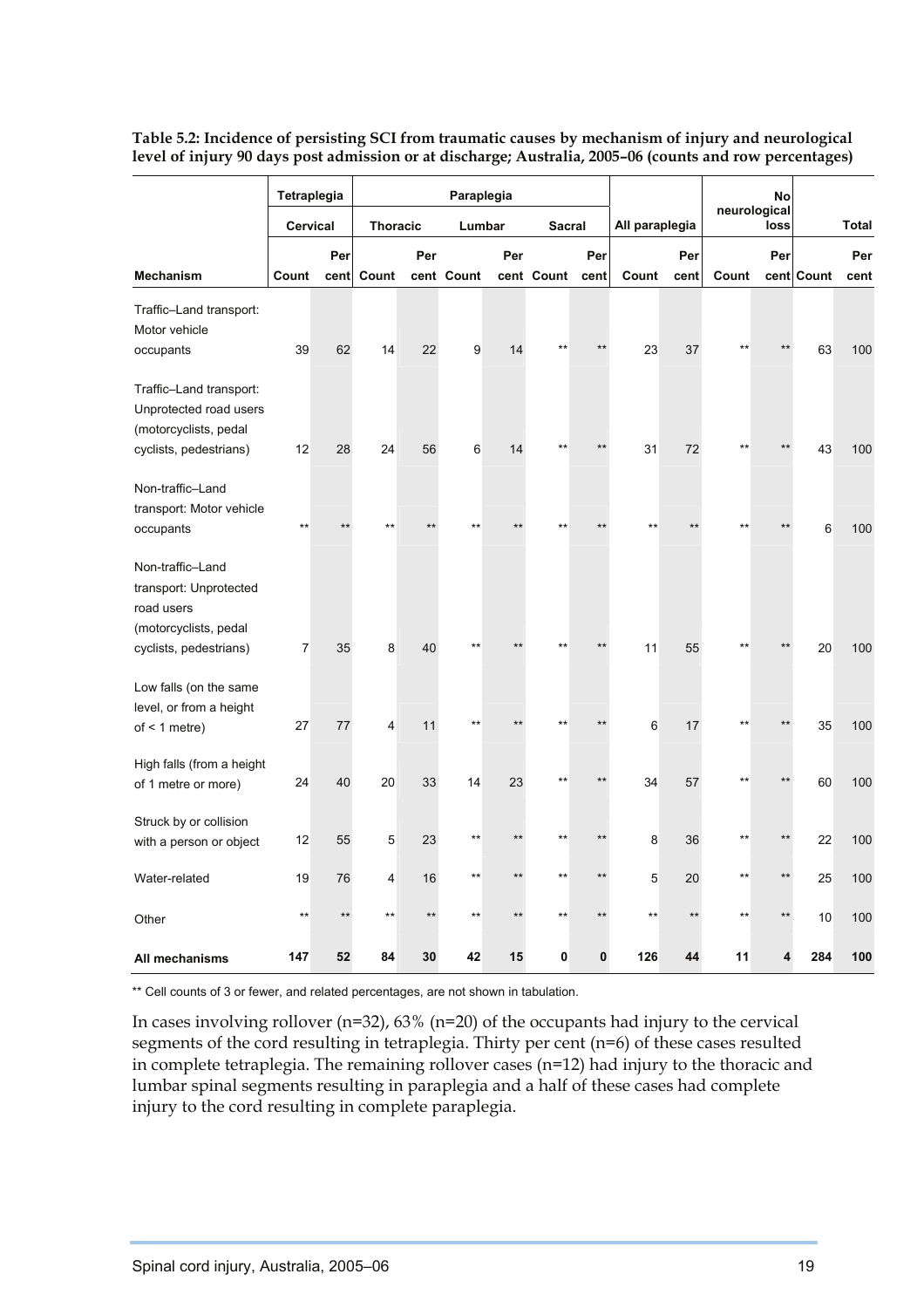### <span id="page-30-0"></span>**5.1.2 Traffic–Land transport: Unprotected road users**

Unprotected road users are users of land transport without the protection of a structure such as a car body. They include motorcyclists (drivers or pillion passengers), pedal cyclists and pedestrians and account for 15% (n=43) of all cases of SCI during 2005–06 (Table 5.1).

Fifty-three per cent (n=23) of these unprotected road user cases in 2005–06 were in the age group 15–34 years compared with 46% (n=131) of all traumatic SCI cases. Only 12% (n=5) of unprotected road user cases were at ages 65 years or older (Figure 5.1). For these traffic-related cases, 60% (n=26) were motorcyclists, 16% (n=7) pedal cyclists and 23% ( $n=10$ ) pedestrians. Motorcyclists in the 15–44 year age group ( $n=22$ ) represented 85% of motorcycle cases at all ages and 13% of all SCI cases in this age group. For pedal cycle and pedestrian cases, nearly two-thirds of the cases were in the age group 15–54 years.

The neurological level of injury in unprotected road users in traffic was cervical in 28% of the cases (n=12), and thoracic and lumbar (no sacral cases) in the remainder, resulting in a higher proportion of paraplegia cases (72%, n=31) than tetraplegia cases (Table 5.2).

Forty-four per cent (n=19) of 2005–06 cases of SCI among unprotected road users in traffic had complete lesion of the spinal cord. Thirteen of these 19 cases (68%) involved motorcyclists or their passengers.

### **5.1.3 Non-traffic–Land transport**

Non-traffic related accidents occurred primarily off-road on farms, trail or mountain bike tracks, race tracks, beaches and other undeveloped recreational areas. Fifty-eight per cent (n=15) of these cases were in the age group 15–34 years (Figure 5.1).

When compared with all traumatic SCI cases, the number of non-traffic motor vehicle occupants and unprotected road user cases was proportionally higher in young ages (ages 15–34 years) and similar at ages 35–64 years (Figure 5.1). Non-traffic motor vehicle occupant case numbers were low (n=6).

Twenty-three percent (n=6) of the non-traffic group were motor vehicle occupants and 77% were unprotected road users. Sixty per cent (n=12) of these unprotected road users were motorcyclists (drivers, no pillion passengers),  $15\%$  (n=3) were pedal cyclists and the remainder (n=5) were pedestrians or drivers of a motorised transport device (quad bike). When compared with non-traffic unprotected road user cases reported in 2004–05, motorcyclists increased proportionally by one third in 2005–06 and pedal cyclists were proportionally lower (15% versus 24%).

The age profile for non-traffic motorcyclists was slightly higher than that of traffic motorcyclists, with 85% (n=22) of the cases occurring in the 15–44 year age group. Non-traffic pedal cyclists were more than twice the number of traffic pedal cyclists and were generally riders over the age of 44 years.

For the non-traffic group, the number of tetraplegia cases was, proportionally, slightly higher than the number of cases in the traffic group (30% vs 26%), with injury to cervical spinal segments less than injury to the thoracic spinal segments.

Forty-two per cent (n=11) of 2005–06 cases of SCI among the non-traffic group had complete lesion of the spinal cord, with 33% (n=5) of the cases with complete lesion of the cord occurring in motorcyclists as complete paraplegia.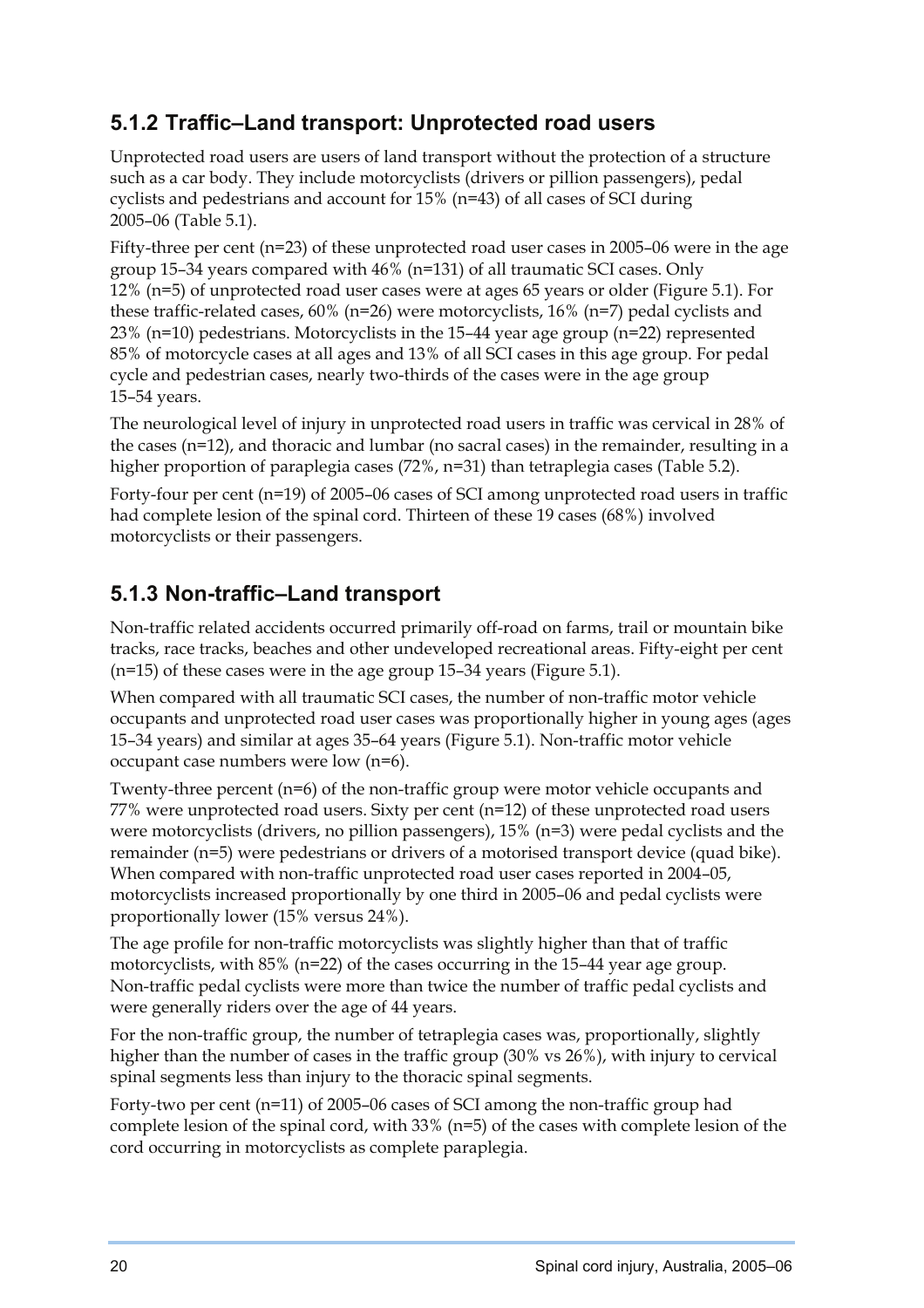### <span id="page-31-0"></span>**5.1.4 Falls**

Falls, both low (on the same level, or from a height of less than 1 metre) and high (from a height of 1 metre or more), accounted for 33% (n=95) of SCI cases during the 2005–06 reporting period (Table 5.1).

Although low falls were less frequent than high falls in 2005–06 overall (35 cases versus 60 cases), they were proportionally more than twice as common as high falls at ages greater than 65 years (Figure 5.2). Seventy-seven per cent of low falls (n=27) occurred in the patient's home while they were doing personal activities, as a result of medical conditions (seizures, cerebro-vascular accident or cardiovascular disease) or while using a walker. Alcohol intoxication was reported in 6 low fall cases.

Slipping or tripping occurred in about one-quarter of low fall cases in people aged 65 and older. Older people are at risk of fall-related injuries particularly fractures of the upper and lower limbs and the neck and trunk (Cripps & Carman 2001).

Low falls resulted in tetraplegia in 77% of cases (n=27) as a result of injury to the cervical spinal segments (Table 5.2). Paraplegia was less common (n=6) and involved injury to thoracic and lumbar spinal segments. Among those aged 65 years and older, tetraplegia occurred in 81% (n=13) with extent of injury to the cervical segments of the cord being incomplete in all but two of the cases.

Sixty-three per cent (n=60) of the injurious falls were from a height of 1 metre or more. Seventy-five per cent of those whose injury resulted from falling from a height were aged between 15–64 years, compared with 51% of those involved in low falls (Figure 5.2).

Twenty-eight per cent (n=18) of high falls occurred while the patients were working for income using ladders or scaffolding on building sites, while using or repairing mechanical devices such as 'cherry pickers', farm machinery or lifts, and during loading or unloading work-related activities.

Twenty-five per cent of high falls (n=15) involved activity which can be described as work, but not for income, such as doing handyman jobs around the home (using a ladder, on a roof, or cutting tree branches). Sixty-seven per cent of the people who fell during 'handyman' types of activities (n=10) were aged 54 years and above.

Eight per cent of cases involving high falls (n=5) were by people who were intoxicated, with 4 of the cases occurring in the 15–34 year age group. Leisure and sporting activities such as horse riding, paragliding and rock climbing accounted for 20% (n=12) of the cases.

Falling from a height resulted in tetraplegia in 40% of the cases (n=24) and paraplegia in 57% (n=34) of the cases (see Table 5.2). This differs from the results reported in 2004–05 where proportionally more high falls resulted in tetraplegia (53%, n=28). In the 2005–06 paraplegic cases, injury to the thoracic spinal segments was more common than injury to lower spinal segments. Fifty-eight per cent (n=35) of the cases resulting from high falls had an incomplete lesion of the cord.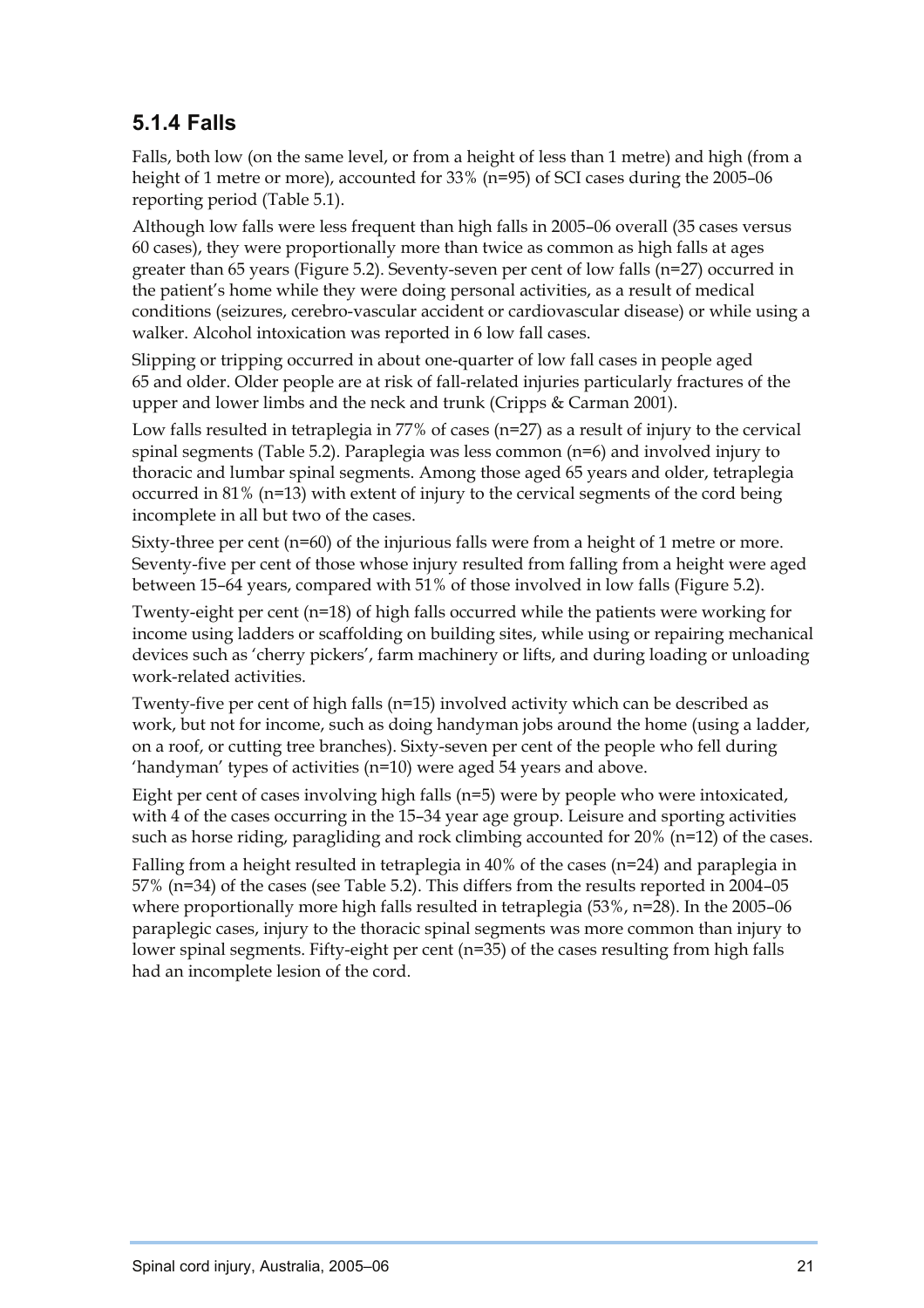<span id="page-32-0"></span>

### **5.1.5 Struck by or collision with a person or object**

Eight per cent (n=22) of the SCI cases reported during 2005–06 were the result of being struck by or collision with a person or object (Table 5.1). Fifty-nine percent (n=13) of the SCI cases occurred in age group 15–34 years compared with 46% (n=131) of all traumatic SCI cases (Figure 5.3).

Twenty-four per cent (n=6) of the injuries occurred when the person was struck by machinery or crushed by falling objects while at work. In the remaining cases (n=16), injury occurred as a result of a person being hit by a large animal, impacting the ground surface, or another person's body during contact sports such as rugby (see also Section 5.2).

Fifty-five per cent of the cases (n=12) had injury to the cervical spinal segments and 8 of the remaining cases had injuries to the thoracic and lumbar spinal segments (Table 5.2). Eighteen per cent (n=4) had complete lesion of the cord.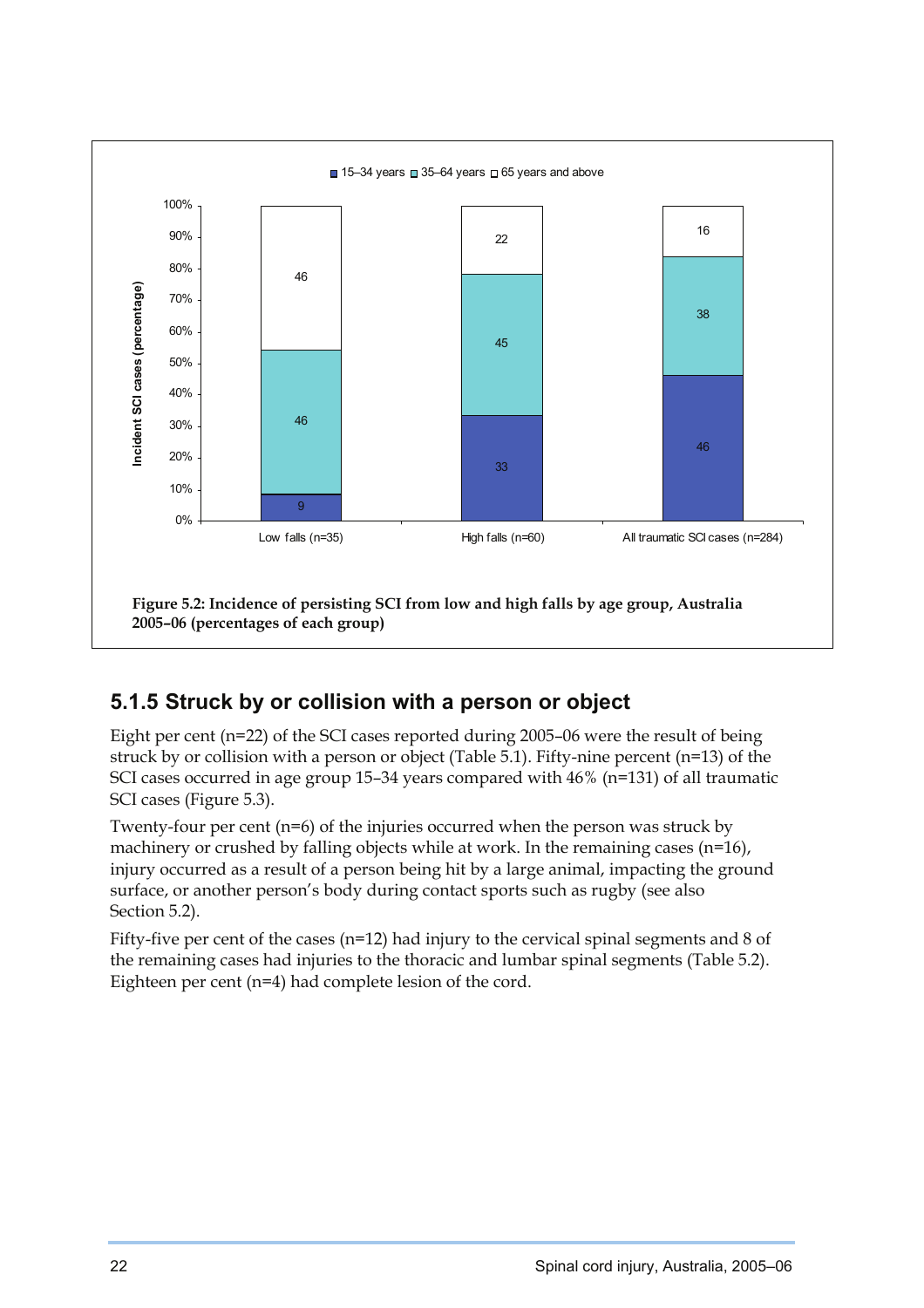<span id="page-33-0"></span>

### **5.1.6 Water-related**

Water-related accidents accounted for 9% (n=25) of the SCI cases reported during 2005–06 (Table 5.1) and 80% (n=20) of these cases occurred in people under the age of 35 years (Figure 5.3).

Eighty per cent (n=19) of reported water-related SCI cases involved injury to the cervical spinal segments (Table 5.2), with over half of these cases (n=11) sustaining complete injury to the cord after they dived into a body of water probably without being aware of the depth or from water skiing or while body surfing.

Thirty-six per cent of the injuries (n=9) were the result of people diving into a body of shallow water, 12% ( $n=3$ ) related to body surfing, and 24% ( $n=6$ ) occurred in swimming pools.

#### **5.1.7 Other causes**

Four per cent of the SCI cases (n=10) reported during 2005–06 had an external cause of injury that was not included in the other major groups of external causes detailed in Table 5.1. These other external causes of injury to the spinal cord included injuries from gun shots and explosives, assaults involving knives or machetes, an unknown sports related injury and injuries from complications of medical treatment. These injuries occurred over a broad range of ages, but primarily in the age group 15–34 years (Figure 5.3).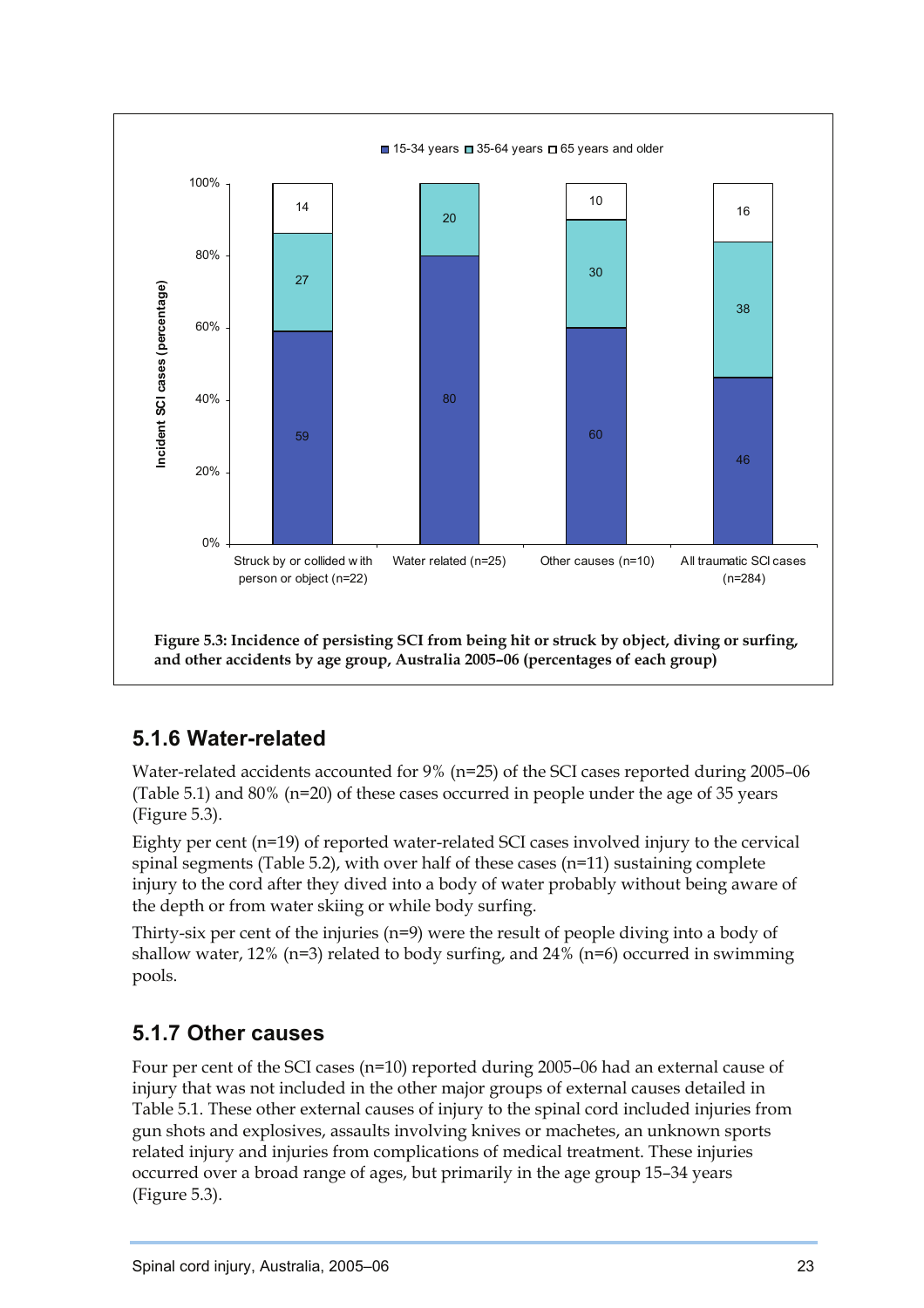<span id="page-34-0"></span>Fifty per cent of SCI cases (n=5) in the *Other causes* group sustained injury to the thoracic and lumbar spinal segments resulting in paraplegia and 5 cases had injury to cervical spinal segments (Table 5.2). Three cases had complete lesion of the cord which occurred to cervical and thoracic spinal segments.

### **5.2 Type of activity at time of injury**

Activity at the time of injury was obtained from structured injury narratives of all traumatic cases of SCI reported during 2005–06 which were coded according to the NDS-IS, Level 1 activity categories (n=284). These categories, together with the mechanism of injury and the place at which injury occurred, allowed cases to be grouped into categories so that sectors with relevant responsibility and authority can be identified and targeted for injury prevention. Table 5.3 details these mechanisms of injury, and the activity being undertaken at the time of the injury.

Twelve per cent of the SCI cases (n=35) occurred during sporting activities, and about two-thirds occurred in people under the age of 35 years. Sports-related SCI cases occurred during contact sports, motorised sports (car, trail bike and motorcross racing), water-related sports (water skiing, diving and surfing), rock climbing, equestrian sports and hang-gliding.

Fifty-four per cent of the SCIs from sporting activities occurred to the cervical spinal segments resulting in tetraplegia, with complete lesion of the cord occurring in just under a half of these cases.

Five cases of SCI occurred during the contact sport of rugby (two Rugby Union and three Rugby League players), and all resulted in injury to the cervical spinal segments The SCIs occurred during group tackles in 3 out of the 5 cases. All players were adults.

For motorised sports (n=9), over half of the cases involved injury to the thoracic and lumbar segments, with 40% of these cases having complete lesion of the cord.

In the other sports-related cases, 62% (n=16) involved injury to the cervical spinal segments and the remaining 10 cases involved injury to either the thoracic or lumber spinal segments.

Leisure activities such as diving or jumping into bodies of water, falls from trees, flying foxes or balconies, riding in boats, or while playing on the beach resulted in SCI in 26 cases, 6 of whom were intoxicated at the time (Table 5.3). The highest number of SCI cases (n=18) occurred as a result of diving into swimming pools and other bodies of water. Injury to the cervical spinal segments occurred in more than two-thirds of the leisure activity cases.

Injury to the spinal cord while working for income was also common, accounting for 15% ( $n=43$ ) of the cases. Over half the cases of SCI that occurred while working ( $n=22$ ) were to workers under the age of 35 years. Accidents while travelling to and from work using motor vehicles (n=10) and working while driving vehicles (n=4) resulted in tetraplegia in 28% (n=4) of the cases.

Other SCIs sustained while working for income occurred as a result of high falls from ladders, scaffolding, and from other parts of buildings on building sites (n=10), from machinery such as 'cherry pickers' and from agricultural machinery (n=3), or involved being hit or struck by machinery or by animals (n=5).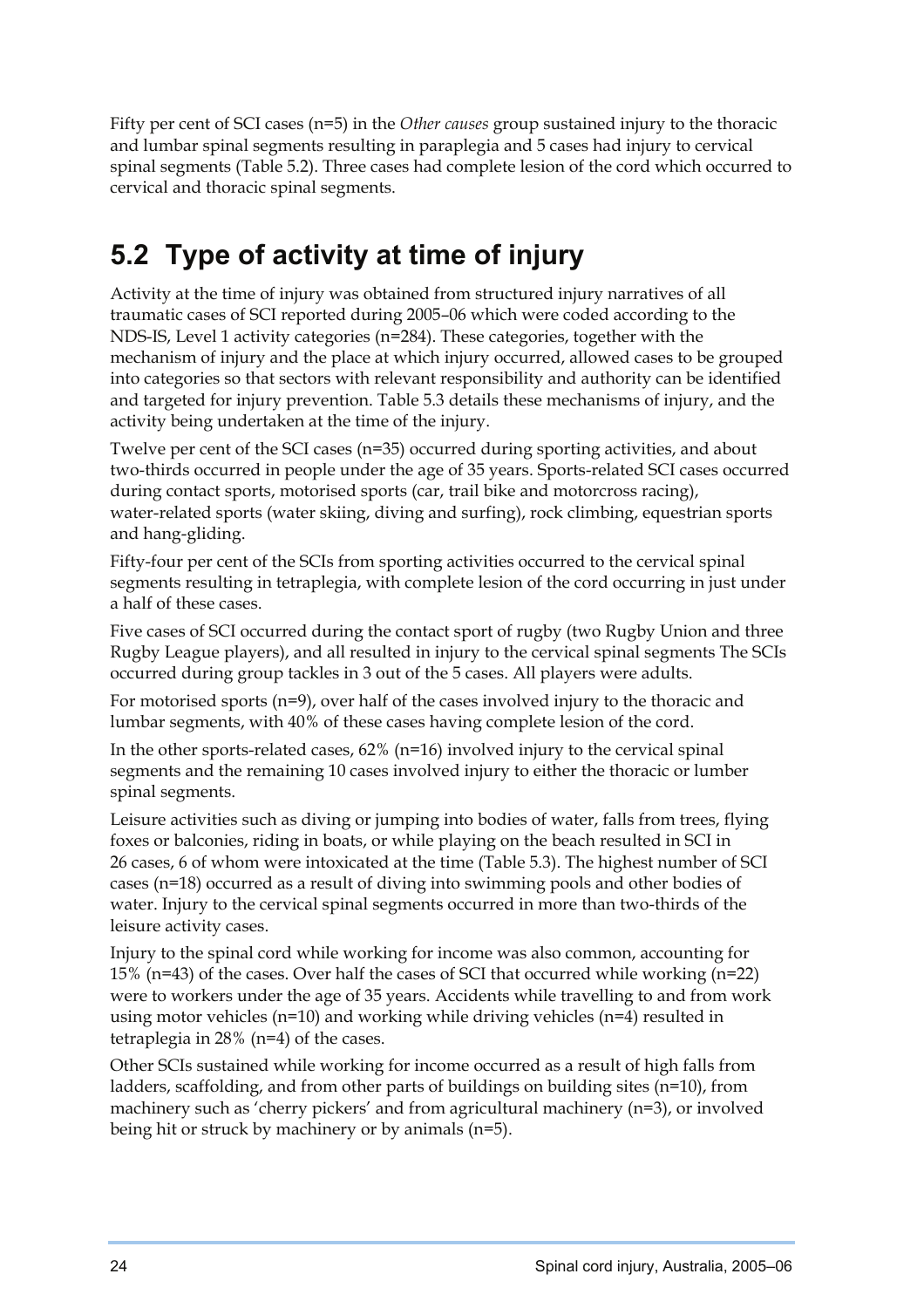SCI occurred in 19 cases while people were working, but not for income, and more than two-thirds of these cases involved males aged 55 years and older. These injuries occurred primarily around the home during 'handyman' activities that resulted in falling from roofs, ladders while cleaning gutters, checking or fixing roof tiles, and falling while pruning trees or being hit by falling branches. High falls were the mechanism of injury in 84% of the cases and resulted in injury to the cervical spinal segments in 47% of the cases (n=8) and to the thoracic and lumbar spinal segments in the remaining cases.

Thirteen per cent of the SCI cases (n=36) occurred while people were involved in personal activities in their place of residence, at social venues or on the street. Seventy-six per cent of these cases ( $n=29$ ) were the result of a low fall, 11% from high falls ( $n=4$ ) and the remaining cases from being hit or struck by an object. Sixty-nine per cent of these cases resulted in tetraplegia. Older people were particularly at risk of SCI from low falls that occurred during activities such as preparing for sleep or rising from bed, when walking down steps or stairs, while using walking aids or when rising from chairs or couches.

Other and unspecified activity accounted for the remaining 125 cases of SCI (Table 5.3). Four of the SCIs occurred while people were being nursed or cared for and sustained injury to the cervical and lumbar spinal segments. The remaining 121 cases were categorised as *'Other/Unspecified'* as the activity at time of injury was not reported in the injury narrative and 47% (n=57) of these cases were drivers or passengers involved in motor vehicle accidents. Almost two-thirds of these cases resulted in tetraplegia.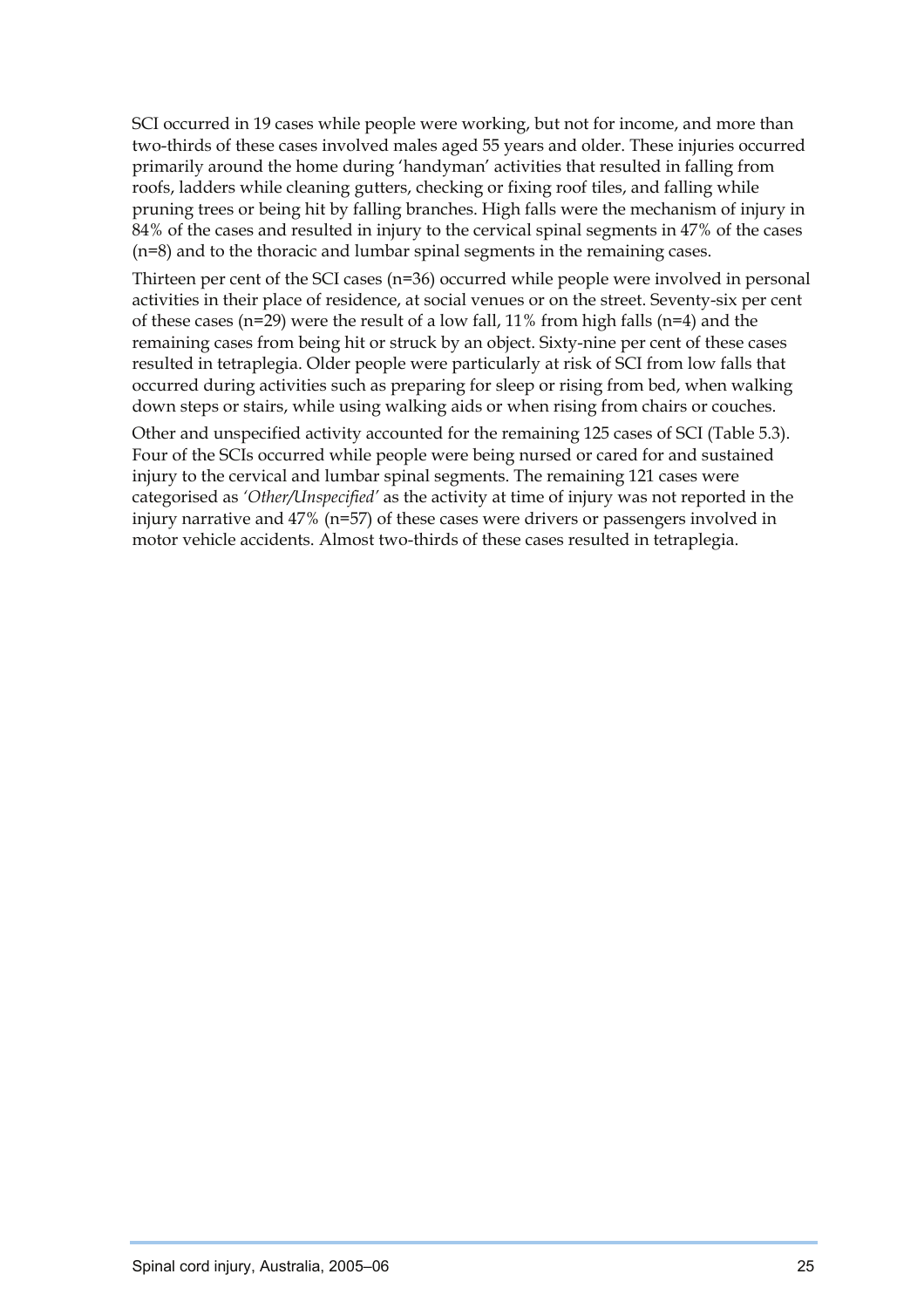|                                                                                               |                |       |         | <b>Working for</b> |         | Other type of |       | Personal |          | Other**/ |                    |       |                    |                  |
|-----------------------------------------------------------------------------------------------|----------------|-------|---------|--------------------|---------|---------------|-------|----------|----------|----------|--------------------|-------|--------------------|------------------|
|                                                                                               | <b>Sports</b>  |       | Leisure |                    | income* |               | work  |          | activity |          | <b>Unspecified</b> |       | <b>Group Total</b> |                  |
| <b>Mechanism</b>                                                                              | Count          | $\%$  | Count   | $\%$               | Count   | $\%$          | Count | $\%$     | Count    | $\%$     | Count              | $\%$  | Count              | %                |
| Traffic-Land<br>transport:<br>Motor vehicle                                                   |                |       |         |                    |         |               |       |          |          |          |                    |       |                    |                  |
| occupants                                                                                     | $***$          | $***$ | $***$   | $***$              | $\bf 8$ | 19            | ***   | $***$    | ***      | $***$    | 55                 | 44    | 63                 | 22               |
| Traffic-Land<br>transport:<br>Unprotected<br>road users<br>(motorcyclists,<br>pedal cyclists, |                |       |         |                    |         |               |       |          |          |          |                    |       |                    |                  |
| pedestrians)                                                                                  | $***$          | $***$ | $***$   | $***$              | 5       | 12            | $***$ | $***$    | $***$    | $***$    | 38                 | 30    | 43                 | 15               |
| Non-traffic-<br>Land<br>Transport:<br>Motor vehicle<br>occupants and<br>unprotected           |                |       |         |                    |         |               |       |          |          |          |                    |       |                    |                  |
| road users                                                                                    | 9              | 26    | $***$   | $***$              | 4       | 9             | $***$ | $***$    | $***$    | $***$    | 12                 | 10    | 26                 | $\boldsymbol{9}$ |
| Low falls                                                                                     | $***$          | ***   | $***$   | ***                | ***     | ***           | $***$ | $***$    | 27       | 75       | $***$              | $***$ | 35                 | 12               |
| High falls                                                                                    | 9              | 26    | 5       | 19                 | 16      | 37            | 16    | 84       | 4        | 11       | 10                 | 8     | 60                 | 21               |
| Struck by or<br>collision with a<br>person or                                                 |                |       |         |                    |         |               |       |          |          |          |                    |       |                    |                  |
| object                                                                                        | $\overline{7}$ | 20    | $***$   | ***                | 6       | 14            | $***$ | $***$    | $***$    | $***$    | $***$              | $***$ | 22                 | 8                |
| Water-related                                                                                 | $\overline{7}$ | 20    | 18      | 69                 | ***     | ***           | $***$ | $***$    | ***      | ***      | $***$              | $***$ | 25                 | $9\,$            |
| Other                                                                                         | $***$          | $***$ | $***$   | $***$              | $***$   | $***$         | $***$ | $***$    | $***$    | $***$    | 5                  | 4     | 10                 | $\overline{4}$   |
| All<br>mechanisms                                                                             | 35             | 100   | 26      | 100                | 43      | 100           | 19    | 100      | 36       | 100      | 125                | 100   | 284                | 100              |

#### <span id="page-36-0"></span>**Table 5.3: Incidence of SCI from traumatic causes by mechanism of injury and activity; Australia 2005–06 (counts and column percentages)**

\*Includes travel to and from work (n=10)

\*\* Includes Being nursed or cared for (n=4)

\*\*\* Cell counts of 3 or fewer, and related percentages, are not shown in tabulation.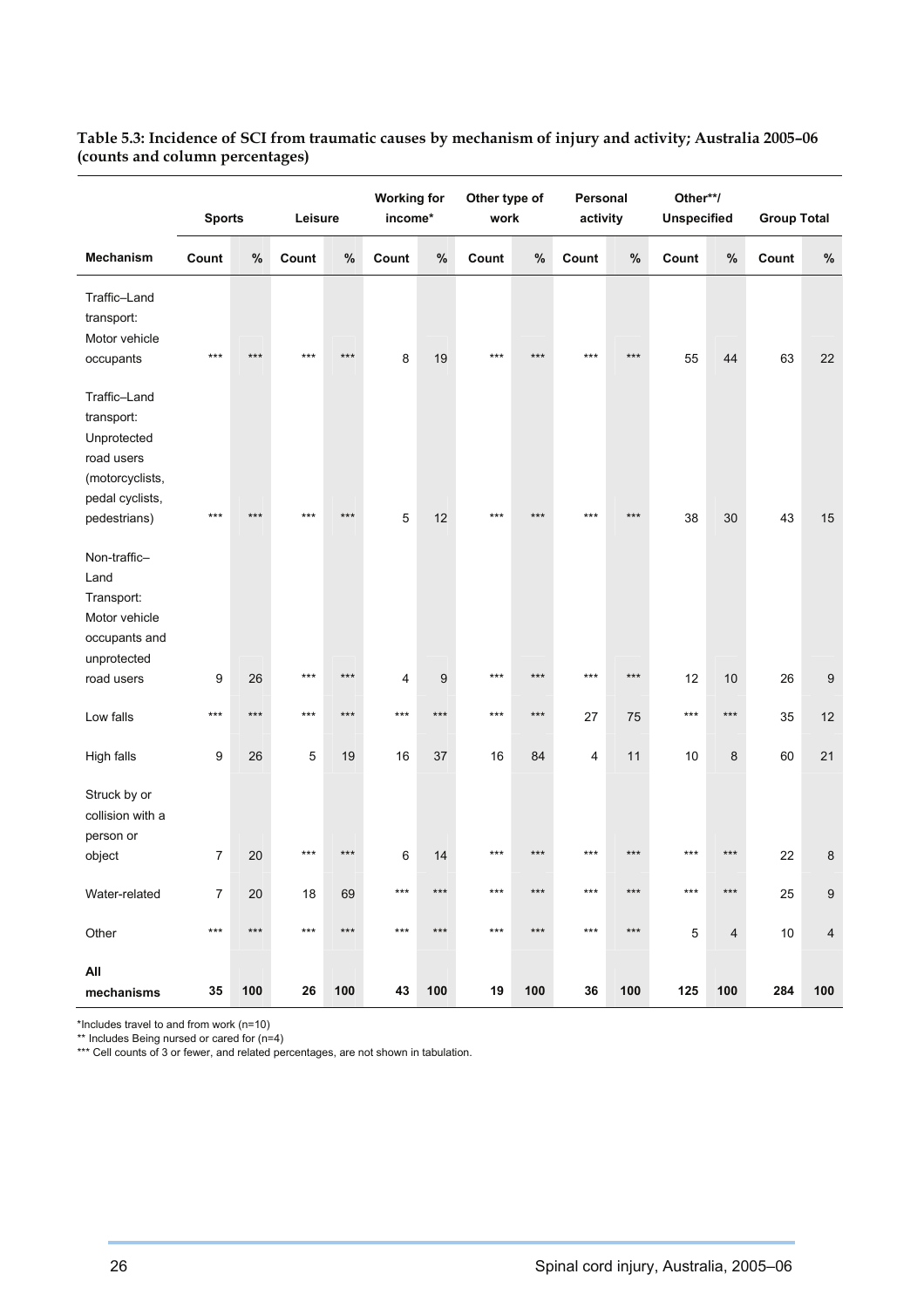# <span id="page-37-0"></span>**6 Trends in external causes of SCI**

Overall annual rates of persisting SCI in Australia have not shown marked trends during the period of operation of ASCIR (Figure 3.1) though rates have declined a little (Fig A1.1). With the availability of 11 years of ASCIR data and the completion of a case revision and audit, an opportunity now exists to analyse the data for differences in trends between major groups of SCI cases. Previous analyses considered trends in motor vehicle crashes and falls over the period 1995–96 to 2003–04 (Cripps 2006) and water-related SCI over the period 1995–96 to 2004–05 (Cripps 2006a).

The focus of this section is trends in SCI due to work-related trauma for the period 1995–96 to 2005–06. As in Chapter 5, we have included all incident cases, not only those meeting the definition of persisting SCI. Trends in some other types of SCI, such as falls, differ by age (Cripps 2006). With that in mind, data in this section are reported for two age groups: 15–64 years (common working age range) and all ages from 45 years. Before presenting results for work-related SCI at these ages, we present trends for SCI from all traumatic causes in the same age groups, to enable comparison between work-related cases and all SCI in the same age groups.

Selection of SCI cases for trend analysis was made using ASCIR records coded to the NDS-IS (*Activity when injured-type* and *Place of injury occurrence-type*), compensable status (e.g. Work Cover), and the injury event narrative. Cases were chosen that included people working for income and others working not for income (usually working around the home doing 'handyman' activities). Methods employed for analysis of trends are described in Appendix 1.

### **6.1 Trends in all traumatic SCI at selected ages**

Figure 6.1 shows the age-adjusted incident rate of SCI from all traumatic causes for persons aged 15–64 years and those aged 45 years and above for the period 1995–96 to 2005–06.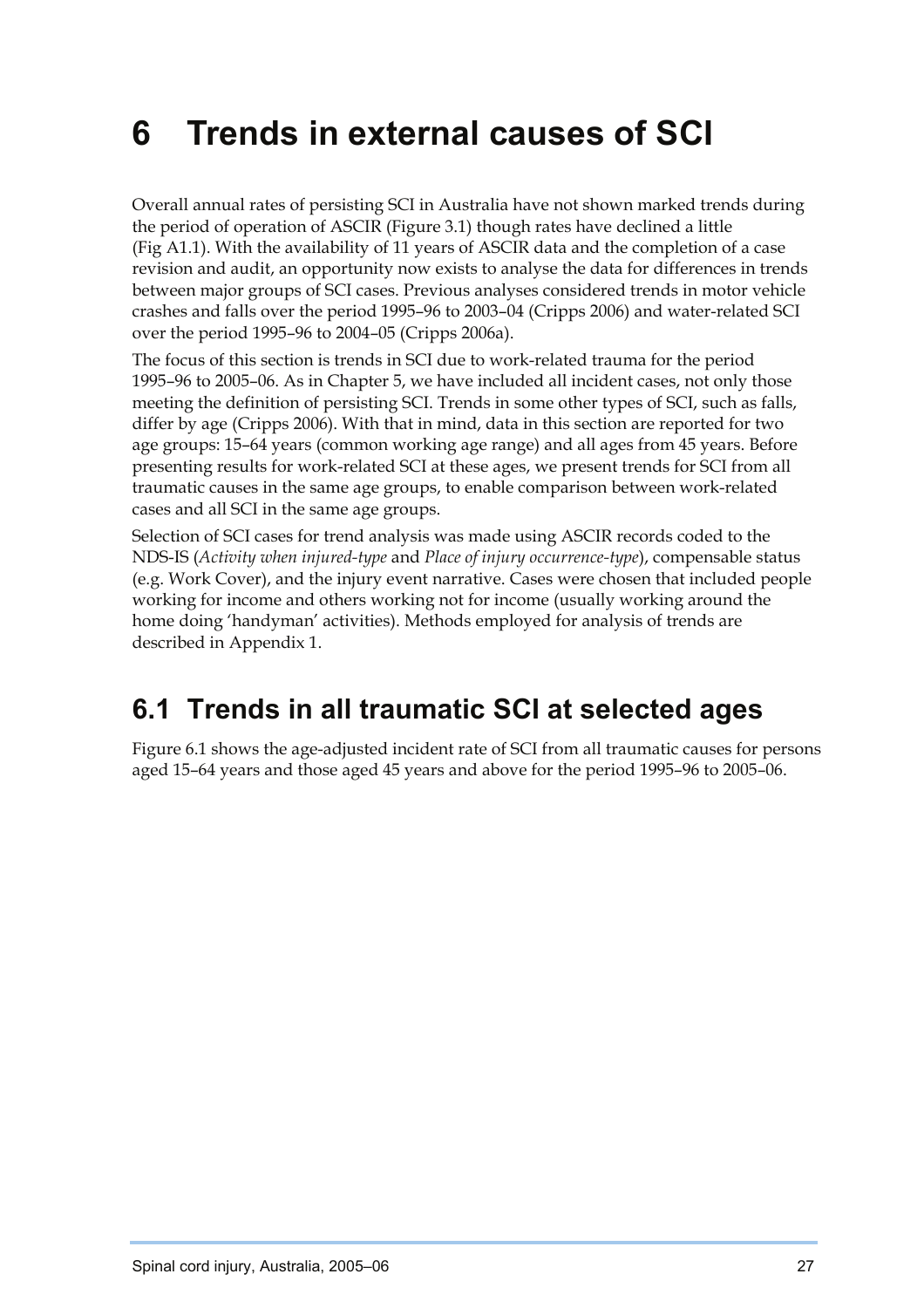<span id="page-38-0"></span>

The modelled 1995–96 age-adjusted incident SCI rate for the age group 15–64 years was 22.8 cases per million population (95% CI 20.3–25.7) and for the age group 45 years and above was 16.2 cases per million population (95% CI 14.5–18.0). At the beginning of the period, the rate for age-group 15-64 years was significantly higher<sup>\*</sup> than the rate for the group aged 45 years and over. However, these rates converged during the study period, and did not differ significantly by its end.

Estimates from the Poisson regression modelling indicate a declining trend for 15–64 year age group. The average annual decline was  $2.4\%$  (p=0.02). No significant trend was evident for the group aged 45 years and older.

### **6.2 Trends in work-related traumatic SCI at selected ages**

During the eleven years ending 2005–06, about 22% of incident SCI cases admitted to spinal units were due to work-related injuries. Most involved falling from a height, being hit or struck by an object, or crushed, or occurred while travelling during work or driving to or from work. Seventy-three per cent of the work-related SCI cases (n=542) happened while working for income and the remaining 27% (n=198) occurred while engaged in other work, not for income. Work-related spinal cord injury is the subject of this section.

 $\overline{a}$ 

<span id="page-38-1"></span><sup>∗</sup> *p* ≤0.05 was taken to indicate statistical significance throughout this section.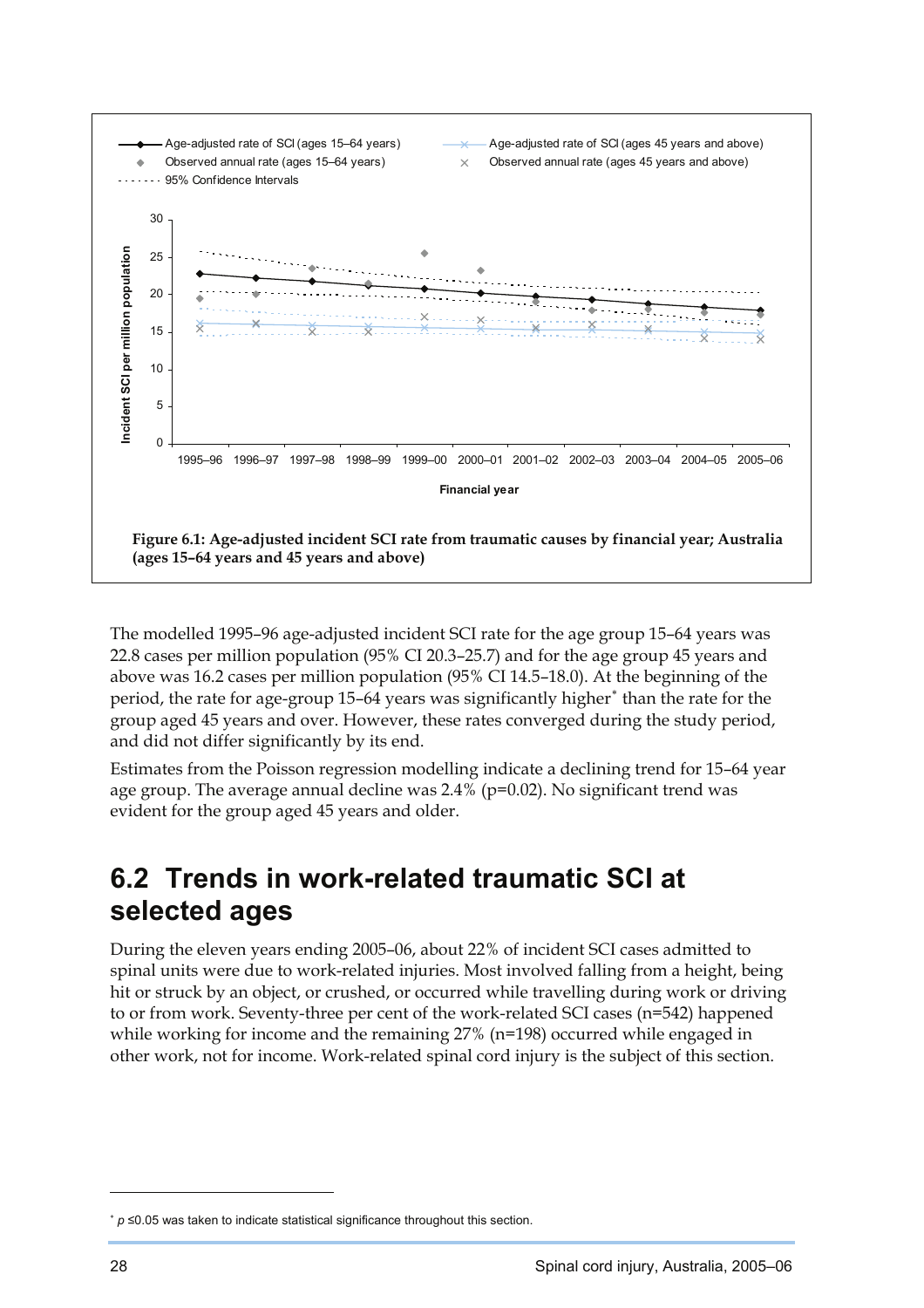#### <span id="page-39-0"></span>**6.2.1 Work-related traumatic SCI for age group 15–64 years**

Age-adjusted incident rates of SCI resulting from accidents while working for income and working not for income are presented in Figure 6.2 for persons aged 15–64 years.

Estimates obtained from the Poisson regression modelling indicate significantly higher age-adjusted rates of SCI resulting from working for income during the period 1995–96 to 2005–06 for the age group 15–64 years than for the working not for income group.

The estimated age-adjusted rate at the beginning of the 1995–96 period for persons working for income was 4.2 cases per million population (95% CI 3.6–4.9) and for persons working not for income 0.8 cases per million population (95% CI 0.6–1.2).

According to the fitted model, the estimated annual age-adjusted rate of working for income accidents decreased by 2.9% per year during the 1995–96 to 2005–06 reporting period, a significant downward trend (p=0.03). No significant trend was evident for the working not for income group.

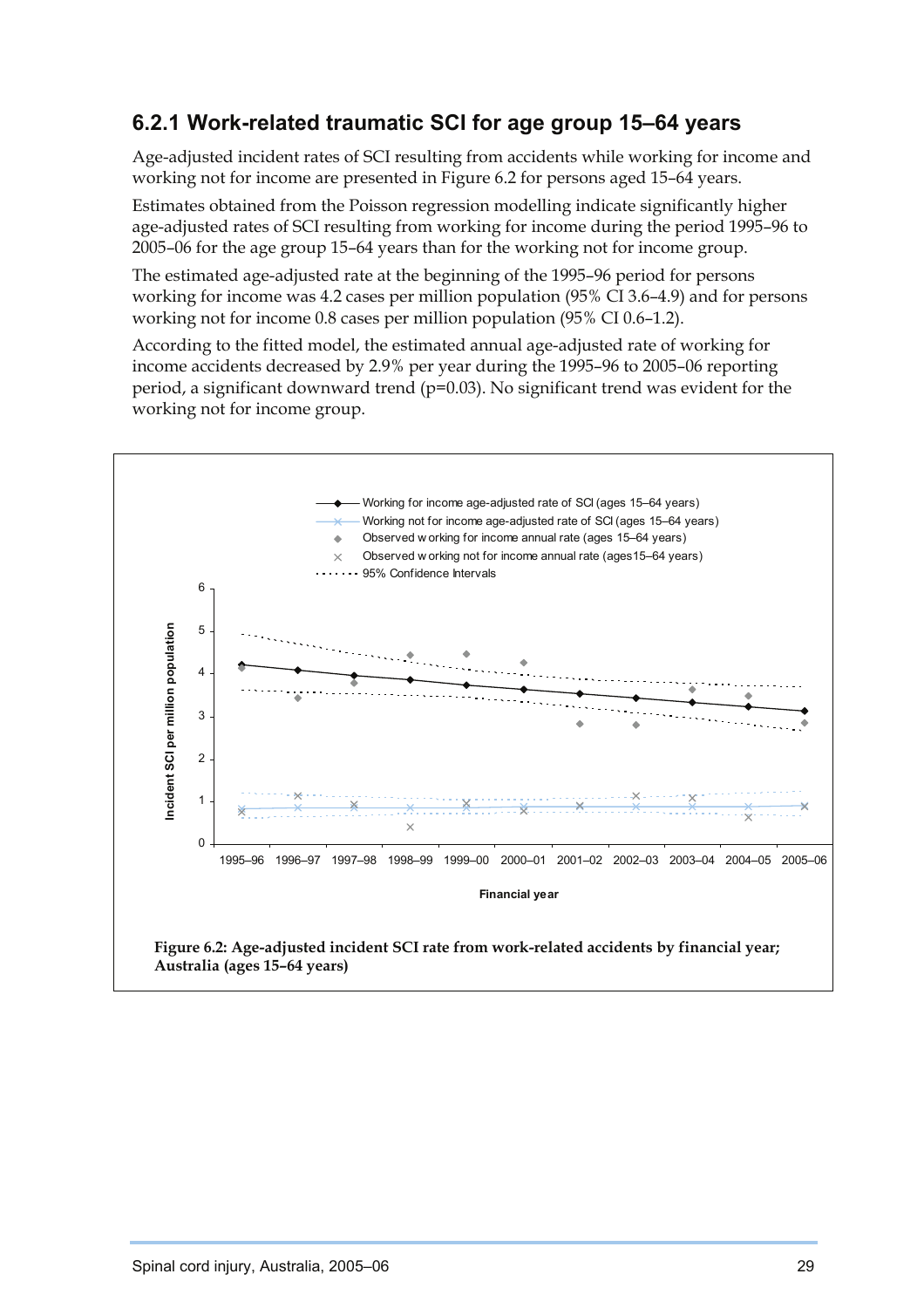#### <span id="page-40-0"></span>**6.2.2 Work-related traumatic SCI for age group 45 years and above**

Age-adjusted incident rates of SCI resulting from accidents while working for income and working not for income are presented in Figure 6.3 for persons aged 45 years and above.

Estimates obtained from Poisson regression modelling indicate no significant difference in age-adjusted rates of SCI from work-related accidents for persons aged 45 years and above during the period 1995–96 to 2005–06.

The estimated age-adjusted rate at the beginning of the 1995–96 period for persons aged 45 years and above working for income was 3.0 cases per million population (95% CI 2.3– 4.0) and 1.8 cases per million population (95% CI 1.3–2.5) for persons working not for income.

According to the fitted model, the estimated annual age-adjusted rate in working for income accidents for the age group 45 years and above decreased by 4.0% per year during the period 1995–96 to 2005–06, but the trend did not reach statistical significance ( $p=0.08$ ) The rate for the working not for income group showed minimal trend.

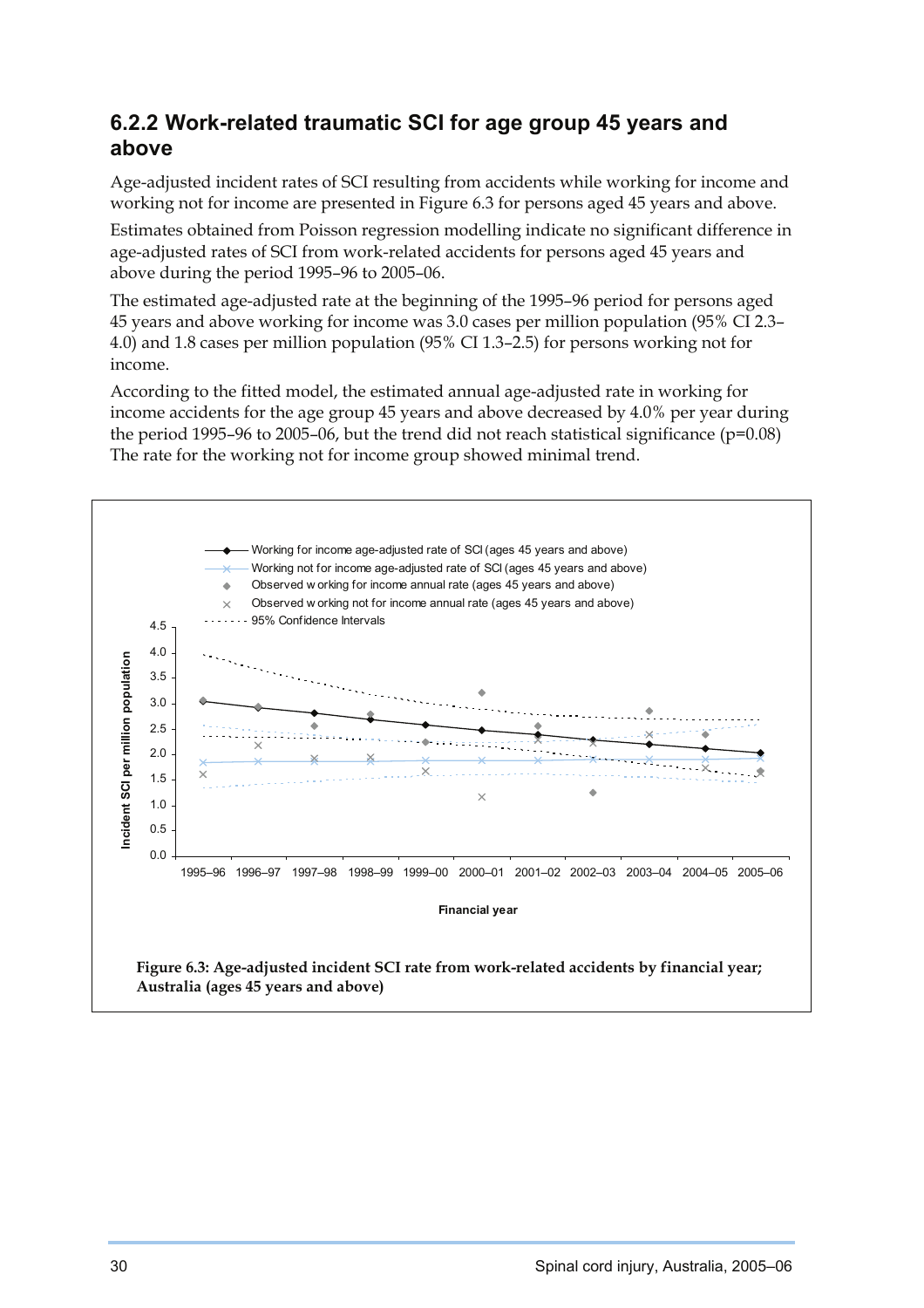### <span id="page-41-0"></span>**6.2.3 Discussion**

In 2005–06, 6.4% of Australians experienced a work-related injury or illness while working for income during this period and almost two-thirds were men. The age group 15–24 years had the highest rate of work-related injury which declined with age, with the lowest rate occurring in people aged 55 years and above (Australian Bureau of Statistics 2006).

Based on ASCIR data, each year about 22% of new traumatic SCI cases in Australia are the result of work-related accidents. About three-quarters of these cases (n=542, an average of 49 cases per year) occurred while working for income. Two-thirds of the cases were under the age of 45 years (66%, median age of 38 years) and most were males (91%).

Work-related injury that occurred while working but not for income (usually associated with working at home, i.e. 'handyman' activities) was less frequent (about 18 cases per year) and occurred in older people (median age of 59 years) and with proportionally fewer males (80%).

Age-adjusted rates of incident SCI resulting from accidents while working for income remained significantly higher than the rates from working not for income for age groups 15–64 years over the entire period 1995–96 to 2005–06. The working for income group also had a significantly greater decline in rate than the working not for income group.

For the older age group (45 years and above), age-adjusted rates of incident SCI for both groups of work-related accidents (working for income and working not for income) were not significantly different over the entire period 1995–96 to 2005–06. For the working for income group, the decline in rate was much higher than the working not for income group, with rates during the latter part of the period becoming increasingly similar.

Almost three-quarters of SCI from work-related accidents while working for income occurred in agriculture (14%), construction (17%), mining (5%), forestry (4%), other industries (23%), such as service industries or in factories, and transport (9%) (excluding accidents while driving to or from work). People working for income in these industries had spinal injuries from high falls, being hit or struck by objects (e.g. machinery, tree branches, bales of hay), crushed by heavy objects or multiple trauma, during transportrelated accidents.

People working not for income (doing 'handyman' activities around the home) particularly at older ages carry a risk of severe injury. Almost half of the cases were the result of falling from roofs or off ladders. Since the Australian population is ageing, there is a case for making people more aware of the risks associated with 'handyman' activities particularly by older people.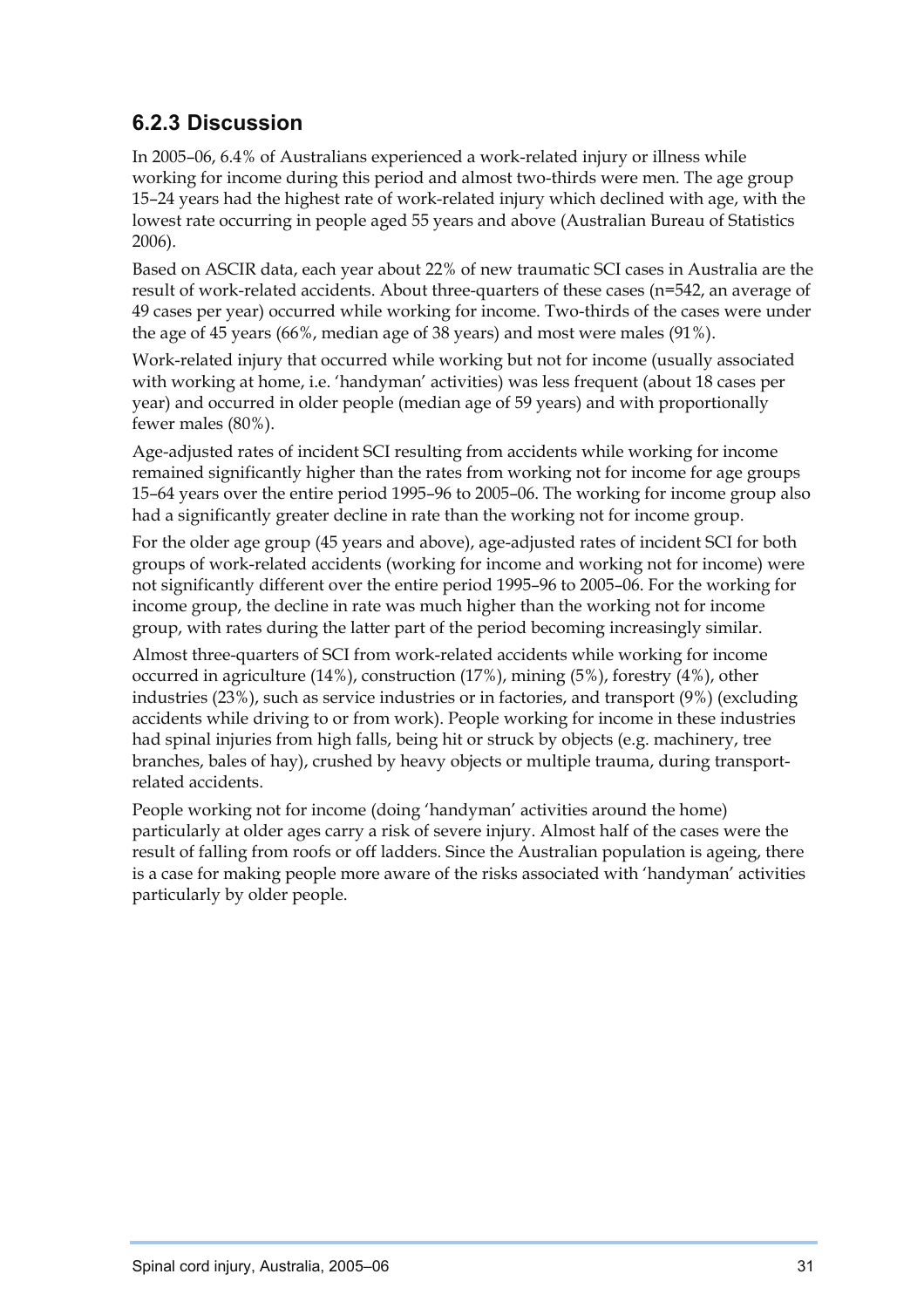# <span id="page-42-0"></span>**7 Glossary**

**ASIA:** refers to the American Spinal Injury Association

**Duration of initial care:** is the period of time from the date of injury to the date of discharge from the spinal unit (SU) to a patient's previous home, or to a new home, nursing home or other accommodation. This period of care includes retrieval of the patient from the scene of the accident, stabilisation in a hospital or intensive care unit, acute care in a SU and other wards, and rehabilitation.

**Extent of SCI:** refers to the extent of neurological damage, which is either 'complete' or 'incomplete'. If partial preservation of sensory and/or motor functions is found below the neurological level and includes the lowest sacral segment, the injury is defined as incomplete. The term 'complete injury' is used when there is an absence of sensory and motor function in the lowest sacral segment.

**Incident case of SCI:** a person who suffers an SCI, as defined by the CDC clinical definition, during a reporting period.

**Neurological level of SCI:** refers to the most caudal segment of the spinal cord with normal sensory and motor function on both sides of the body (i.e. the lowest level that has full function).

Paraplegia: refers to impairment or loss of motor and/or sensory function in the thoracic, lumbar or sacral (but not cervical) segments of the spinal cord, due to damage of neural elements within the spinal canal.

**Tetraplegia:** refers to impairment or loss of motor and/or sensory function in the cervical segments of the spinal cord due to damage of neural elements within the spinal canal. This term is etymologically more accurate than 'Quadriplegia', combining tetra + plegia, both from Greek, rather than quadri + plegia, a Latin/Greek amalgam. It is generally preferred outside the US.

**Unprotected road users:** refers to pedestrians, pedal cyclists and motorcycle riders.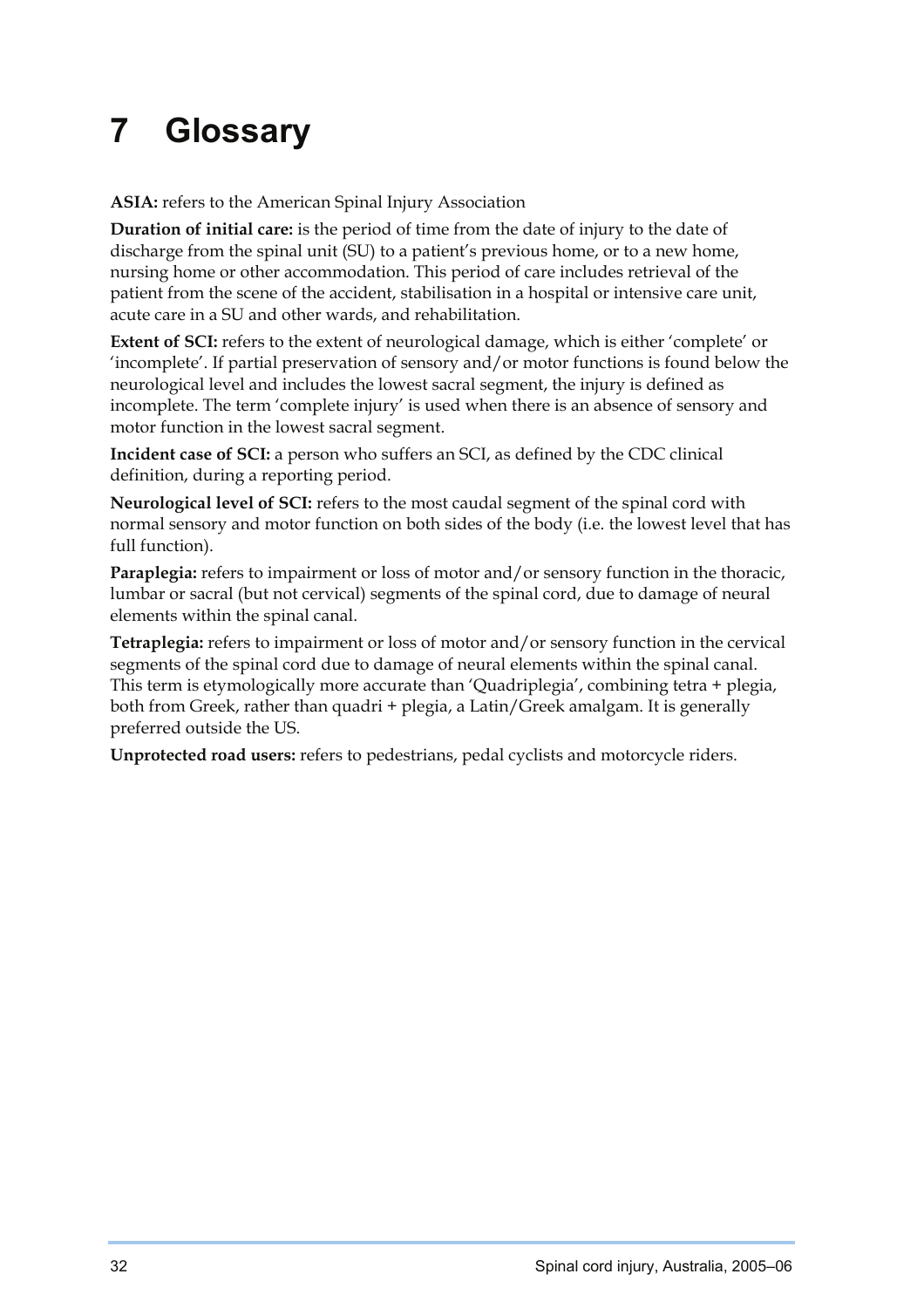# <span id="page-43-0"></span>**Appendix 1**

### **Structure and operation of ASCIR**

The Australian Spinal Cord Injury Register (ASCIR) is a national register of incident cases of spinal cord injury which occur in Australia and overseas to Australian residents. The ASCIR operates as a collective venture of the Directors of all 6 spinal units in Australia and the National Injury Surveillance Unit (NISU), a collaborating Unit of the Australian Institute of Health and Welfare (AIHW). The ASCIR is funded as part of the NISU program, which is managed and operated by the Flinders University Research Centre for Injury Studies (RCIS).

ASCIR governance and management is under the auspices of the ASCIR Operation and Management Board. The current members of the Board consist of the Chair (a spinal unit Director), AIHW Data Custodian for ASCIR data, three spinal unit Directors, two spinal unit physicians/researchers, and two other members who have experience in the operation of registers.

This management structure optimises the operation and use of the ASCIR. It ensures maintenance and development occurs with input from ASCIR stakeholders, fosters collaboration between the RCIS/NISU and spinal unit Directors and research staff, and assists the person with the role of AIHW Data Custodian to fulfil the requirements of that role.

NISU, a Collaborating Unit of AIHW, is responsible for the security, proper operation and use of ASCIR data. The AIHW Data Custodian at NISU (Dr James Harrison, Director) is responsible to the AIHW for ensuring that the operation of the Register and the use of Register data comply with AIHW policies and procedures. The Data Custodian also ensures that the analysis and dissemination of the data are in accord with purposes approved by the AIHW Ethics Committee, as well as security provisions required by Section 29 of the *Australian Institute of Health and Welfare Act 1987*.

Two groups of patients are admitted to spinal units: new incident cases and prevalent cases. From July 1, 1995 all new incident SCI cases were registered at the 6 spinal units by registrars, ward clerks, or other attending health care workers.

The registration process begins in the spinal unit after patient stabilisation. The Director at each participating Unit is responsible for data collection and patient consent arrangements in their Unit. Consent arrangements differ between Units.

During the acute phase, the first page of the case registration form is completed, a copy sent to NISU and the original filed in the patient's case notes. Upon arrival at NISU, the data are checked for completeness and transcribed into the ASCIR database. In the case of electronic data reporting, the data are entered using a data uploading program in the Register's software. This process is the beginning of case registration of new incident SCI cases.

In terms of data reported, the scope of the first form includes patient history, demographic information, clinical assessment of patients during their acute stage of SCI, and a description of the event that led to their SCI.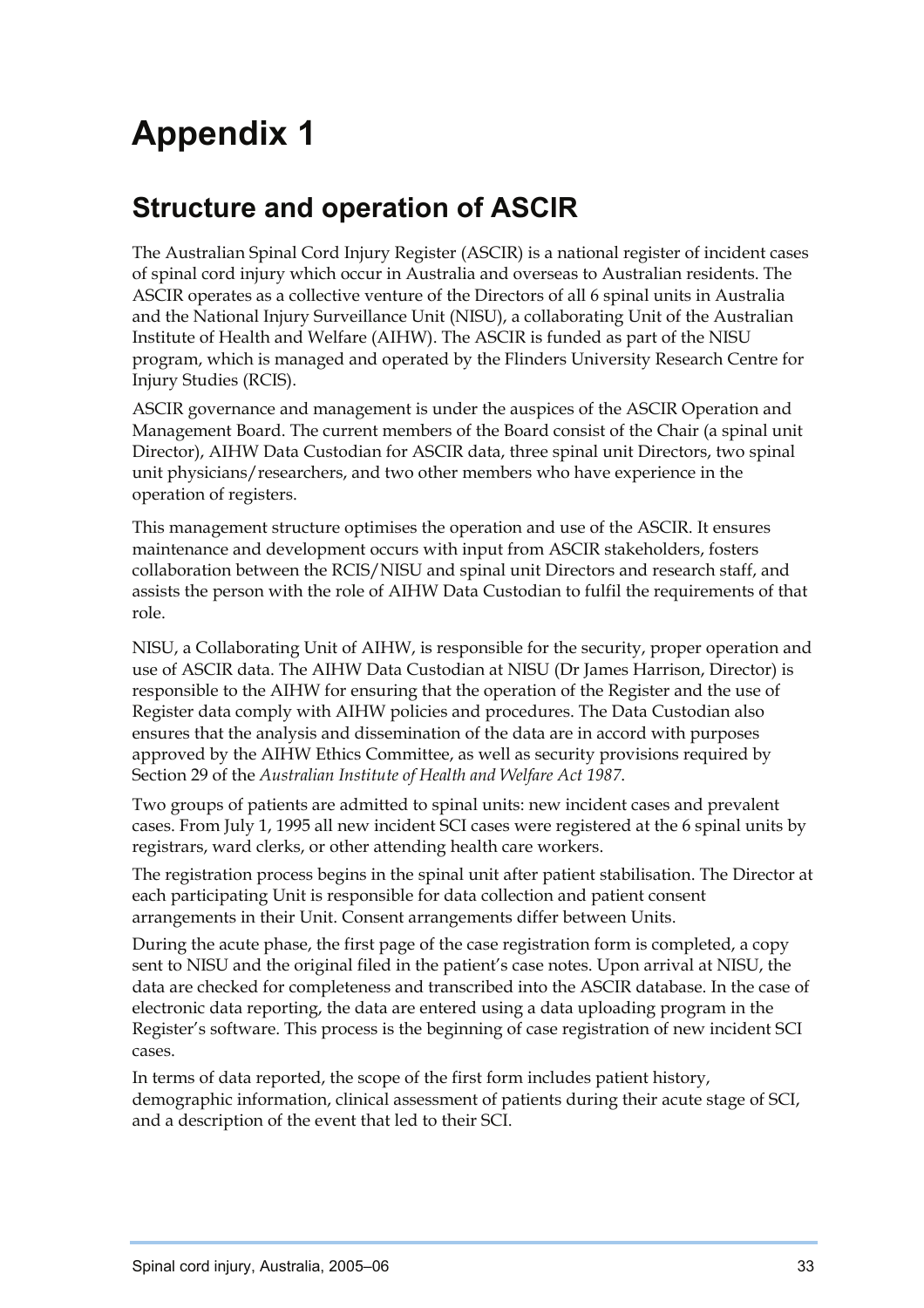<span id="page-44-0"></span>At discharge of the patient from rehabilitation, the second part of the case registration form is completed. This form records details of their clinical status at discharge and any complications during the course of treatment and rehabilitation. A copy is forwarded to NISU to complete the registration process and the original is filed in the patient's case notes.

In order for the ASCIR to capture other non-registered prevalent cases, the registration status of each case is assessed as patients are admitted to the spinal unit. If patients are not identified as incident SCI cases and if they have not been registered previously, case registration forms are completed for each patient using incident SCI admission details from their case notes for the acute admission and rehabilitation phase of their episode of care. A readmission form is also completed for their current admission. In this way, the coverage of the Register is improved over time.

### **Data issues**

#### **Scope and ascertainment of SCI case registration data**

All consenting patients identified as incident SCI cases admitted to all 6 spinal units are reported to NISU for case registration. Complete enumeration of cases is confirmed by unit Directors or staff at the end of each reporting period (financial year 1 July through 30 June). Ascertainment of persisting traumatic SCI cases is high and these cases are the focus of the report. Almost all such cases that are admitted to a SU are included. The great majority of all cases of persisting traumatic SCI are thought to be included in the Register, with the partial exception of cases occurring at age extremes. Nearly all cases are added to the Register during the initial period of hospitalisation following injury. A small number of other cases are added when they attend a SU at a later time. We are not aware of reasons to think that ascertainment differs between SUs. Formal investigation of ascertainment would require a case-linked, population-based study. Paediatric cases (patients aged less than 15 years) are generally treated in paediatric hospitals and have generally not been included in the Register. Hence, the report focuses on the age range 15 years and older. Case registration of SCI from non-traumatic causes is known to be incomplete. These patients are often treated in other hospitals' specialised units (e.g. oncology) rather than at spinal units. Such cases are described briefly in this report.

### **Rates**

Incidence rates have been calculated as cases per million of the usually resident population of Australia. Population data were obtained from the Australian Institute of Health and Welfare and are similar to data presented in the Demographic Statistics Catalogue No. 3101.0 (ABS 2006). Annual rates were calculated using finalised population estimates as at 31 December for each year.

Except where otherwise stated, all-ages rates have been adjusted to overcome the effects of differences in the proportions of people at different ages (and different injury risks) in the populations being compared. Direct standardisation was employed, taking the Australian population in 2001 as the standard.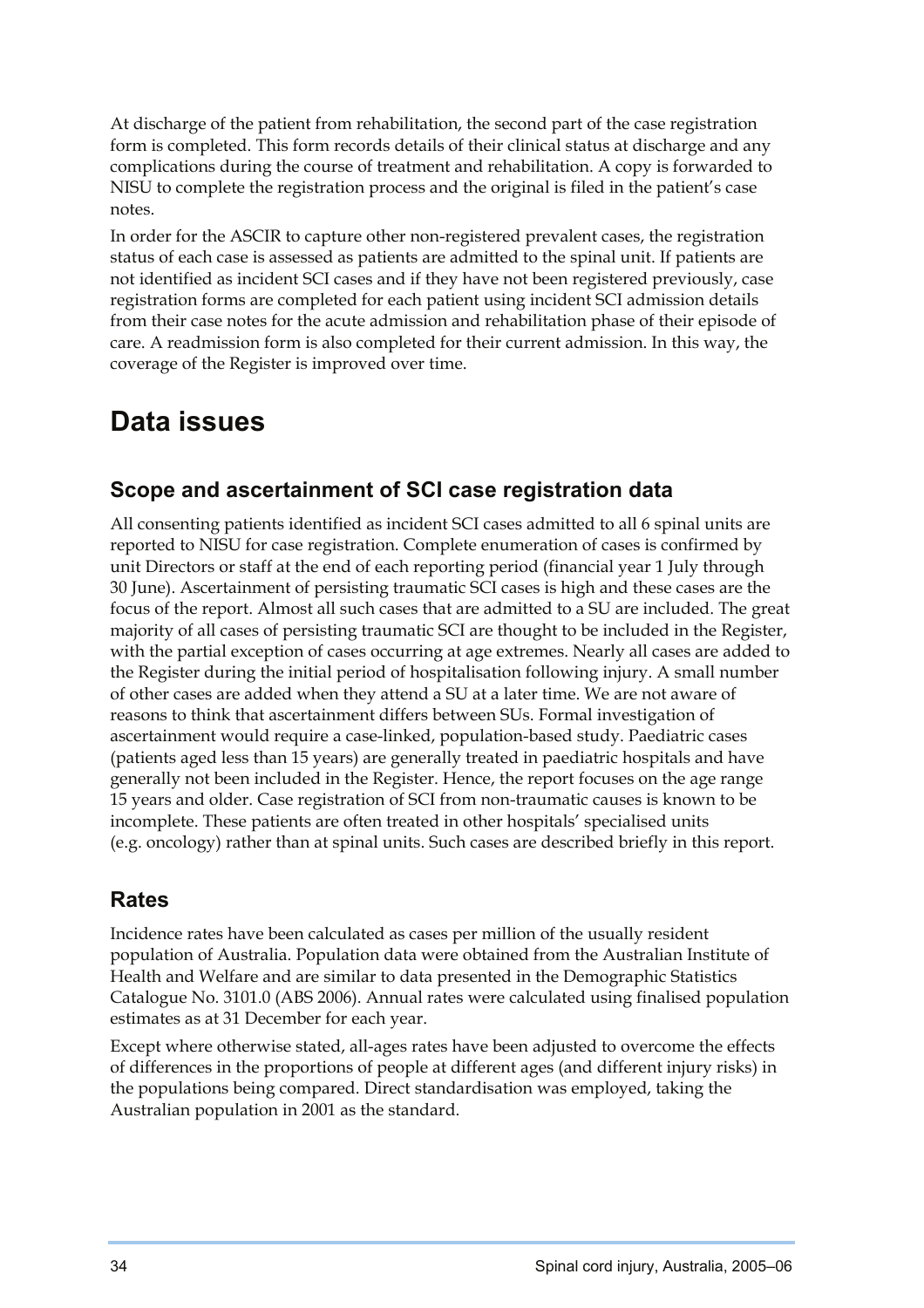#### <span id="page-45-0"></span>**Tabulations and data reported**

Where cell counts are 3 or fewer, the value and related percentage are not shown in tables. The omission of these values is to prevent potential patient identification and breach of patient confidentiality. Cell values and related percentages greater than cell counts of 3 may also be omitted if row or column calculations would reveal omitted cell values less than 3.

#### **Confidence intervals**

The ASCIR is designed to register all new cases of SCI at ages 15 years and older, so sampling errors do not apply to these data. However, the time periods used to group the cases (i.e. financial years) are arbitrary. Use of another period (e.g. January to December) would result in different rates.

Where case numbers are small, the effect of chance variation on rates can be large. Confidence intervals (95%, based on a Poisson assumption about the number of cases in a time period) have been placed around rates as a guide to the size of this variation. Chance variation alone would be expected to lead to a rate outside the interval only once out of 20 occasions. An extreme rate in a single period of enumeration should not be ignored simply because of a wide confidence interval—a time series may show such a rate to be part of a trend.

#### **Assignment and aggregation of NDS-IS codes**

During case registration, incident cases of SCI from traumatic causes are routinely coded to NDS-IS Level 1 to meet the most basic requirement of injury surveillance. Injury data is coded to three data items: *External Cause—major groups and intent groups*, *Place of injury occurrence* and *Activity when injured*. In addition, a short narrative description of the circumstances of occurrence is collected.

To provide a smaller set of external cause categories that describe major mechanisms of injury that usually result in SCI, major groups of NDS-IS external causes (30 categories) were allocated to nine mechanism of injury categories. The structured injury narrative was used to cross check the existing external cause codes reported and to provide a consistent and accurate allocation process. Mechanism of injury and the NDS-IS main 'external cause' codes aggregated are summarised in Table A1.1.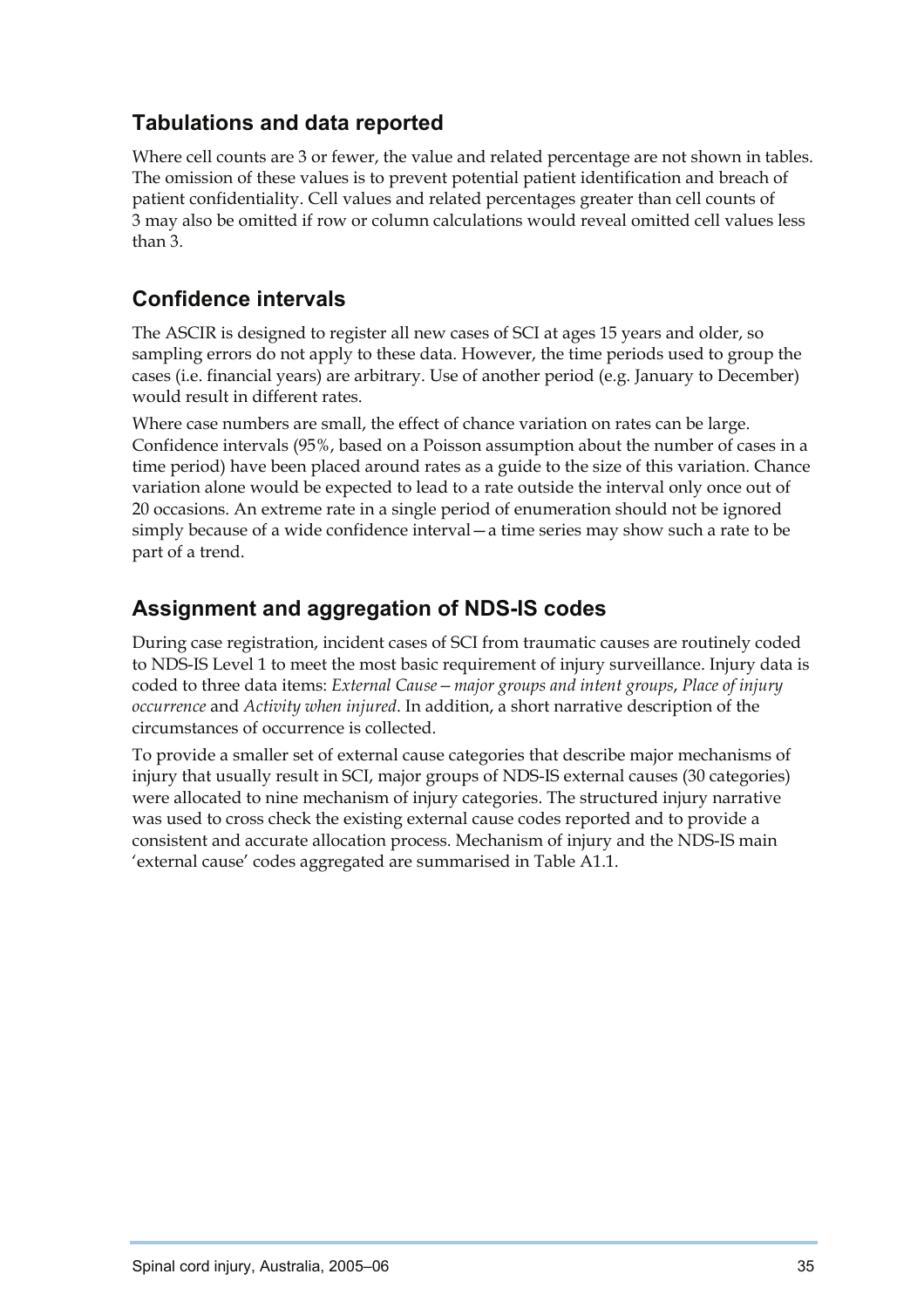| <b>Mechanism of injury</b>                                                                            | <b>NDS-IS Level 1</b><br>code | <b>Notes</b>                                                                                                                                                                                                                                                                                                    |
|-------------------------------------------------------------------------------------------------------|-------------------------------|-----------------------------------------------------------------------------------------------------------------------------------------------------------------------------------------------------------------------------------------------------------------------------------------------------------------|
| Traffic-Land transport: Motor vehicle<br>occupants                                                    | 1, 2                          | Includes only cases where Place of injury occurrence is<br>7 (Street or highway [public road]). Excludes cases<br>where Place of injury occurrence is 8-12. Activity when<br>injured for occupants of motor vehicles who are not<br>involved in leisure activities are coded to 8 (Other<br>specified activity) |
| Traffic-Land transport: Unprotected road<br>users (motorcyclists, pedal cyclists,<br>pedestrians)     | 3, 4, 5, 6                    | Includes cases where Place of injury occurrence is<br>7 (Street or highway [public road]).<br>Excludes cases where Place of injury occurrence is<br>$8 - 12$ .                                                                                                                                                  |
| Non-traffic-Land transport: Motor vehicle<br>occupants                                                | 1, 2                          | Includes cases where Place of injury occurrence is<br>$8 - 12$ .<br>Excludes cases where Place of injury occurrence is<br>7 (Street or highway [public road]).                                                                                                                                                  |
| Non-traffic-Land transport: Unprotected<br>road users (motorcyclists, pedal cyclists,<br>pedestrians) | 3, 4, 5, 6                    | Includes cases where Place of injury occurrence is<br>$8 - 12$ .<br>Excludes cases where Place of injury occurrence is<br>7 (Street or highway [public road]).                                                                                                                                                  |
| Low falls (on the same level, or from a<br>height of less than 1 metre)                               | 9                             |                                                                                                                                                                                                                                                                                                                 |
| High falls (from a height of 1 metre or more)                                                         | 8, 10                         | Includes falls from a horse.                                                                                                                                                                                                                                                                                    |
| Struck by or collision with a person or object                                                        | 24, 30, 31,                   | Excludes cases (usually coded 31) that indicate from<br>structured injury narrative water-related injuries.                                                                                                                                                                                                     |
| Water-related                                                                                         | 31                            | Includes cases (usually coded 31) that indicate from<br>structured injury narrative water-related injuries.                                                                                                                                                                                                     |
| Other                                                                                                 | 7, 19, 20, 25, 28,<br>29      | Includes cases such as other transport, firearm, cutting,<br>piercing object, electricity, other and unspecified<br>external causes.                                                                                                                                                                            |

#### <span id="page-46-0"></span>**Table A1.1: Mechanisms of injury and their relationship to NDS-IS external causes**

#### **Trend analysis**

Annual incidence of SCI during 1995–96 to 2005–06 (inclusive) was estimated using a Poisson regression model. The predicted count of SCI cases for a given year was divided by the Australian population data for that year to give an incidence rate per million person years at risk. Goodness-of-fit statistics were used to test for overdispersion. If overdispersion was found, the Negative Binomial Distribution model was used instead of the Poisson regression model.

To estimate age-specific trends, numbers of incident cases were modelled as a function of year with populations as an offset. The basic Poisson regression model was log(rate) =  $\beta_0$  +  $\beta_1$  (year-1995–96), so  $\beta_0$  is the log of the baseline incidence rate in the first year (1995–96). The annual percentage change in incidence rate was obtained from the fitted model as  $\exp(\beta_1)$ –1. The level of  $p \le 0.05$  was taken to represent statistical significance.

To estimate trends using the regression of age-standardised rates of SCI, age-specific rates were multiplied by the age-specific weights of the total Australian population in the census year 2001.

Analytical methods were developed by Jesia Berry in response to the need to provide a readily accessible guide to NISU staff on appropriate statistical methods for reporting injury (Berry & Harrison 2006). Analyses were performed using Stata statistical software (Version 8).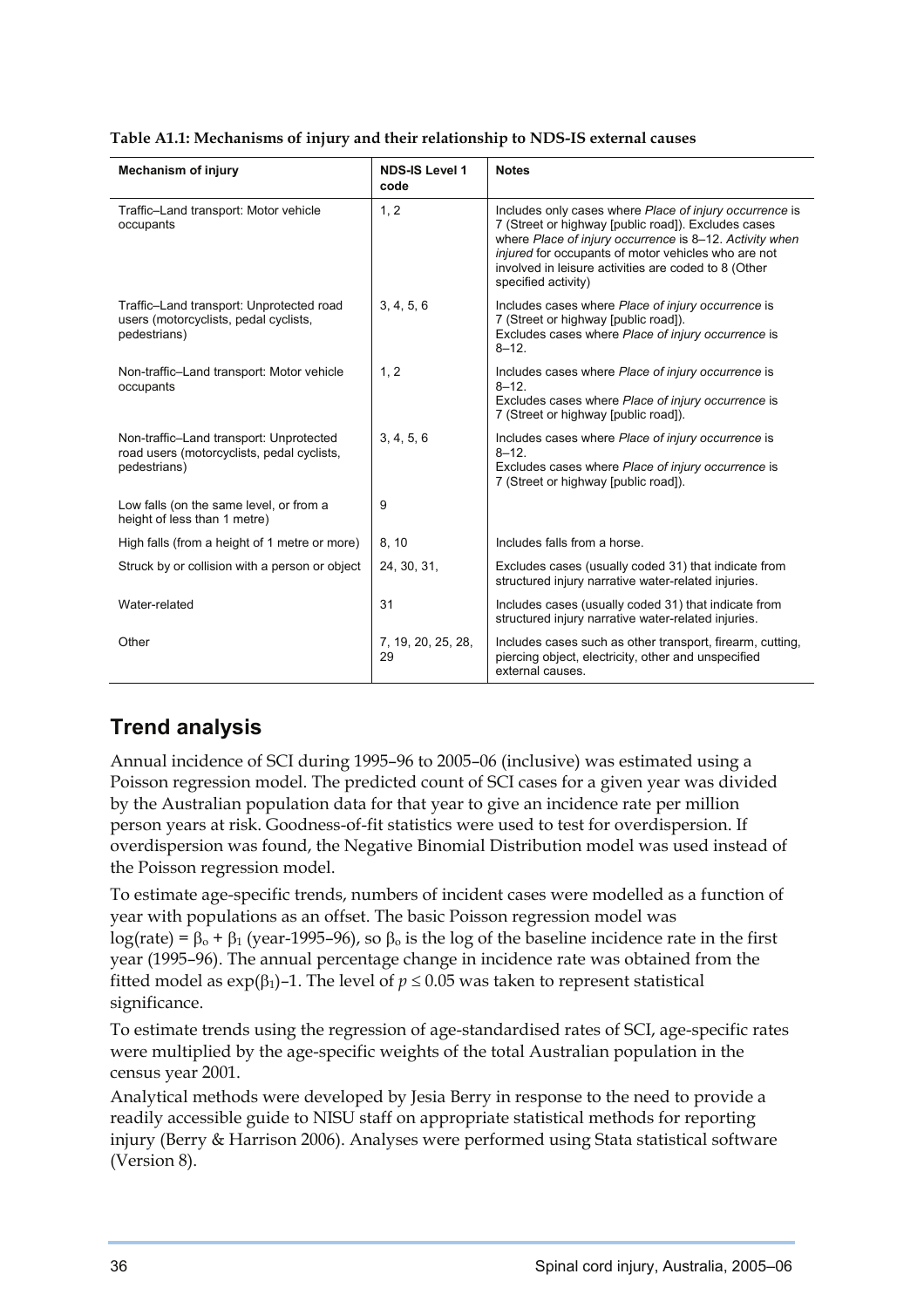<span id="page-47-0"></span>

In this report, trends in the incidence of persisting SCI from traumatic causes are presented in two ways. Both differ from the approach used in reports published before 2006. This section describes how the methods differ and compares the values obtained from each (Figure A1.1).

Figure 3.1 presents annual rates, age-adjusted by the direct method to the Australian population in 2001. Age-adjustment was used to allow for effects of change in the age composition of the Australian population. Analysis was restricted to ages 15 and older because that is the age-range for which ASCIR is considered to have good case ascertainment. These values are shown in Figure A1.1 as the series labelled '15 years and older, age-adjusted rate'. The values are as reported in previous editions of this document.

Figure A1.1 also presents results of Poisson modelling of age-adjusted rates. The modelled trend line shown is based on age-specific rates, which have been adjusted to take account of changing age composition. Analysis was restricted to the group aged 15 and older for the reason given above. Annual rates are shown in Figure A1.1 as the series '15 years and older, Poisson modelled age-adjusted rate'.

In reports published before 2006, we have generally reported all-ages rates of SCI, adjusted by the direct method. Rates calculated in this way are shown in Figure A1.1 as the series 'All-ages, age-adjusted rate'. This method does not allow for the likely underascertainment by the ASCIR of traumatic SCI cases occurring in those aged less than about 15 years. The values resulting from use of this method are about 20% lower than rates for those aged 15 years and older.

True rates of traumatic SCI in childhood are probably lower than rates in early adulthood. Hence, a version of the 'All-ages age-adjusted rate' series based on completely ascertained SCI at all ages would probably be higher than the series 'All-ages age-adjusted rate' as shown in Figure A1.1 and lower than the series '15 years and older, age-adjusted rate'.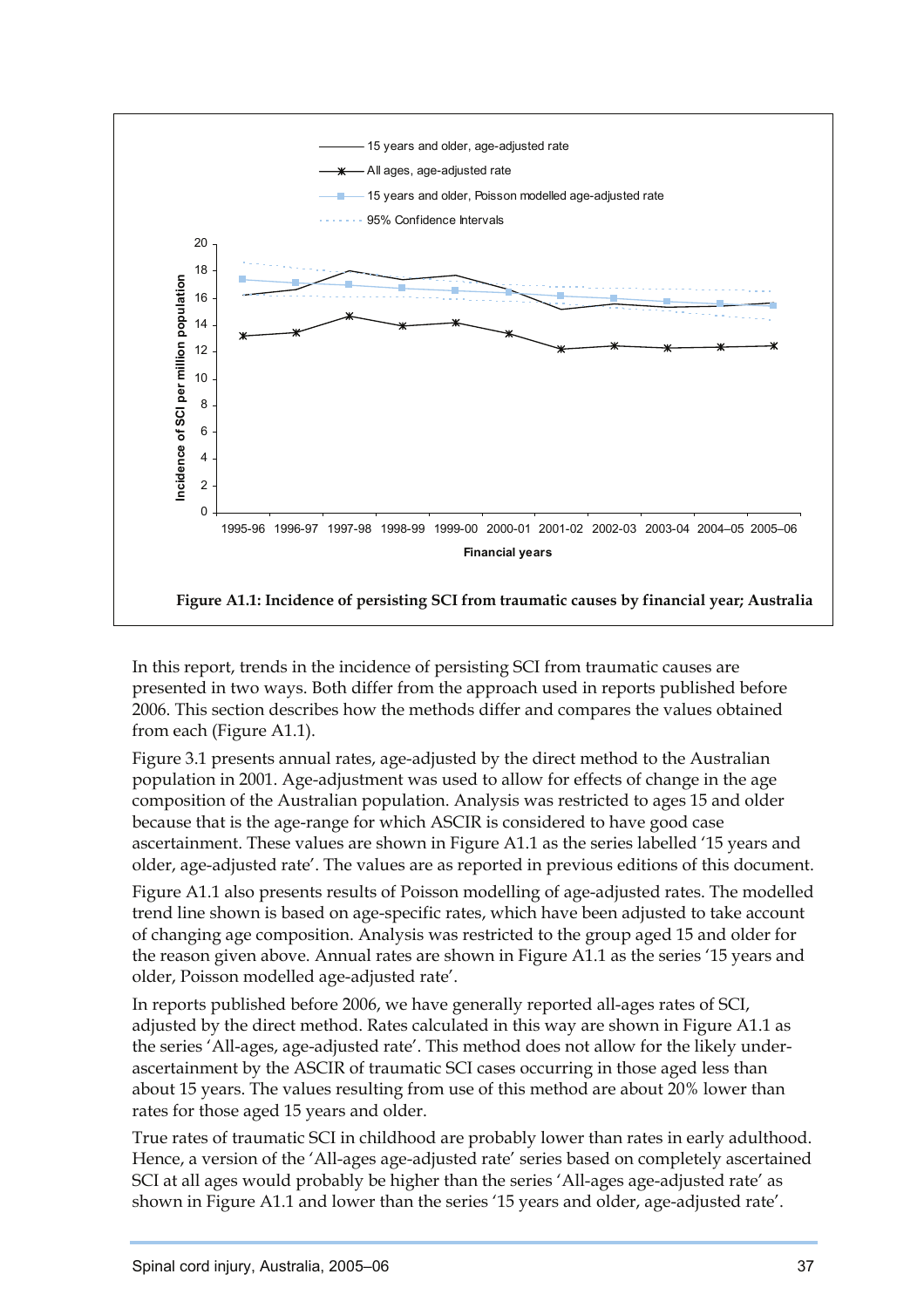# <span id="page-48-0"></span>**References**

Athanasou J, Brown D & Murphy G 1996. Vocational achievements following spinal cord injury in Australia. Disability & Rehabilitation 18 (4):191–6.

ABS (Australian Bureau of Statistics) 2005. Labour Force, Australia 2005. ABS cat. no. 6202.0. Canberra: ABS.

ABS 2006. Australian Demographic Statistics. ABS cat. no. 3101.0. Canberra: ABS.

ABS 2007. Labour Force, Australia, Detailed—Electronic Delivery. ABS cat. no. 6291.0.55.001. Canberra: ABS.

Berry J & Harrison J 2006. A guide to statistical methods for injury surveillance. AIHW cat. no. INJCAT 72. Adelaide: AIHW.

Cripps R 2006. Spinal cord injury, Australia, 2003–04. AIHW cat. no. INJCAT 77. Adelaide: AIHW.

Cripps R 2006a. Spinal cord injury, Australia, 2004–05. AIHW cat. no. INJCAT 86. Adelaide: AIHW.

Cripps R & Carman J 2001. Falls by the elderly in Australia: Trends and data for 1998. AIHW cat no. INJCAT 35. Adelaide: AIHW.

DeVivo M, Black K & Stover S 1993. Causes of death during the first 12 years after spinal cord injury. Archives of Physical Medicine and Rehabilitation 74:248–54.

Geisler W, Jousse A, Wynne-Jones M & Breithaupt D 1983. Survival in traumatic spinal cord injury. Paraplegia 21 (6):364–73.

Nakajima A 1989. The disease pattern and causes of death of spinal cord injured patients in Japan. Paraplegia 27:163–71.

Post M, Van Dijk A, Van Asbeck F & Schrijvers A 1998. Life satisfaction of persons with spinal cord injury compared to a population group. Scandinavian Journal of Rehabilitation Medicine 30 (1):23–30.

Stiens S, Bergman S & Formal C 1997. Spinal cord injury rehabilitation. 4. Individual experience, personal adaptation, and social perspectives. Archives of Physical Medicine & Rehabilitation 78 (3 Suppl):S65–72.

Stover S 1995. Review of forty years of rehabilitation issues in spinal cord injury. Journal of Spinal Cord Medicine 18 (3):175–82.

Thurman D, Sniezek J, Johnson D, Greenspan A & Smith S 1995. Guidelines for surveillance of central nervous system injury. Atlanta: US Department of Health and Human Services, Centers for Disease Control and Prevention.

Tyroch A, Davis J, Kaups K & Lorenzo M 1997. Spinal cord injury. A preventable public burden. Archives of Surgery 132 (7):778–81.

Walsh J, Dayton A, Cuff C & Martin P 2005. Long Term Care—Actuarial Analysis on Long-Term Care for the Catastrophically Injured. Sydney: PriceWaterhouseCoopers.

Warren L, Wrigley J, Yoels W & Fine P 1996. Factors associated with life satisfaction among a sample of persons with neurotrauma. Journal of Rehabilitation Research & Development 33 (4):404–8.

Weitzenkamp D, Gerhart K, Charlifue S, Whiteneck G & Savic G 1997. Spouses of spinal cord injury survivors: the added impact of caregiving. Archives of Physical Medicine & Rehabilitation 78 (8):822–7.

White A & Panjabi M (1990) Clinical biomechanics of the spine: Second edition. Philadelphia: JB Lippincott, p. 333.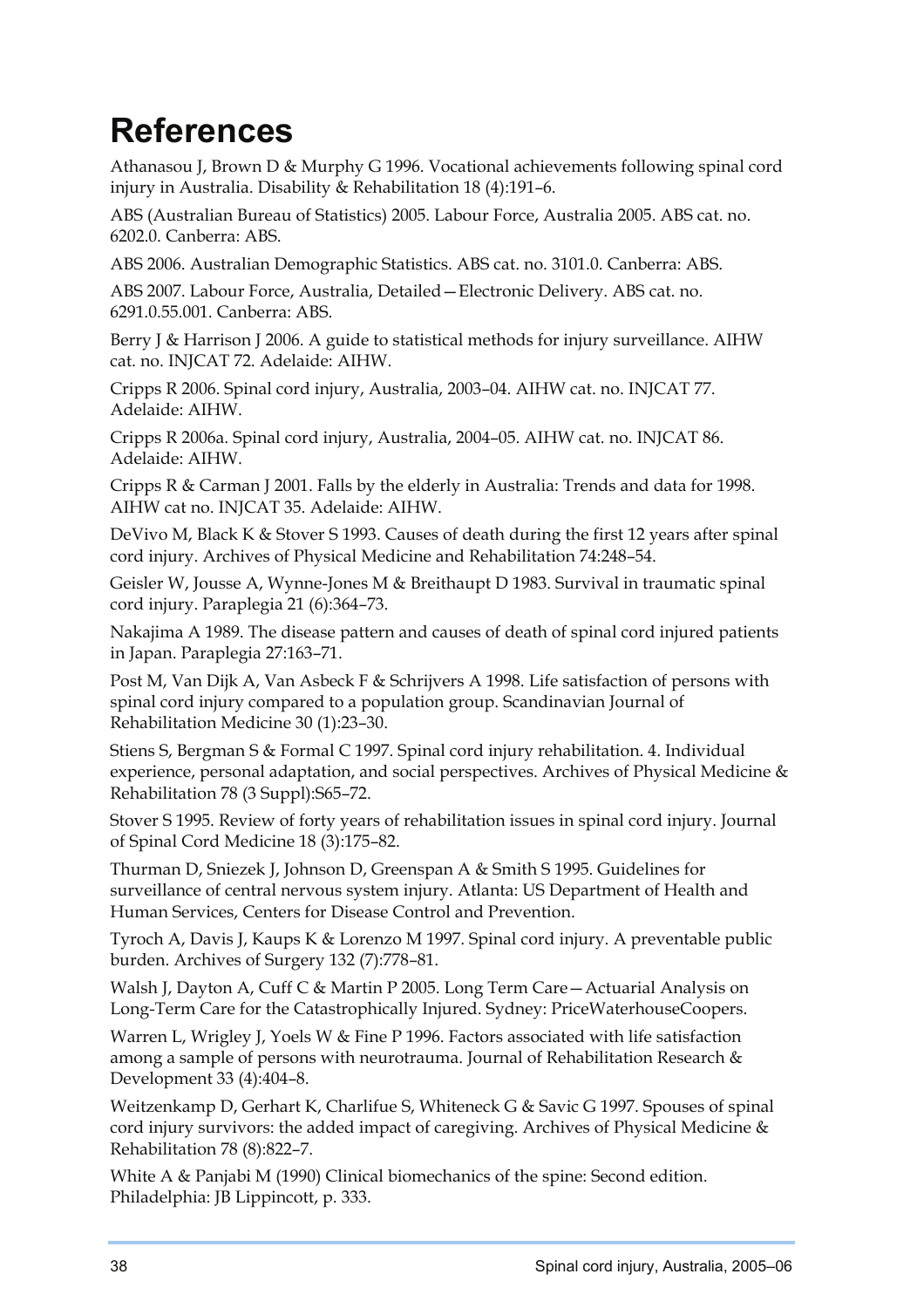# <span id="page-49-0"></span>**List of Tables**

| Table 2.1:  | Case registrations reported to ASCIR by spinal units; Australia                                                                  |  |
|-------------|----------------------------------------------------------------------------------------------------------------------------------|--|
| Table 3.1:  | Marital status at onset of persisting SCI by age group: patients                                                                 |  |
| Table 3.2:  | Employment status at onset of persisting SCI by age group:<br>patients reported to ASCIR by spinal units; Australia 2005-06 10   |  |
| Table 3.3:  | Educational level attained at onset of persisting SCI by age<br>group: patients reported to ASCIR by spinal units; Australia     |  |
| Table 4.1:  | Incidence of persisting SCI from traumatic causes by<br>neurological level (major grouping) and extent of injury;                |  |
| Table 4.2:  | Neurological status of injury to the spinal cord of cases of<br>persisting SCI from traumatic causes for age groups discharged   |  |
| Table 4.3:  | Neurological category of injury to the spinal cord of cases of<br>persisting SCI from traumatic causes for age groups discharged |  |
| Table 5.1:  | Incidence of SCI from traumatic causes by mechanism of injury;                                                                   |  |
| Table 5.2:  | Incidence of persisting SCI from traumatic causes by<br>mechanism of injury and neurological level of injury 90 days             |  |
| Table 5.3:  | Incidence of SCI from traumatic causes by mechanism of injury                                                                    |  |
| Table A1.1: | Mechanisms of injury and their relationship to NDS-IS external                                                                   |  |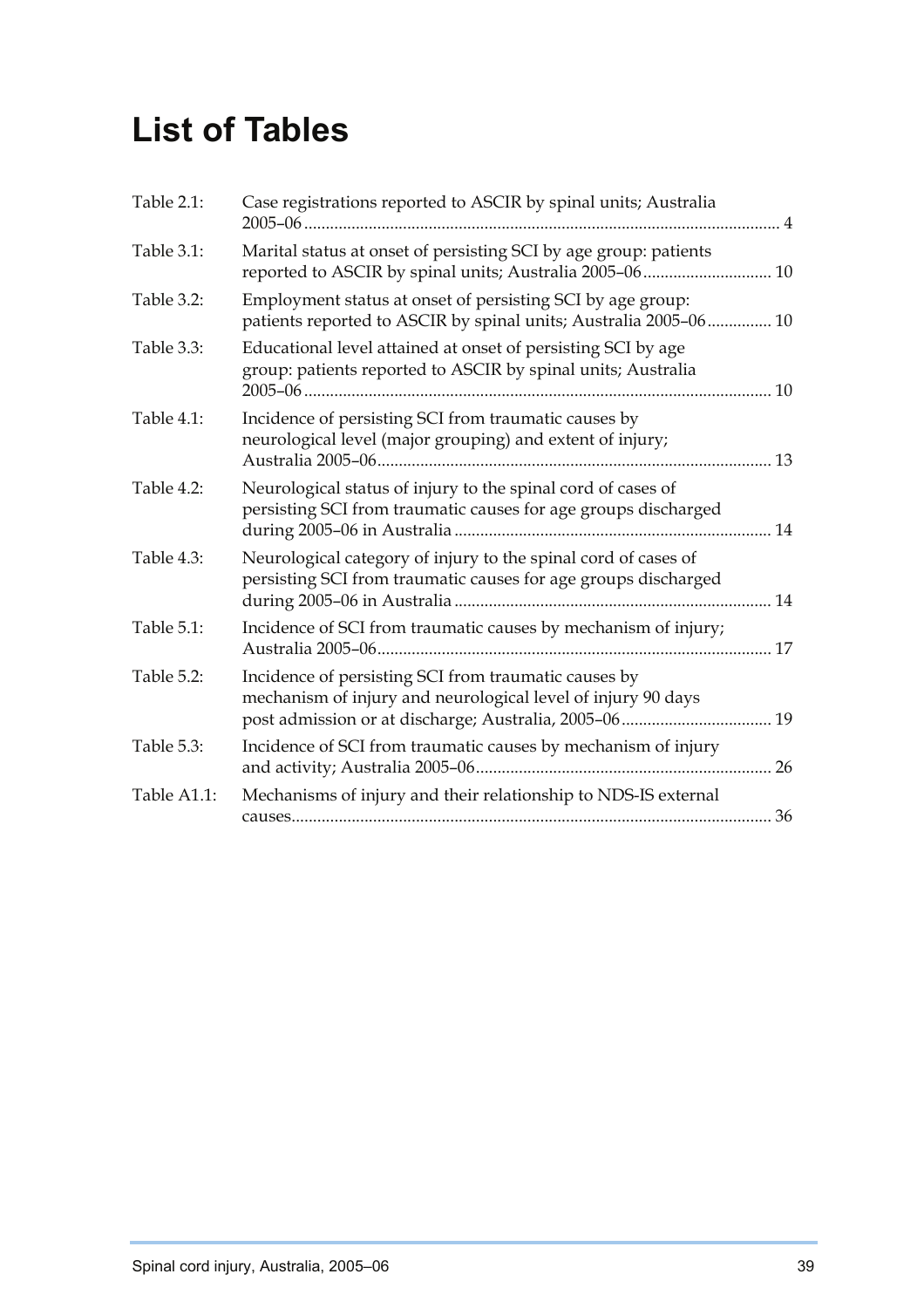# <span id="page-50-0"></span>**List of Figures**

| Figure 3.1:  | Incidence of persisting SCI from traumatic causes by year; Australia  6                                                                      |
|--------------|----------------------------------------------------------------------------------------------------------------------------------------------|
| Figure 3.2:  | Incidence of persisting SCI from traumatic causes by state or territory                                                                      |
| Figure 3.3:  | Incidence of persisting SCI from traumatic causes by age group,                                                                              |
| Figure 3.4:  | Incidence of persisting SCI from traumatic causes by age group and                                                                           |
| Figure 4.1:  | Incidence of persisting SCI from traumatic causes by neurological                                                                            |
| Figure 4.2:  | Distribution of length of stay by neurological category at discharge,                                                                        |
| Figure 5.1:  | Incidence of SCI from traffic and non-traffic land transport accidents                                                                       |
| Figure 5.2:  | Incidence of persisting SCI from low and high falls by age group,<br>22                                                                      |
| Figure 5.3:  | Incidence of persisting SCI from being hit or struck by object, diving<br>or surfing, and other accidents by age group, Australia 2005-06 23 |
| Figure 6.1:  | Age-adjusted incident SCI rate from traumatic causes by financial                                                                            |
| Figure 6.2:  | Age-adjusted incident SCI rate from work-related accidents by                                                                                |
| Figure 6.3:  | Age-adjusted incident SCI rate from work-related accidents by                                                                                |
| Figure A1.1: | Incidence of persisting SCI from traumatic causes by financial year;                                                                         |